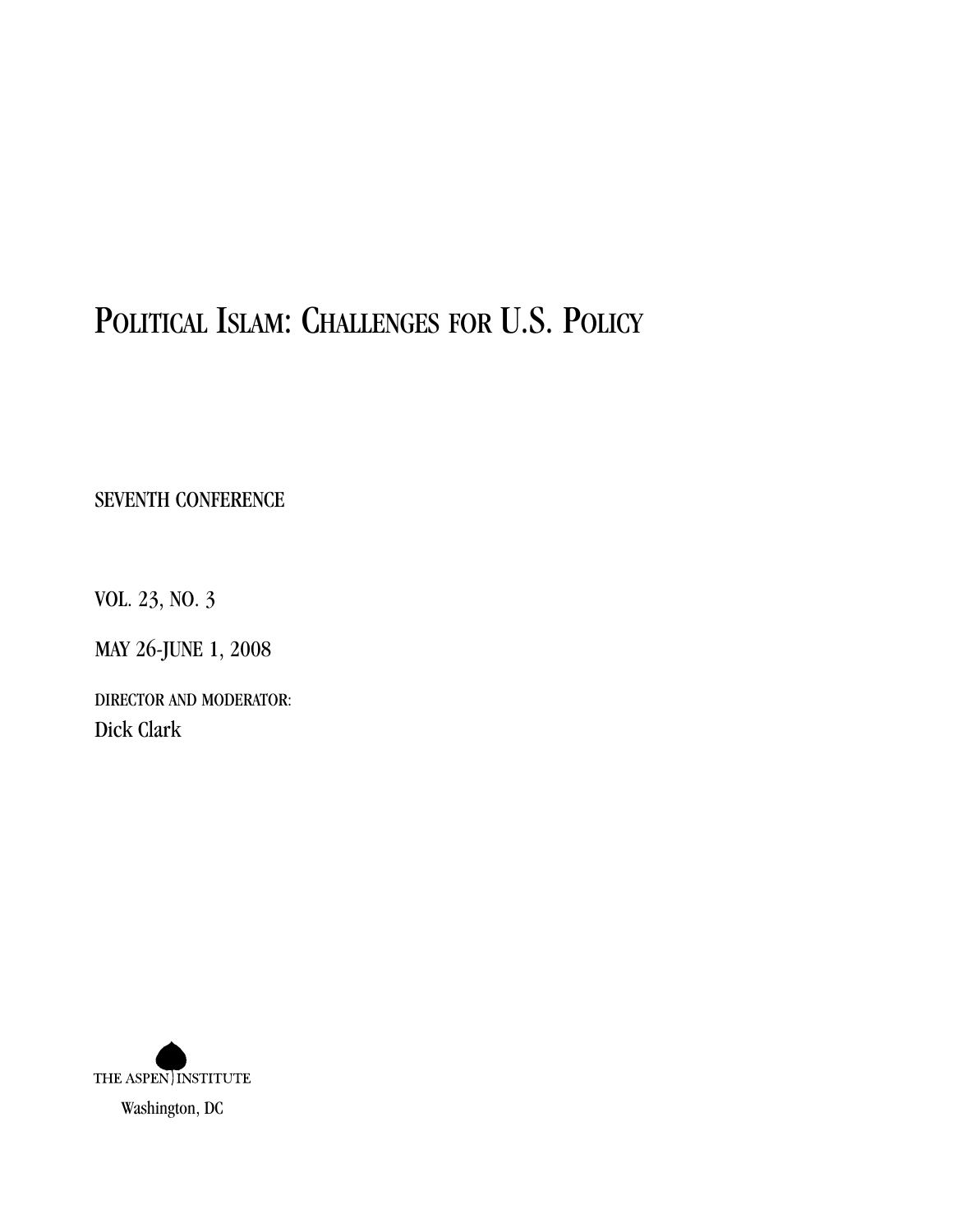This project was made possible by grants from the Asia Foundation, Ford Foundation, William and Flora Hewlett Foundation, W. K. Kellogg Foundation, Henry Luce Foundation, John D. and Catherine T. MacArthur Foundation, David and Lucile Packard Foundation, Rockefeller Brothers Fund, and Rockefeller Foundation. The statements made and views expressed are solely the responsibility of the authors.

Copyright © 2008 by The Aspen Institute

The Aspen Institute One Dupont Circle, NW Washington, DC 20036-1133 Published in the United States of America in 2008 by The Aspen Institute

*All rights reserved* Printed in the United States of America ISBN: 0-89843-491-2

1684/CP/BK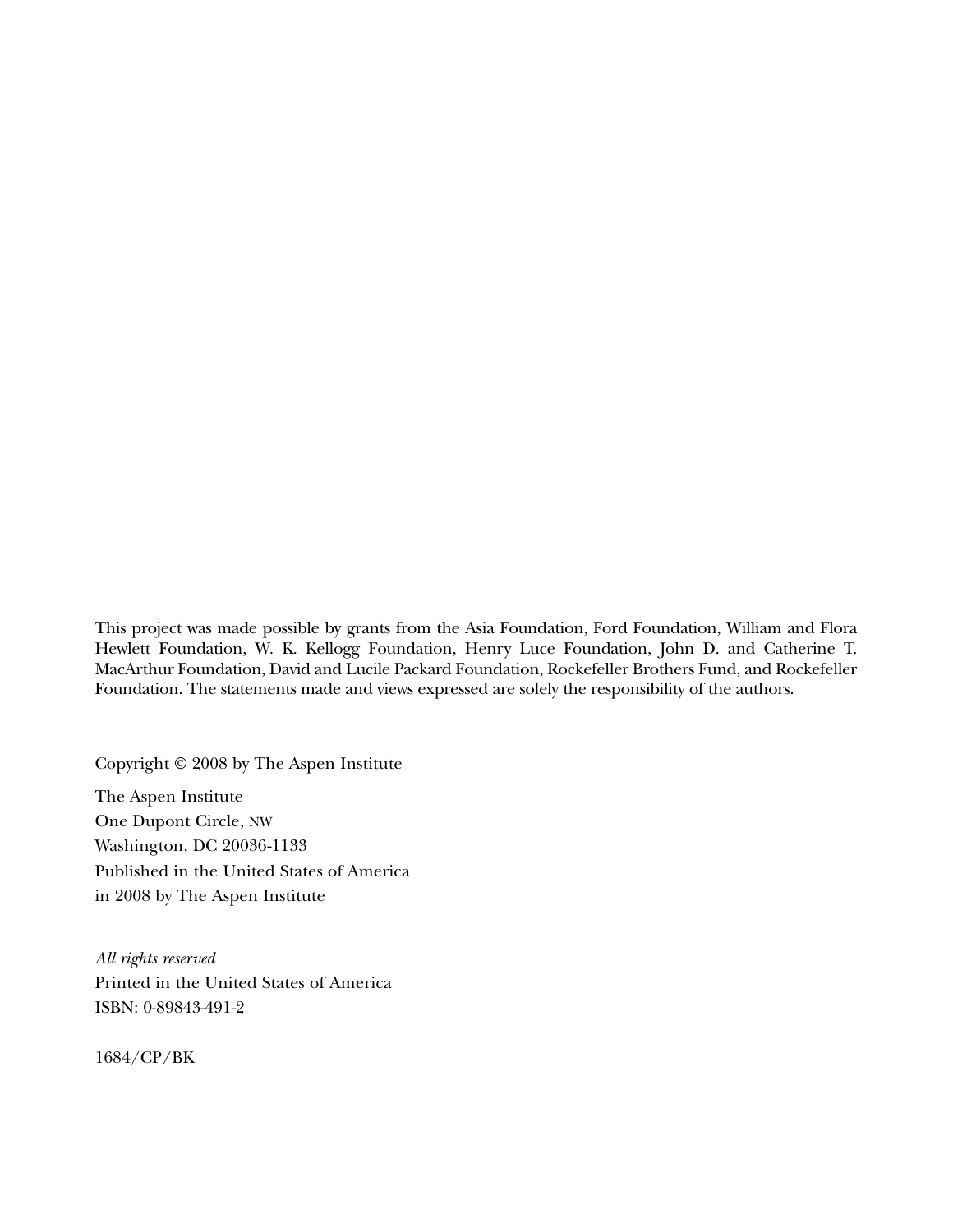# Table of Contents

| Geoffrey Kemp        |
|----------------------|
| Samina Ahmed         |
| Anthony Cordesman    |
| Suzanne Maloney      |
| <b>Gregory Gause</b> |
|                      |
|                      |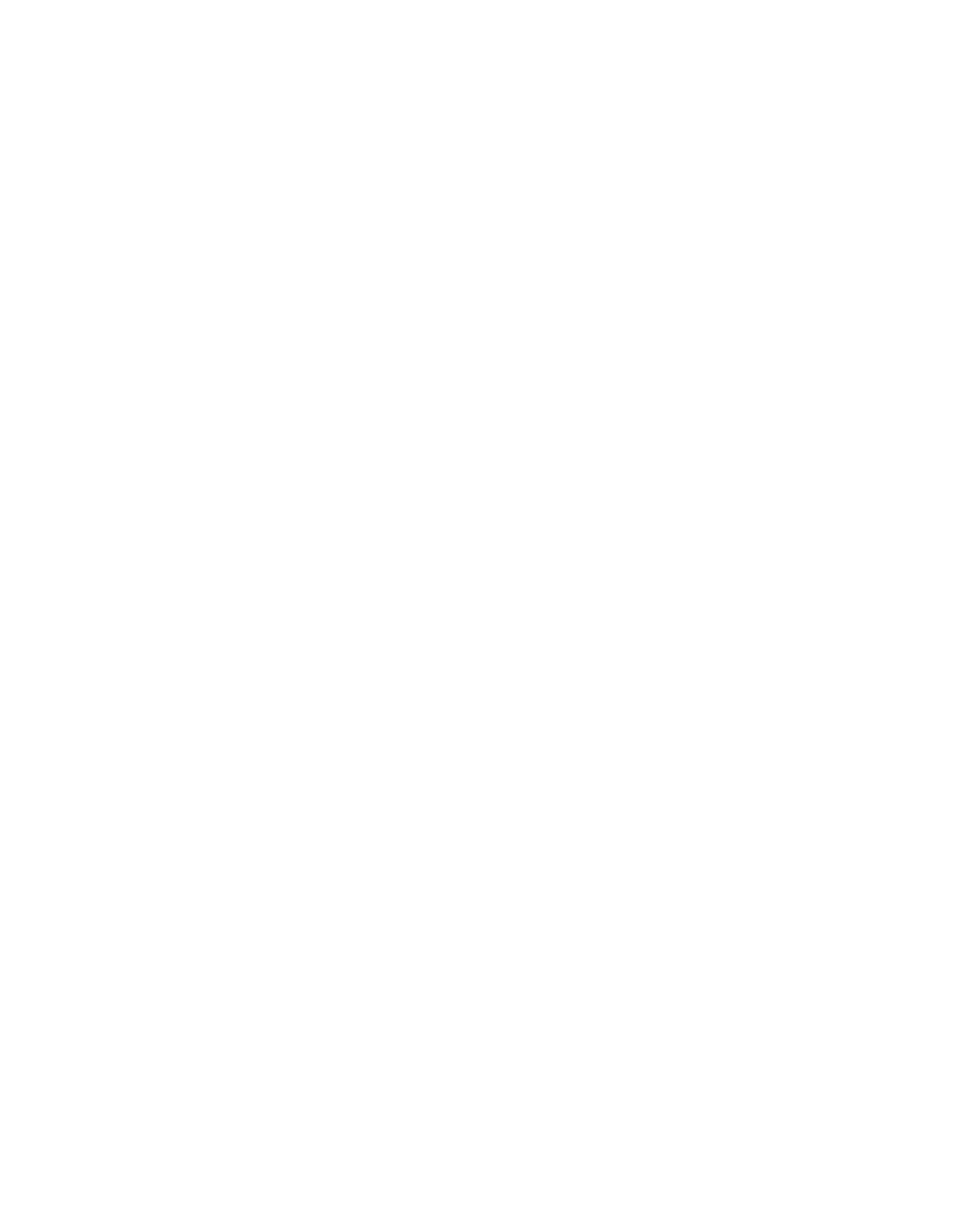## Rapporteur's Summary

#### *Geoffrey Kemp, Ph.D.*

Director of Regional Strategic Programs The Nixon Center

The seventh annual conference on political Islam was held in Rome, May 26- June 1, 2008. The meeting focused on ongoing U.S. relations with Afghanistan, Pakistan, Iraq, Iran and the Arab Gulf States, and the continuing military conflict in the region.

The first day's discussion was led by Samina<br>Ahmed, who focused on Afghanistan and<br>Religion The neur is not all had dernite high Pakistan. The news is not all bad despite high casualties from the continued fighting and terrorism taking place in both countries. In Pakistan, after eight and a half years of military rule, democracy has emerged. There are many new actors now in play. But the country is in transition. The good news is that the two biggest parties are democratic. The Islamists did not succeed in the elections. Against the prevailing western view they only won six seats. Ninety-five percent of the seats went to the democrats. There are doubts about where the civilian government is heading. The coalition is fragile and a key issue concerning the judiciary—particularly the status of the chief justice, fired by Musharraf—has yet to be resolved. Musharraf remains President, and he still has the capacity to interfere and be a spoiler. The civilian government's ability to deliver on both security and civil rights issues will depend very much on the cooperation of the military. The military wants to appease the terrorists because they have had real trouble fighting them in the frontier regions.

Likewise in Afghanistan, the situation is very fragile. The representative institutions are not working because the country is in turmoil. The insurgency has expanded despite the huge resources put in to stop it. One reason is because it continues to have cross-border sanctuaries in Pakistan. There are constraints on NATO's International Security Assistance Force (ISAF) and U.S. forces operating against these sanctuaries. The high reliance on air power in counter-terrorist action has increased civilian casualties and therefore civilian resentment against the government and the allied forces. Because of the continuing violence, reconstruction has been delayed. This plays into Afghani xenophobia. The leadership in Kabul has not delivered what it promised. President Karzai has made compromises with political leaders with elections coming up; it is not the best time for accountable governance.

During the discussion, many complained that Pakistan has cut deals with the Taliban, which gives them a safe haven to operate in Afghanistan. Part of the problem is that there is ambiguity about who controls the Federally Administered Tribal Areas (FATA), and how to work with moderates in these regions. Nevertheless major reconstruction efforts of western governments and nongovernmental organizations (NGOs) continue despite huge problems. Kabul remains Asia's poorest capital. Another problem concerns overstretched allied forces. A major increase in U.S. and NATO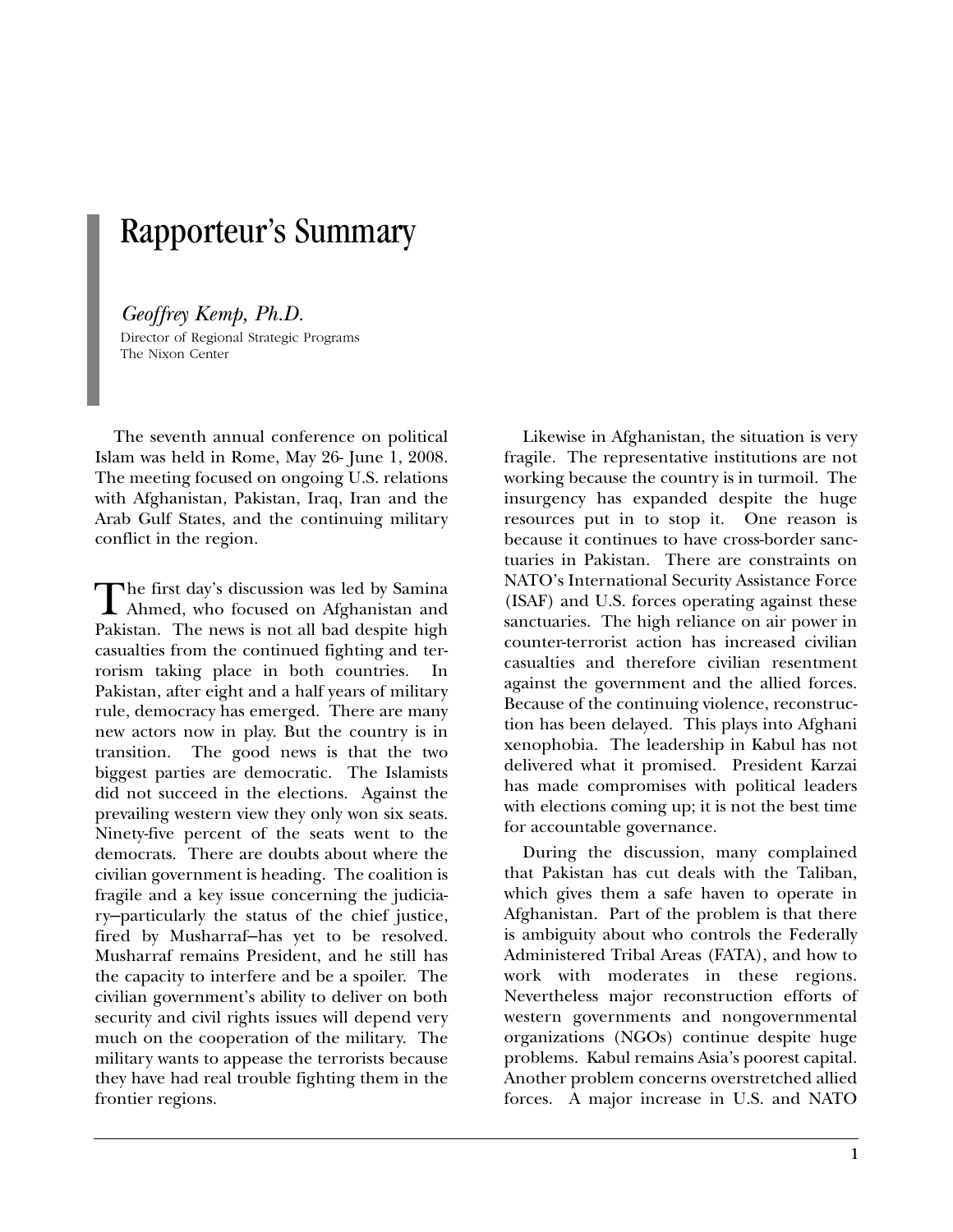forces is not possible. This is not World War II. And there is a growing acceptance that ultimately Pakistan and Afghanistan will have to work out their own problems. Yet, while there remain difficulties in both countries, South Asia is different from the Middle East. The democratic ethos is very high and there is great support for rebuilding civil society.

There were a number of queries on the status of the Pakistani nuclear programs. This is the tenth anniversary for the Pakistani bomb. And we still do not have a clear understanding of the role of A. Q. Khan, the father of the Pakistan bomb and the person responsible for selling nuclear technology to North Korea, Iran and Libya. On the specific issue of Musharraf's continuing role, there is a sense that he is desperately trying to be relevant, and he could once again enforce marshal law. But technically only the Army Chief, Gen. Ashfaq Kayani, can do this, since he is now the senior military commander.

Concerning humanitarian projects, some felt the central focus of U.S. efforts should be on much smaller practical problem solving, such as providing fresh water. It was agreed that it would make a difference if the U.S. reordered its priorities. The vast majority of U.S. money goes to consultants and the military. The value of small projects such as fresh water and sanitation needs to be stressed. Perhaps the most important thing for the U.S. and its allies is to do no harm. There is an American tendency to rush in and try to create safe havens, when what both countries really need is stability.

In the discussion of the policy implications for the U.S., it was felt that Congress has an obligation to be more fastidious about what's going on in both countries. Congress relies too much on the administration. There is a need to be more assertive. We need to establish regular contact between the Congress and the new governments, particularly the coalition in Pakistan. We need to hold accountability for our military assistance to the same standards that we use for civilian projects. Currently, there is much less oversight of Pakistan's military budget than its civilian programs. On the specific issue of nuclear weapons, the danger of a nuclear arms race between India and Pakistan is still serious. The United States needs to get more explicit about the future of A.Q. Khan given the suggestion that he may be given more freedom.

Another role for Congress is to prepare the next administration for the challenges ahead. The United States has power and influence in Pakistan. Following U.S. support for the earthquake victims, Americans were popular and there were good feelings towards us. The problem has been our continued support for Musharraf. It is necessary for the U.S. to have a national strategy and to realize what Congress can and cannot do. Part of the challenge is to identify conflicting ideas and prioritize them. We are dealing with heterogeneous societies and there are differences between short-term and long-term objectives. In the broader sense, we need a review of the meaning of the term the *Global War on Terrorism* and how it fits specifically with our policies towards Pakistan and Afghanistan.

The second day's discussion focused on Iraq,<br>following the presentation by Anthony<br>Cordeanen, Cordeanen suggested that while Cordesmen. Cordesmen suggested that while the Unites States can have great influence in countries such as Iraq, it cannot control history. If it's decided that U.S. troops should stay, it will be for at least the duration of the next administration. Al Qaeda losses have been high but it is not defeated. The fault line between the Arabs and the Kurds remains unresolved, and southern Iraq is a Pandora's Box with intra-Shia rivalry continuing. It is U.S. forces that hold Baghdad together with the establishment of gated communities. For the remainder of the year, the challenges concern our continuing confrontation with Al Qaeda in the north, how many Sunnis can be co-opted into the government, and the success of efforts to reduce unemployment levels. If elections are held it is unpredictable what would happen, but certainly new legitimate centers of local power could emerge. On the Kurdish front, some of the developments are reassuring; a referendum on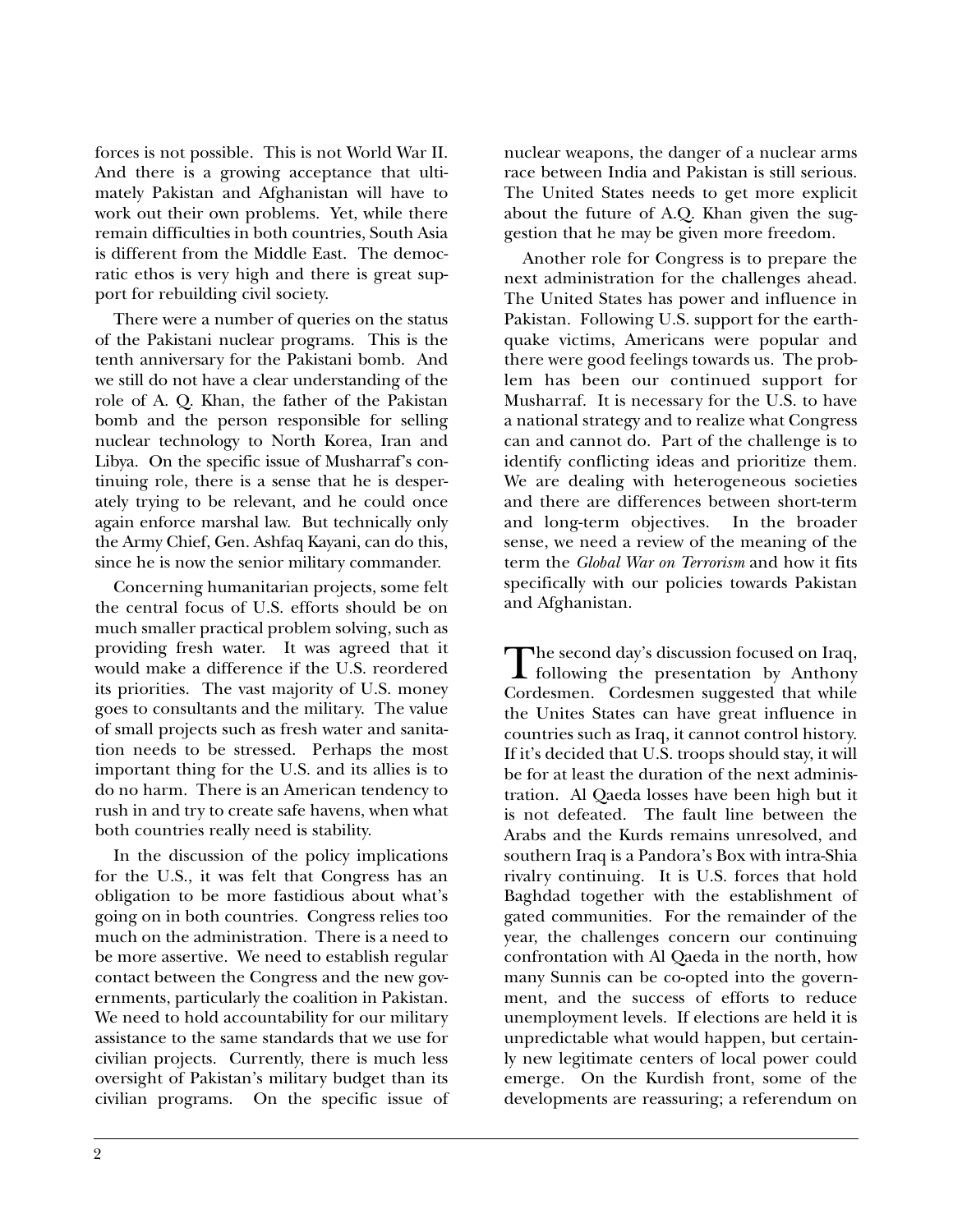Kirkuk has been put off until boundary issues can be resolved. One of the biggest mistakes of the Unites States was to set benchmarks. Iraq faces an existential challenge and this is not subject to specific benchmarks. Concerning Iraqi forces, there are 102 brigades considered combat ready but only 35 can operate independently. Concerning the police, the effort is to build up the locals but the quality has been mixed. Within this context the absence of any effective criminal justice system is a deterrent. On financial issues, the good news is that Iraq will be spending far more than the U.S, in part because its oil revenues have increased.

In the discussion there were a number of questions about how long the U.S should be prepared to stay, and what the role of Muqtada al-Sadr will be. These questions become particularly important with the new administration and the possible accelerated agenda to bring the troops home. There remain in Iraq a number of unresolved crises, including the dilemma of how to handle civilian refugees. The problem is that when internal refugees return to their place of origin they have no homes and no work. Also the United States has done very little to help those Iraqis who have worked for us and are threatened. We need to meet our obligations.

Iran's role was discussed. Clearly the Iranians are delighted that Saddam Hussein is gone and that Shiites are now in power. We really don't know what Iran would do if the U.S. had a clear plan to withdraw. The Iranians are opportunists. There is very convincing evidence that there is a flow of weapons into the south. Iran's position is that the U.S. is weaker in the Gulf as a result of the Iraq war and therefore will be deterred from invading Iran itself. The question was raised about Ayatollah Sistani and what his vision is for the future. He knows that the U.S. has to withdraw. But Sistani is a religious quietist, not a political agitator. He does not want to see an Iranian type theocracy imposed on Iraq.

Concerning the Kurds, their leaders have no illusion about independence. They are not functioning in a safe neighborhood. They need the support of the Arab Gulf. As far as the Arab Gulf is concerned, while they do not like American policy and have been very critical of the operations in Iraq, they need us. And in this case it is probably better to be needed than to be loved.

There was some discussion of the trade-offs between an accelerated rather than a gradual withdrawal. The sense was that there should be no fixed time frame for withdrawal. If we move too quickly we will abandon a lot of equipment. Furthermore, we would need to give the Iraqis warning. We will need to reassure the Gulf States that we would continue to play a security role in deterring Iran should it try to interfere. There seemed to be a consensus that the U.S. must be careful how quickly it withdraws from Iraq or this would lead to chaos.

In this context, the discussion on policy options focused primarily on the speed with which the U.S. could draw down its forces in the country. Whatever happens, the U.S. should try to get it right when our forces leave. Some felt that the huge U.S. embassy being established in Baghdad sends the wrong signal to the region and the Iraqis. For this reason, it might be a good idea to turn the embassy into an international institution that would dilute the concerns about continued U.S. presence. For how we engage diplomatically with the region is important. We need to seek out neighbors, such as Turkey, to play a role. Nevertheless, when we leave, we must leave responsibly. While the Congress can complain about not being fully briefed, it was culpable for making the decision to go into Iraq. But it is not culpable for the administration's failure to manage the war.

On the third day, the focus was Iran and discussion was led by Suzanne Maloney. She began by discussing ten concepts about Iran that are not fully understood. First, forget ideology; everything in Iran is negotiable, they are a very opportunistic government. Second, internal discord is the norm, not the exception. Third, decisions do not reflect consensus; no one holds uncontested power in Tehran.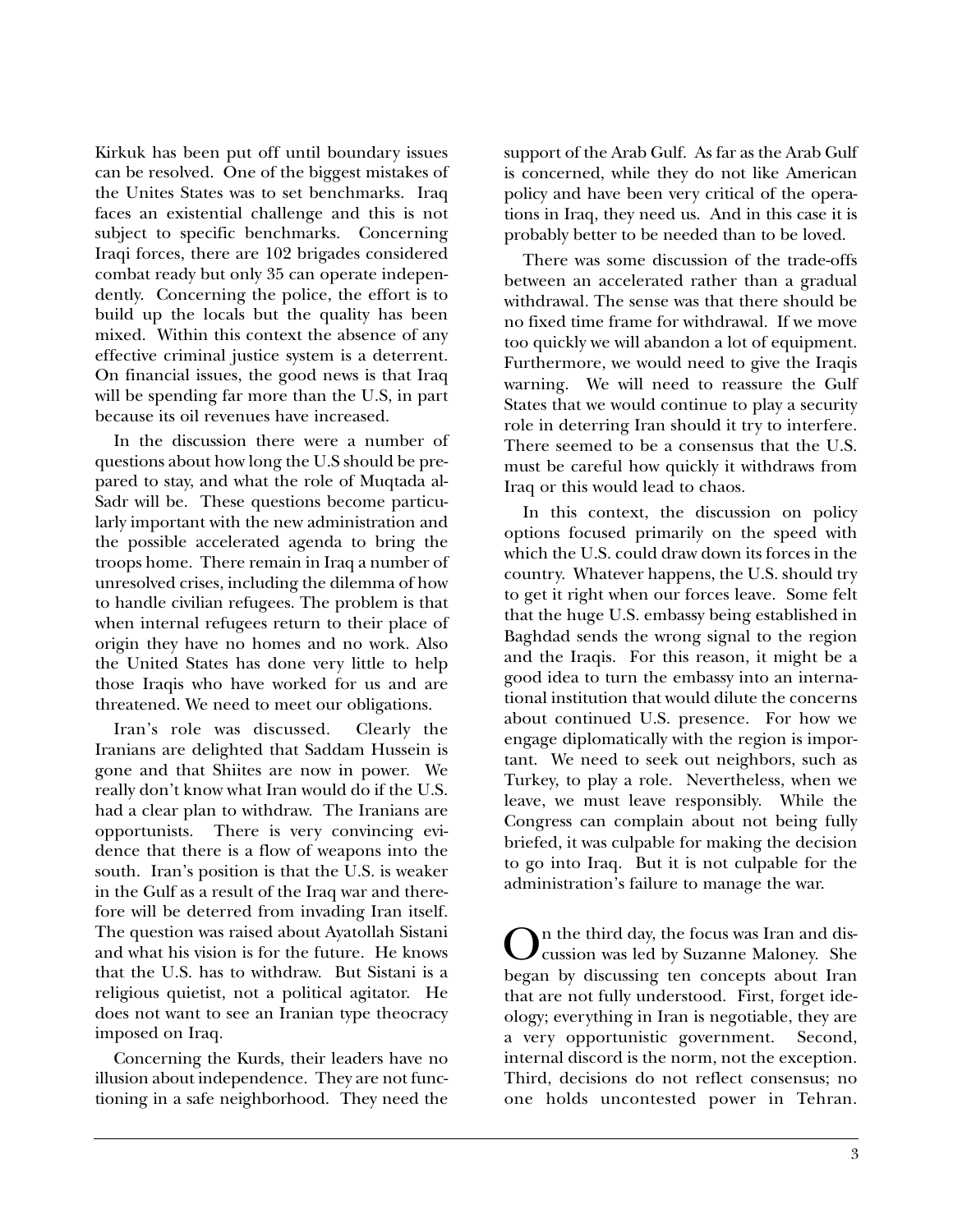Fourth, the regime has survived wars, terror and domestic upheaval; it is adaptable. Fifth, only insiders matter. They are bound together by close ties and are protected. Sixth, they believe that strength is power. They have a Hobbsian view of the world and international law. If they give in on issues, they would be finished. Seventh, Iran will not play fair; it has never seemed constrained by international laws. Eighth, Iran is not a prison. Unhappiness is a problem and many Iranians are upset, but they seem to accept their semi-repressive system and have a preference for gradual change. Ninth, Iranian policies are not immutable; there have been reverses on everything from family planning to dialogue with Saudi Arabia to assassination policies. Finally, expect the unexpected. No analyst predicted Khatami's election in 1997 or the election Ahmedinejad in 2005.

The ensuing discussion focused on three main themes: first, the effectiveness of sanctions in changing Iranian behavior; second, the perils and benefits of bilateral and multilateral engagement; and third, questions about the use of force. On the issue of sanctions, there was no doubt that the U.S. can, with European help, tighten economic pressures on the Iranian regime. Many felt that they were not tight enough. But while tougher sanctions can certainly hurt the Iranian regime they will not likely change its policies. Iran is capable of circumventing many financial sanctions given high oil prices and access to other markets.

Some felt that the whole approach by the U.S. and its allies has placed too much emphasis on sticks and not enough on carrots. We need to craft a newer approach and take small steps to engage both sides. One reason is that current policies are not working. This raised the question of greater engagement. Some felt that bilateral engagement is fraught with peril and that we need a multinational framework to proceed. But, serious engagement won't happen until there is a new administration.

On the issue of force, we have a capacity to do great damage to the Iranians but there is no guarantee this will destroy their nuclear capability. Certainly force would be the worst option for us to consider, but the administration continues to insist that the option is still on the table. The only real scenario where force might be considered is if we were drawn into conflict by the preemption of others (i.e. Israel), or the Iranians themselves do something utterly provocative.

There were further observations on the nature of the Iranian regime and why it is important to understand its complexities before considering policy options. Iran has a religious government but a secular society. U.S.-Iranian relations reflect domestic politics in both countries. And the common strategic interests of both sides are being ignored. One observer felt that the Iranian Republic doesn't want nuclear weapons but wants the capability to build the bomb. There is debate among Iranian policy makers about the downsides. The downsides of an Iranian bomb were stressed by others, including the high probability that this would lead to further proliferation in the region, and the reality that this would create a new strategic environment, where new sets of rules about deterrence would have to be applied. Any new balance of power in the Middle East caused by this change would require major American participation.

Iran itself, absent a nuclear capability, has weak conventional capability in comparison to the U.S. and its Gulf allies, but it does have a considerable capacity for asymmetric warfare. There was debate about U.S. reluctance to engage in Iran since some felt talk of engagement was the equivalent of talk of appeasement. Yet there is a long history of U.S. willingness to engage with the Iranians right up to 2003. It was pointed out that you can engage, while at the same time contain. It may be that no clear answers will come until the American election in 2008 and the Iranian election in 2009 are completed.

In the final discussion of U.S. policy, the focus was primarily on the costs and benefits of engagement. Some thought that engaging for the sake of it adds little—we know what the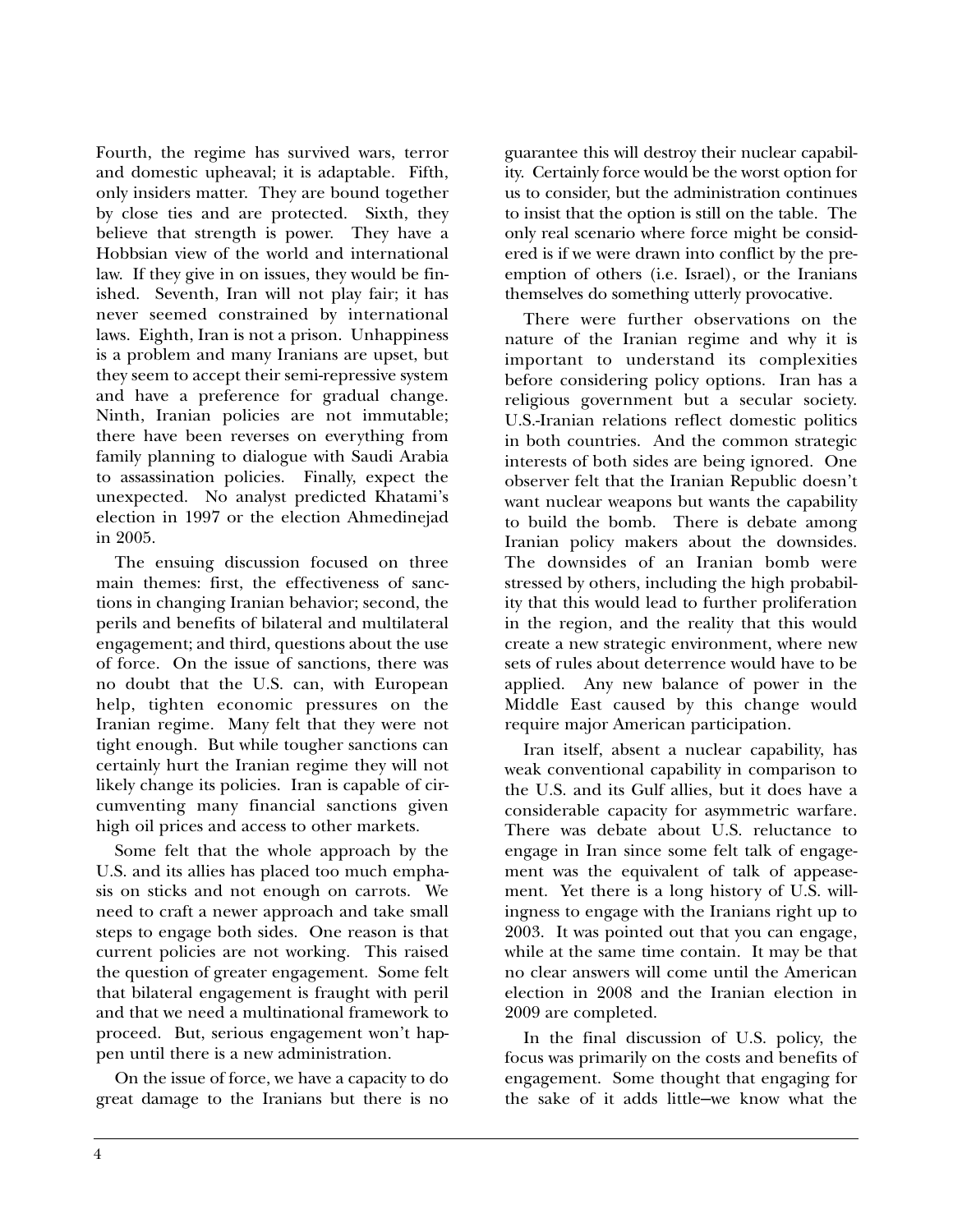Iranians want and they know what we want. We need leverage. What are we going to do with Russia to make it a player? We need to have a clear plan and have sticks in place before offering any grand bargain.

Some felt that any engagement strategy has to be part of broader radical new approach to the Middle East and world affairs, particularly the need for a national energy strategy. It was felt that Congress needed more specific briefings on Iranian capabilities and scenarios that think through the energy consequences of a new crisis with Iran. It was stressed that the role of Congress was critical if any use of force against Iran were planned. How do you declare war against Iran without Congressional approval?

We know little about Iran; we need more intelligence from the Gulf States. We have to be careful about exaggerating an Iranian threat. The U.S.-Iranian relationship is asymmetric. Iran is not the U.S.'s new Soviet Union. We should be more confident about our capabilities, and we should not be paranoid. We need to react to Iran on the basis of the reality of what they want, and if we can afford it, give it to them. The implication is that time is on America's side, not Iran's. There was some agreement on this provided that the United States works strongly to achieve greater energy independence. This should be part of an effort in Congress to be much more informed on the military situation, the impact of sanctions and how we would establish a strategy in the region if Iran gets the bomb. The fear is that the United States is losing leverage in the region. Perhaps the most important thing for Congress to do is be much more assertive on the formulation of a national energy policy.

The final day's discussion on the role of the<br>Arab Gulf States was led by Gregory Gause. The Gulf States are relatively stable and relatively pro-American. So why do we worry about them? There are questions about their stability; yet predictions that Saudi Arabia is on the verge of collapse have been around for years and the regime has survived. The Gulf States may be weak internationally, but they are not weak domestically. However, we should not underestimate the negative affects on the new stability of an untimely U.S. withdrawal from Iraq.

The silver lining is that the Gulf States have so much money they can keep their locals happy and pay for American protection. Are they spreading radical Islam? Yes, but the Saudis in particular are aware of this and are<br>trying to control it. The emergence of trying to control it. Sovereign Wealth Funds (SWF) in the Gulf harks back to the 1970s. In the past, the Gulf States were very conservative investors; this has changed. They're now prepared to invest in far more risky schemes than in the past.

Clearly, the key country, Saudi Arabia is playing a greater role in the Arab world and is now the major Arab state trying to block Iranian power. It has tactical differences with the U.S. It sees Iran as a power problem rather than as a Shia problem. In this regard the Saudis' own Shia community has been quiescent. At the tactical level the Saudis hate the Maliki government in Iraq. The King won't even see him or send an Ambassador. They have major differences with the United States on the Arab-Israeli peace process. Saudis want to bring Hamas and Fatah together. Saudis want to engage and contain Iran at the same time. They see themselves as the frontline in the confrontation with Iran. On the nuclear issue, Saudi Arabia will look to the U.S. for advice. If it cannot get help or rely on the United States, it can buy off the shelf from Pakistan. The fact is that the Gulf region is no longer just an American problem. Others want to be there. France and China are lining up for natural gas. Small Gulf states are more comfortable with the U.S. as a protector, and are used to having foreign troops on their soil.

The bottom line is that only the United States can protect them in the last resort. In the discussion there was concern about the continued Arab Gulf support for extremism, be it in the context of the Arab-Israeli conflict or in Pakistan, where the Saudis were complicit in the spread of Wahhabi Islam. Some felt the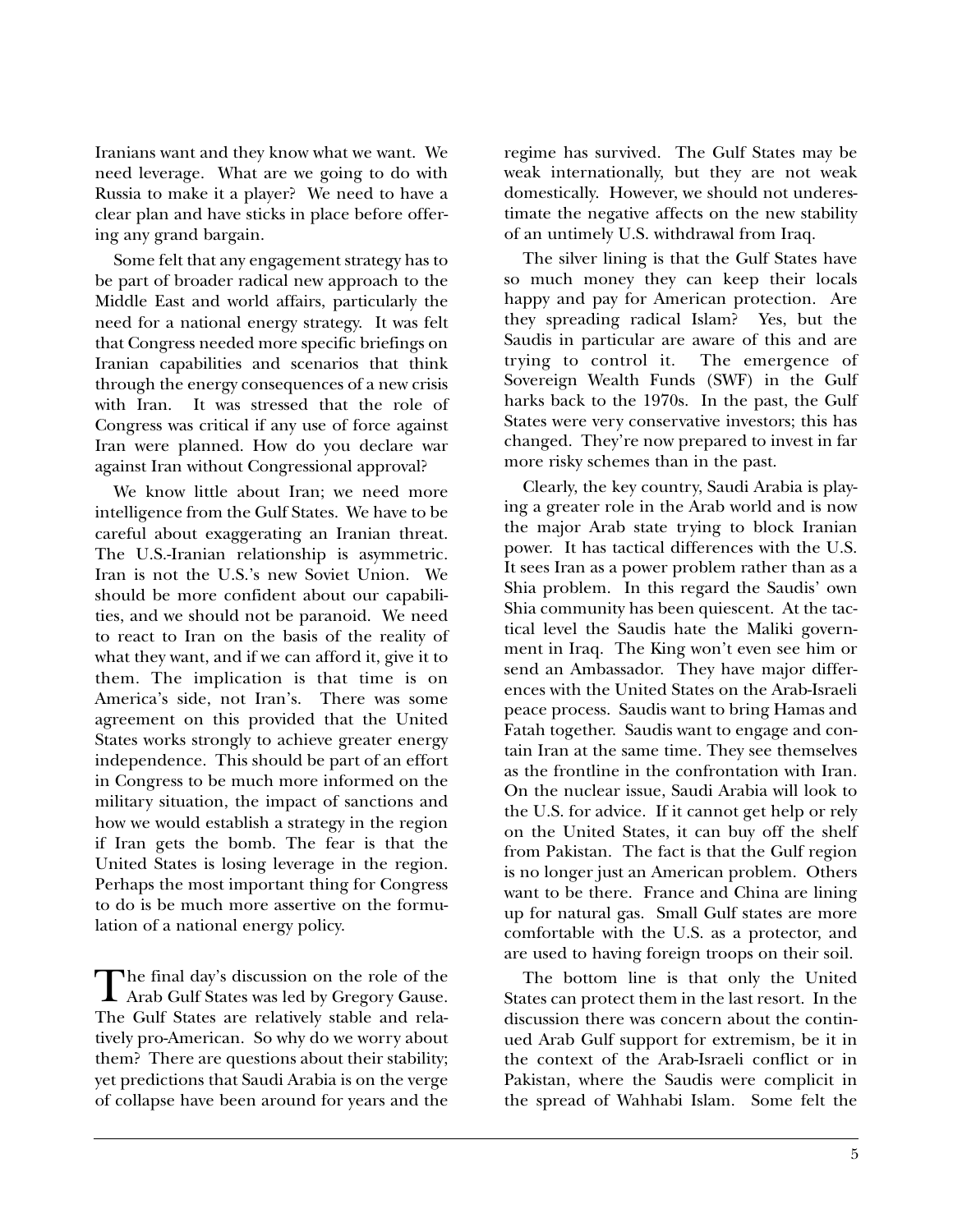Saudis had gotten a free pass over the fact that 15 of the 9/11 highjackers were of Saudi backgrounds. It was noted that Saudi Arabia was paralyzed at the governmental level after 9/11, but has subsequently gotten its act together and is now well aware of the terrorist problem. Now the Saudis are afraid that the United States is going to quit Iraq irresponsibly.

It was noted that there was a contrast between the Bush administration's democracy promotion strategy and the reality of power in the Gulf. Now we need protection for the dollar and this can only come from countries like Saudi Arabia. In this regard, it is difficult to put pressure on Saudi Arabia and others on the Arab-Israeli conflict if the United States itself has other priorities in the economic arena. Some felt that the democracy issue had run its course in the Arab world because the results have been seen and they have not been acceptable to either the United States or the moderate Arabs.

This raised a fundamental question for the Americans: Are the Arabs friends or foes? If they are friends, then it doesn't make sense to consistently criticize them and interfere in their internal affairs. If we have shared interests, they should be acknowledged. The Arab world was instrumental in the recovery of Europe after World War II because it provided cheap oil. And it is not good for the U.S. or Israel to think that Israel is the only ally that counts. The Arabs can and have been very supportive of American policy over the years. On the Arab-Israeli issue it is important to note the small Gulf Cooperation Council (GCC) countries don't care too much about it. They won't take any initiatives. It is the Saudis that have an investment in the Palestinian issue.

Finally, when the session turned to policy implications, the focus came back to the need to reduce our dependence on foreign fossil fuels and whether and how much we will need to maintain our current engagement in the region. We need to think strategically, take into account long-term affects and develop closer personal ties to those in the region. There seemed to be a consensus that the United States ultimately will withdraw from Iraq, but must do so in a responsible way. At the same time it must look for ways to engage with the Iranians with a realistic set of carrots and sticks. The reality is that in dealing with the Middle East and the energy issue, we have a short-term oil problem and a long-term energy problem. We need to use time to resolve these two matters. Over the longer term, one cannot separate the energy issues from concerns about Iran's nuclear program. The problem of nuclear proliferation is becoming more important and could become the dominant factor in the years ahead. Some felt that the extraordinary complexities of the Islamic world, particularly in the Middle East, pose so many challenges that the United States cannot sustain a global war on terrorism if it spends \$15 billion a month on Iraq.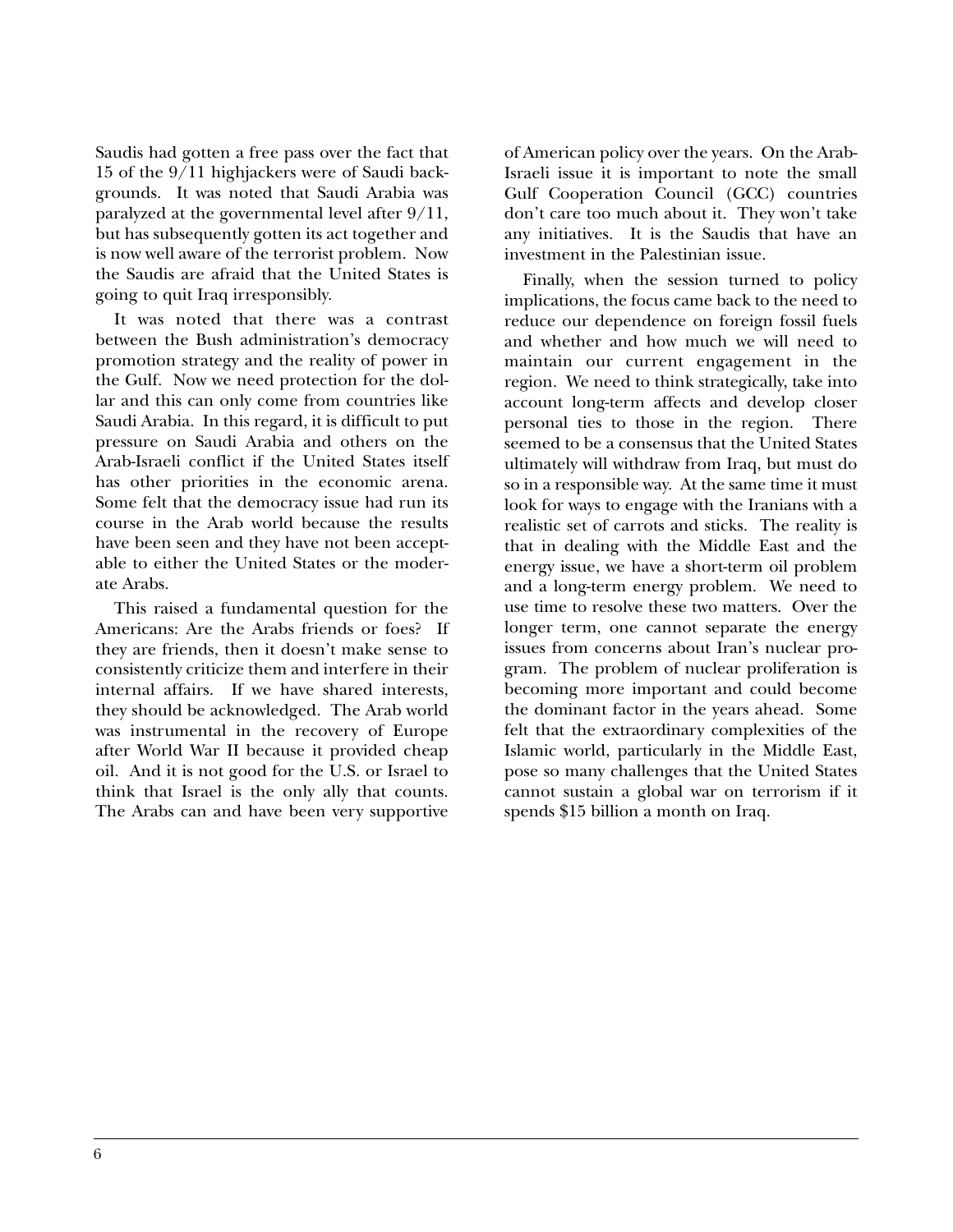## Pakistan and Afghanistan—Prospects for Stability

#### *Samina Ahmed, Ph.D.*

Project Director for South Asia International Crisis Group

A democratically elected government, in power for less than two months after eight and a half years of military rule, faces multiple challenges in Pakistan. Musharraf and his military's centralised rule have weakened the federation, the economy is in shambles and extremist violence has claimed hundreds of lives. More than 1,300 Pakistanis were killed in terrorist attacks in 2007 alone, including Benazir Bhutto, assassinated on 27 December.

If the democratic transition stabilises and consolidates, it could restore the faith of the citizens in the state, restore constitutionalism and rule of law, and effectively counter terrorist threats within Pakistan, and from Pakistan to its neighbours and the international community. The United States, however, is apprehensive, just weeks after the formation of the civilian government, that the civilian leadership which has replaced President Musharraf is taking steps that could increase terrorist threats from and within a country where al-Qaeda and the Taliban have found a safe haven and sanctuaries, particularly in the tribal belt that borders on Afghanistan.

The international, particularly U.S., concerns about the cross-border linkages of the insurgency in Afghanistan are understandable. More than six years after the Taliban's ouster, the insurgency has spread far beyond the Pashtun-majority Taliban's homelands in the south and east to even the provinces that ring on Kabul. While more than 8,000, mostly militants, died in insurgency-related violence in 2007, the violence is expected to increase even further this year. In the absence of security, development efforts are faltering. Absent development and good government, alienated youth are being coerced or cajoled into joining insurgent ranks. Backed by the combined military, political and financial support of some of the most powerful international actors, particularly the United States, the Karzai government is not likely to fall. Yet President Karzai and his international backers must urgently address the internal sources of discord feeding the growing insurgency if the democratic experiment in Afghanistan is to succeed.

## **Stabilising the Democratic Transition in Pakistan**

The February elections provided more than ample evidence of the Pakistani people's rejection of military rule and support for the democratic transition. Held soon after Benazir Bhutto's assassination, not even the fear of terrorist attacks, which had claimed hundreds of lives weeks before the polls, deterred voters from exercising their right of franchise and their support for moderate democratic forces. Bhutto's centre-left Pakistan Peoples Party (PPP) emerged as the single largest party, followed by former Prime Minister Nawaz Sharif's Muslim League (PML-N), defeating President Musharraf's party, the Pakistan Muslim League (Quaid-i-Azam—PML-Q). The religious parties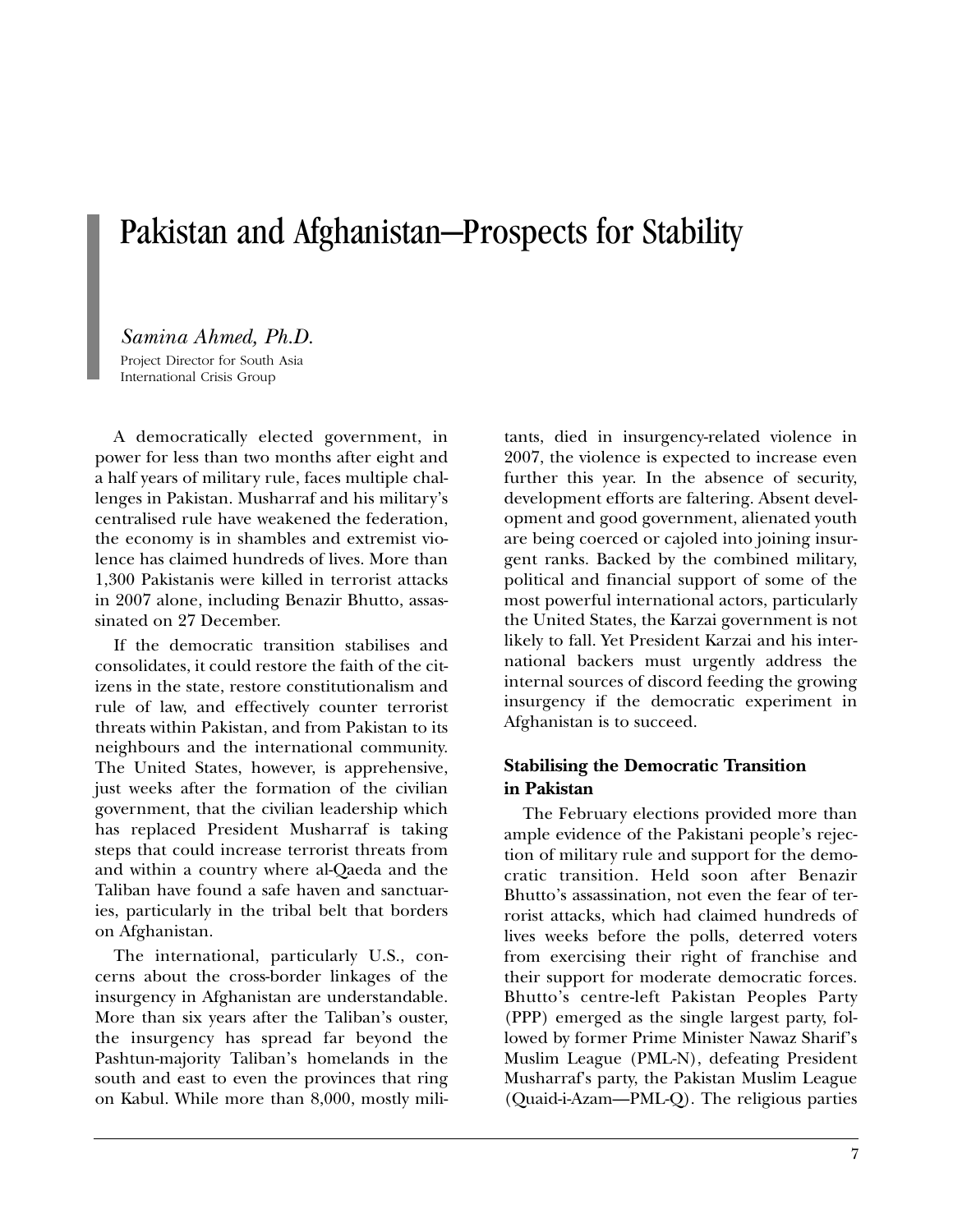too were routed, winning only six seats in the lower house of parliament and also losing their previous strongholds of Balochistan and Northwest Frontier Province (NWFP), the two federal units bordering on Afghanistan.

The election, however, was neither free nor fair. Selective pre-poll, polling day and post-poll rigging resulted in a hung parliament, depriving the PPP of a working majority in parliament. Musharraf's party, the PML-Q, won an inconceivably high 51 out of 342 seats in the National Assembly, the lower house of parliament. This exercise in selective rigging resembled the 1988 elections when army chief General Aslam Beg had used military intelligence to deprive the PPP of a stable majority. The military had refused to let Bhutto form a government until she accepted their control over crucial areas of domestic and security policy. With her hands tied, the high command then used the opposition to destabilise and finally oust her government.

This time around too, President Musharraf took almost two months to transfer power to the elected government, and then only reluctantly when attempts to create a coalition government between the PPP and the PML-Q proved futile. The PPP and the PML-N's decision to join hands raised hopes that the democratic transition would stabilise. A coalition between the two largest national-level moderate parties, it was hoped, would prevent the military from intervening as it did in the 1990s, when it played the two parties against each other, repeatedly disrupting and then ending the democratic transition through Musharraf's coup.

The ruling coalition, the Pakistan Democratic Alliance, <sup>1</sup> which formed a government in late March, is already unravelling. On 13 May, PML-N ministers in the federal cabinet resigned on the grounds that the PPP had not kept its promise to reinstate superior court judges, sacked by President Musharraf in November. Sharif has, however, pledged to remain a coalition partner to prevent the military from destabilising the transition. Refusing to accept the resignations, the PPP leadership has also decided to retain their ministers in the PML-N coalition government in Punjab, Pakistan's largest federal unit. 2

The differences between the two parties on the judicial issue might not appear irreconcilable. Both favour the restoration of judges sacked by Musharraf after the imposition of martial law on 3 November. The PML-N however refuses to accept the legitimacy of judges who had taken an oath of allegiance to Musharraf's Provisional Constitution Order and those who were inducted by the president after 3 November, while the PPP is hesitant to remove them. They also differ on the mechanism to restore the sacked judges, with the PML-N supporting the passage of a parliamentary resolution, followed by an executive order issued by the prime minister. The PPP intends to table a constitutional package that would give legal cover to the act of restoration, while, at the same time, restoring the balance between the prime minister and president, distorted by Musharraf's constitutional distortion. 3

In the 1990s, the military used the president as proxy to dismiss successive elected governments. Musharraf could once again play this role, not necessarily on his own initiative but acting as the military's proxy. The PPP's proposed constitutional amendment would deprive him of that power. Should the two parties reach agreement on the PPP's constitutional package in parliament, particularly on the repeal of 58-2 (b), which gives the president the power to dismiss the government, the military's opportunities to divide and rule and to ultimately disrupt the democratic transition would be drastically reduced.

Should the PPP and the PML-N, however, fail to reach agreement, and their current differences result in Sharif leaving the ruling coalition, the democratic transition could be damaged beyond repair, undermining a fragile polity further at a time when the Pakistani state faces several challenges. These include a faltering economy, partly as a result of military ineptitude and partly due to global factors, including the increase in fuel prices. Food and ener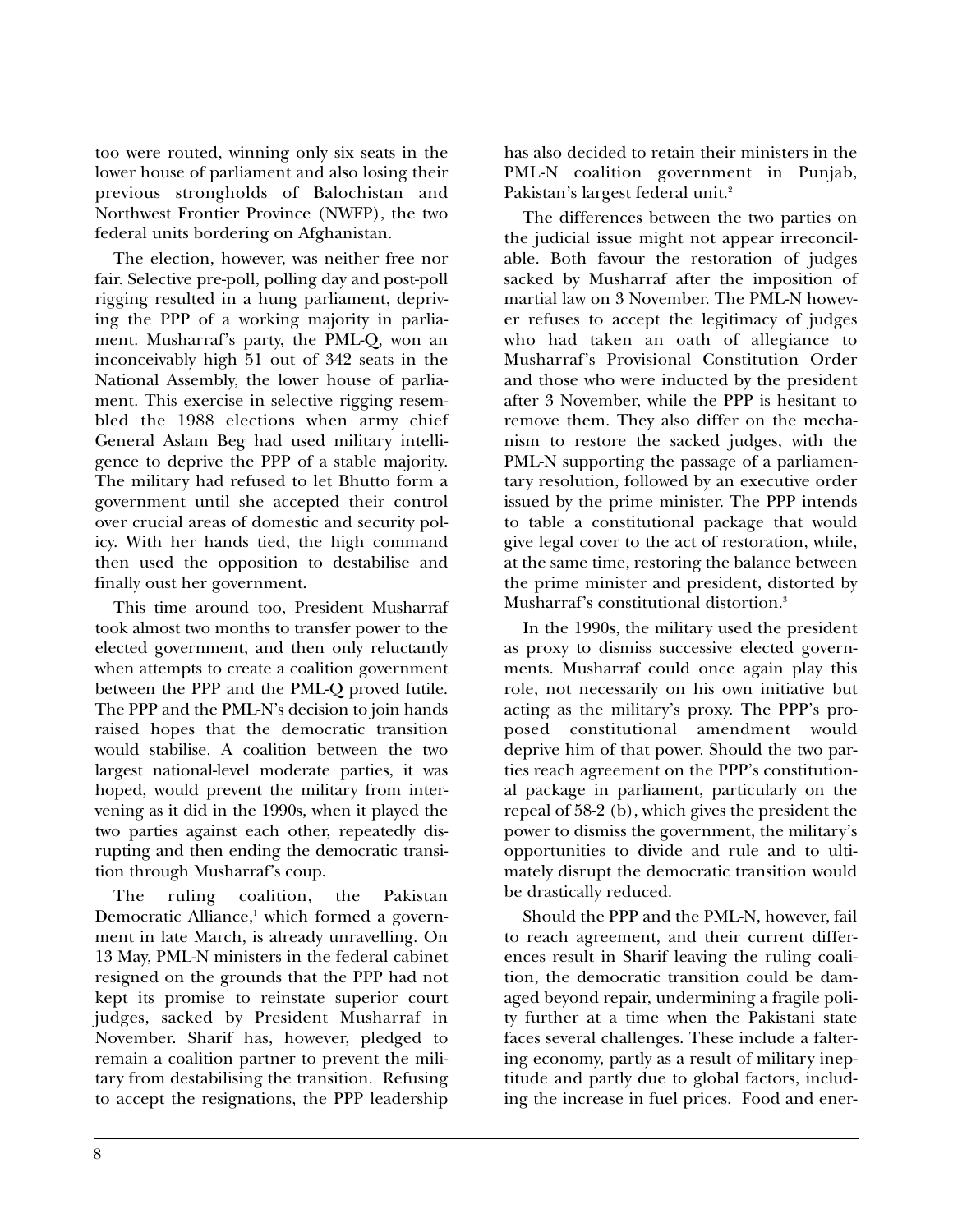gy scarcity aside, ensuring that education, health and other urgent social needs are met will prove an uphill task for the new democratic government that lacks adequate resources.

Yet even a few weeks of democratic governance have helped undo some of the damages of military rule. In Balochistan, for instance, the military government's attempts to forcibly suppress the demands of Baloch liberal forces for provincial political and economic rights has resulted in a province-wide insurgency. The PPP-led government's decision to reach out to the Baloch, releasing political leaders and initiating a dialogue on state rights, has eased tensions. If the talks succeed and the insurgency ends, the state could access the resources of the province that could provide the country with most of its domestic energy needs. The elected government's intentions to translate its Balochistan policy into practice are, however, already being hampered by the military. Despite the Prime Minister's directives that military operations must end in Balochistan, there are credible reports that such operations continue.

Ensuring civilian supremacy over the military takes time in any democratic transition. In the Pakistani context, the international community's support, particularly U.S. support, will be crucial if the military is to be dissuaded from destabilising the transition. U.S. support is equally crucial if the military is to accept the civilian leadership's lead not just on domestic but also on security and foreign policy.

#### **Countering Terrorism**

On 30 March in his first address to parliament on his government's priorities and programs, Prime Minister Yousaf Raza Gilani emphasised that "the restoration of law and order and total elimination of terrorism will be (its) first priority". In several successive interviews, the latest after meeting President Bush at the World Economic Forum in May, Gillani stressed that the struggle against terrorism was Pakistan's fight; that his government would not bargain with militants and terrorists and would not allow the Taliban to use Pakistani territory as a base to conduct attacks on Afghanistan.

The PPP government's policy certainly differs from the military government since it emphasises, at least in rhetoric, a comprehensive and integrated approach, including:

*Negotiations:* In Gilani's words, with "all those people who will lay down arms and adopt the path of peace".

*Political reform:* With an emphasis on the extension of political party activities banned by General Musharraf in the Federally Administered Tribal Areas (FATA) and repeal of the Frontier Crimes Regulations (1901), a colonial-era legal, judicial and administrative framework that has prevented the state from asserting its writ over the seven agencies and has, by keeping FATA out of the political mainstream, created an enabling environment for criminality and extremism to flourish. 4

*Economic development:* Unemployment, poverty, under-development, the absence of social services and weak linkages to the national economy have helped Afghan and Pakistani extremists to find recruits for their cause and also feed into militant propaganda in FATA.

*Law-enforcement:* An emphasis on civilian law enforcement, without ruling out the use of military force.

The civilian government's stated preferences are certainly desirable and appropriate since countering the insurgency, and thus depriving terrorists of sanctuaries and bases of operations in the tribal belt and elsewhere in Pakistan, requires all the tools in the counter-insurgency tool box. However, ongoing negotiations with militants in FATA and the accord signed between the ANP-led NWFP government and militants in Swat, a district in the NWFP, negate the central government's declared policy and preferences.

Political reform and robust law enforcement, in particular, seem to have fallen by the wayside. On the contrary, in the accord reached on 21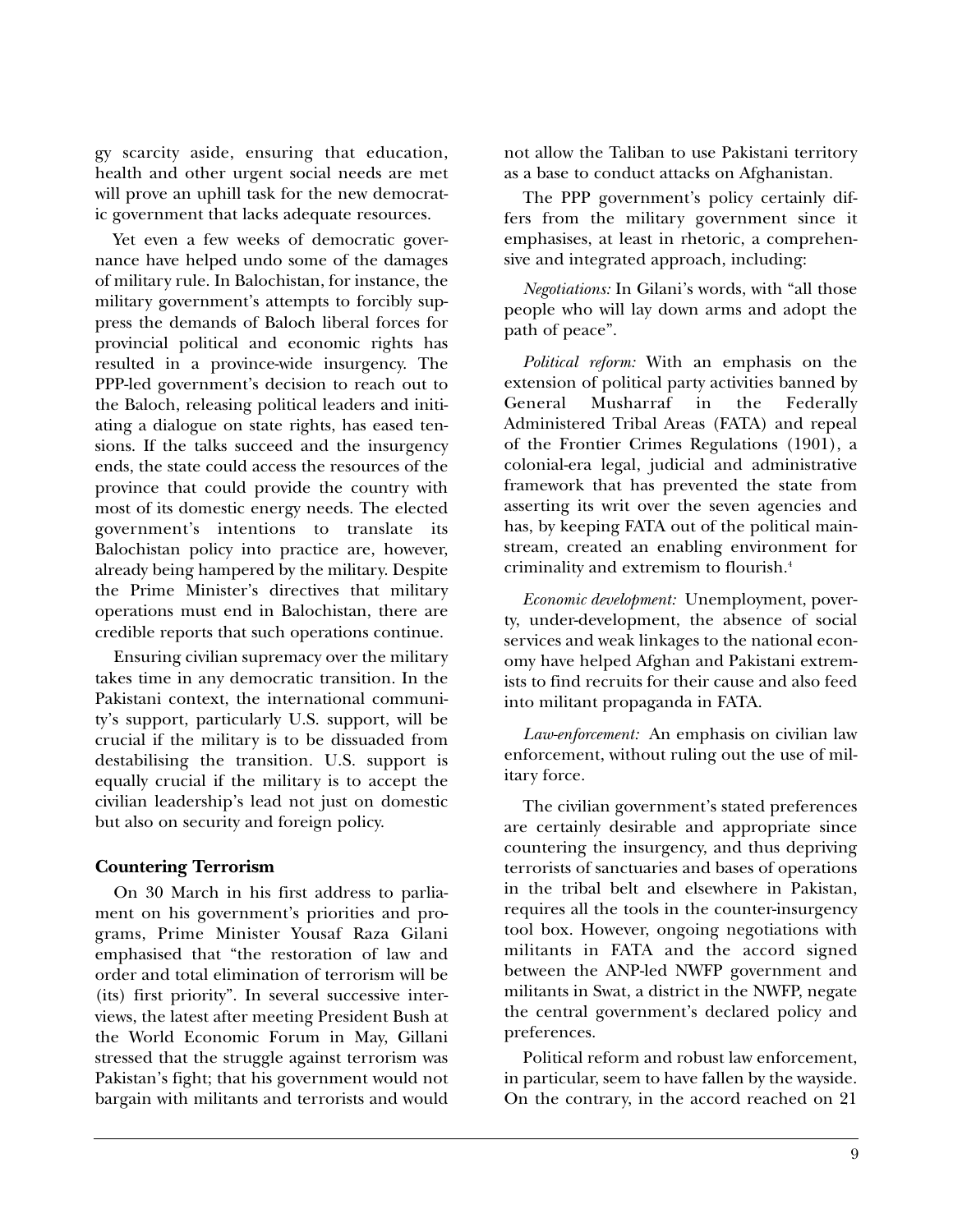May with a militant Sunni group in Swat, the Tehreek Nifaz Shariah Mohammadi (Movement for the Enforcement of the Shariah), the ANP-led NWFP government agreed to enforce and implement Shariah law in the district in return for verbal pledges by the militants to end attacks on security forces, government officials and installations. Although the militants have agreed to accept the government's writ, the implementation mechanism spells trouble, composed as it is of government representatives and the local Taliban.

While the government insists that negotiations are only being held with tribal 'elders' in FATA, negotiations are reportedly being held with the South Waziristan Agency-based leadership of the Tehrik-i-Taliban Pakistan (Taliban Movement in Pakistan—TTP), a group of pro-Taliban militants in FATA and NWFP. The leaked 15-point draft of an agreement with the TTP closely resembles the September 2006 accord in North Waziristan Agency that had, for all practical purposes, ceded the territory to the militants and resulted in a sharp increase in cross-border attacks against international and Afghan forces.

Questioned about the new government's approach during recent testimony to Congress, Deputy Secretary John Negroponte said: "(S)ome of the ideas about negotiations had been in existence well before a new government took office *and had been carried out more at the tactical level*, if you will". He added, "it remains a concern in our minds that there are elements of the government that appear to be interested in pursuing this track". <sup>5</sup> Mr Negroponte's answer was partially but not wholly correct.

Having taken over government in NWFP, its home province, at a time when extremist violence, including suicide attacks, were claiming scores of lives, the ANP, a Pashtun party, rightly places priority on the security of its constituents. It, however, mistakenly believes that unconditional negotiations and accords, minus benchmarks, redlines, rigorous monitoring and law enforcement, could pay counter-insurgency dividends. The more the party concedes its liberal agenda to the militants the more the militants are likely, as was witnessed even the day the accord was signed, to use terror tactics as a bargaining tool with the government.

But could the ANP, either as the senior partner in the NWFP coalition government or junior partner in the federal government, have reached a deal with militants in Swat without the military high command's support and acquiescence? Or did the party accept the military's preferences since they appeared to mesh with its priorities? The answer lies in the current history of negotiations with militants in Swat and FATA.

In November 2007, under the new army chief General Ashfaq Pervez Kayani's watch, following fierce clashes with army units, the military-led government began negotiations with the militants in Swat. It has also drafted a regulation to enforce Shariah law in the district with Islamic clerics advising civil judges, an amended version of which is a central feature of the ANPled government's May 2008 accord.

Negotiations with Baitullah Mehsud's TTP, including the release of militants in exchange of army hostages, had begun in South Waziristan Agency well before the February elections, let alone the assumption of power by the elected civilian government. During onand-off again negotiations conducted since November 2007, the military-led government had even pledged to honour the February 2005 Sra Rogah peace agreement. Mehsud had blatantly and repeatedly violated that deal which included ending attacks on government troops and ending shelter and assistance to al-Qaeda and other foreign forces. Since November too, the military-led government has held negotiations with pro-Taliban militants in North Waziristan Agency in a bid to revive the equally problematic September 2006 deal. A ceasefire in South Wazirstan in early February 2008 was followed soon after by negotiations between the military and the militants.

On 2 April, General Kayani briefed the new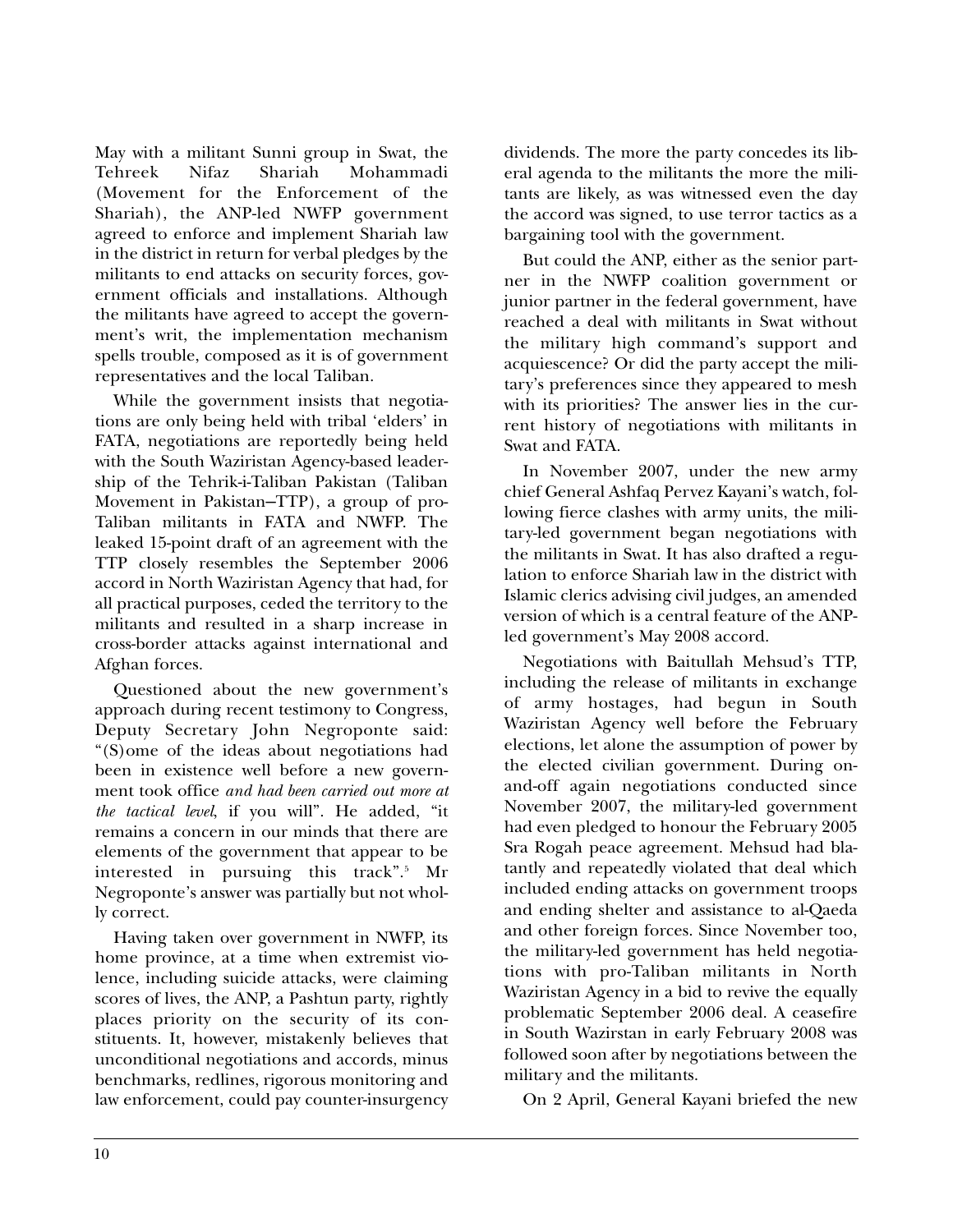elected government on militancy and terrorism, and reportedly pressured and persuaded the civilian leaders to accept the military's preference for negotiations. By opting for shortsighted quick fixes aimed at minimising the human and material costs for the military, the high command has only empowered homegrown extremists further. Absent robust law enforcement, these accords will also enable the Taliban and al-Qaeda to retain sanctuaries and bases of operations on Pakistani soil. The civilian government will, however, take the brunt of the blame when these accords collapse and they inevitably will.

#### **Stabilising Afghanistan**

U.S. concerns about Pakistani policies of appeasing the militants and allowing terrorist groups free space on its territory are understandable. Under-Secretary of State John Negroponte told the Senate Foreign Relations Committee in May 2008: "We've been particularly concerned that some of the Taliban leaders have been able to find refuge in Pakistan and even engage in some of the operational activities". <sup>6</sup> The Government Accountability Office, Congress' independent watchdog group, the National Intelligence Estimate and the 2008 Annual Threat Assessment had also concluded that al-Qaeda safe havens in the FATA serve as a staging area for attacks in support of the Taliban in Afghanistan.

Afghanistan's security challenges are more than evident. In 2008, insurgent violence in Afghanistan has already reached new heights, after a bloody year in which 8,000, mostly insurgents but also 900 policemen and 1,500 civilians were killed. U.S. and Afghan military and intelligence officials attribute this surge of violence to the sharp spike in cross-border attacks by the Taliban and other spoilers, Afghan and foreign, including Pakistanis.

If the Taliban were denied cross-border sanctuaries to recruit, raise funds, arm, train and plan, the international and national forces in Afghanistan would certainly find it easier to curb the violence, and the resultant stability would enable state building, reconstruction and development. The international community must, however, also recognise the urgent need to rethink security efforts and to avoid the temptation of quick fixes. It was this approach that allowed the Taliban to re-emerge after the regime was ousted.

The initial U.S. preference to oppose International Security Assistance Force (ISAF) expansion beyond Kabul was motivated by the desire for operational autonomy in the hunt against Al-Qaeda. The reluctance of the U.S.'s Western allies to contribute troops in sufficient numbers also limited the international security presence to Kabul. In the five years that it took ISAF to finally expand to the south, the Taliban's Pashtun homeland, the insurgents had gained considerable ground.

As the security situation deteriorates, with suicide attacks and bombings claiming a growing number of international lives, troop-contributing countries have become even more hesitant to put boots on the ground, particularly in the insurgency-hit southern and eastern regions bordering on Pakistan. At present, the United States contributes more than half (34,000 of the 60,000) foreign forces. Additional troops from reluctant partners will make little difference so long as countries such as Germany place restrictions on deployment. 7

Insufficient numbers of troops often force the foreign forces to depend on air power, raising the potential for civilian casualties, which feeds into Taliban propaganda and recruitment and also creates tensions between Kabul and its international allies. Instead of deploying sufficient forces, the United States and other Western partners have co-opted local, often corrupt and predatory leaders, fuelling local disillusionment and insecurity which also create a fertile ground for Taliban recruitment and support. The UN Secretary General report of March 2008 warns: "Despite tactical successes by national and international forces, the anti-Government elements are far from defeated. Thirty-six out of 376 districts, including most districts in the east, south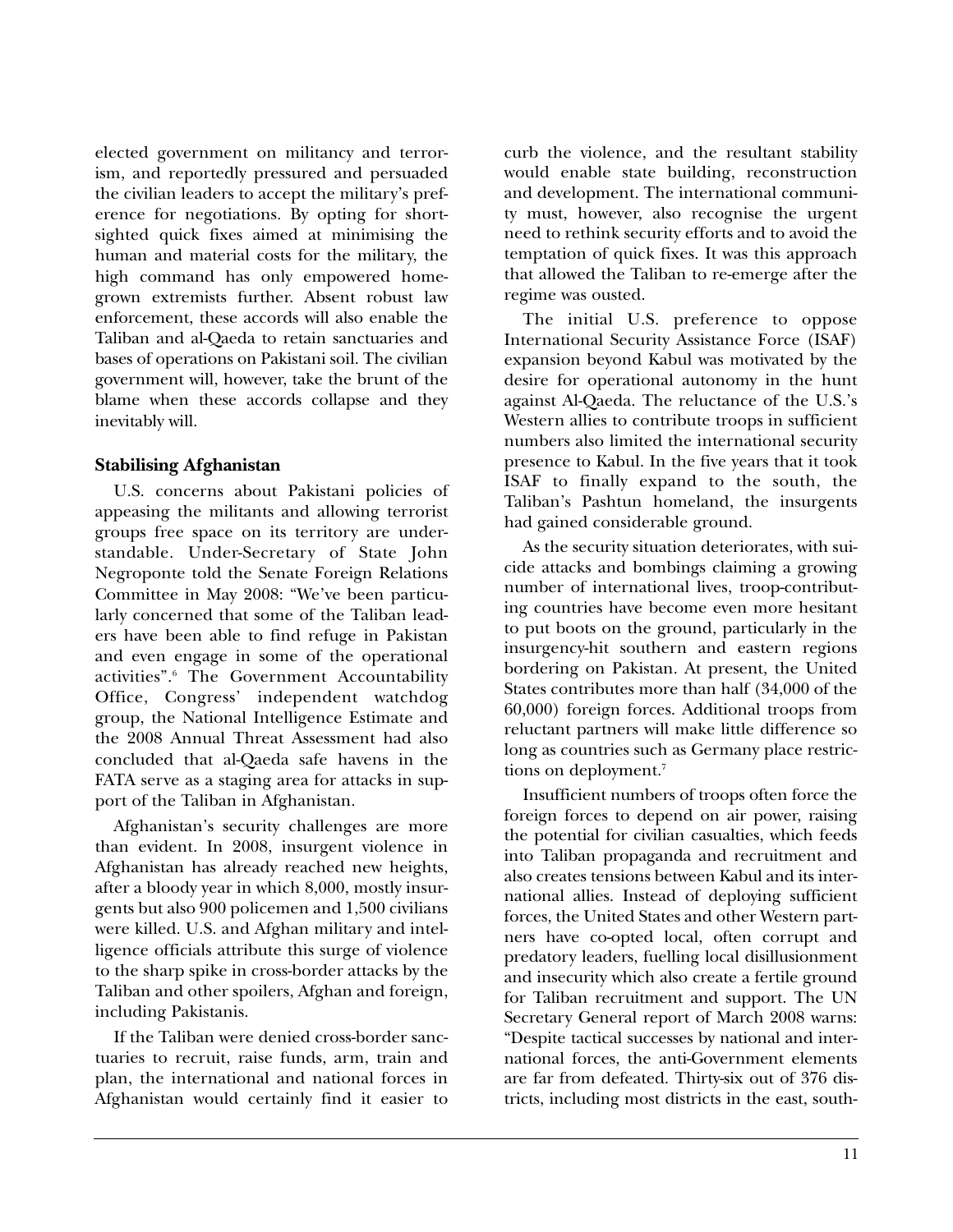east and south, remain largely inaccessible to Afghan officials and aid workers."8

At a time when the international community should focus on the challenges at hand, debates are already occurring in capitals as far apart as Ottawa and Berlin on retaining forces in Afghanistan.

The only viable strategy for a withdrawal that would sustain the stabilisation process lies in the Afghan security agencies replacing international forces. Yet the army is far from ready to take over operational command in terms of size, equipment, training or experience. <sup>9</sup> The U.S. failure to recognise that the police, and not the army, was the most appropriate instrument to defeat the insurgency, has resulted in a police force that lacks the resources allocated to the army. Even worse, absent police reform, and even under international oversight, a corrupt and predatory security force has been created which most Afghans see more as a threat than a source of protection. In fact, the growing violence owes as much to the absence of effective government.

Kabul is paying the price for neglecting institution building and development, justice and rule of law and curbing an exploding drug trade, which is both a symptom and a source of instability and corruption. The international community is paying the price for failing to hold Kabul accountable.

#### **Stabilising Afghanistan's Democratic Transition**

President Karzai's unwillingness or inability to deal with corruption, his reliance on predatory local leaders, and his failure to strengthen institutions is contributing in large part to the citizens' declining faith in democracy and the growth of the insurgency. In 2004 and 2005, Afghans had braved insurgent violence to exercise their right of franchise, electing a president and parliament for the first time in the country's history. With presidential elections currently scheduled for 2009 and parliamentary polls for 2010, the ability of Afghans to vote their government in power will depend in large part on the security situation; their willingness to do so will depend on the belief that democratic governance can deliver.

Kabul's failure, and that of its international supporters to strengthen rule of law and judicial functioning, is contributing as much to conflict as the cross-border support for the insurgents. Minus a legal system, criminals, including drug barons and human rights abusers, within and outside government, continue to flourish. Court houses and infrastructure do not exist in many regions. Past law has been lost and the relationship between customary, religious and civil codes has yet to be clearly defined.

As a booming drug economy feeds both the insurgency and criminality, threatening to transform Afghanistan into a narco-state, warlords and local commanders continue to reject the writ of the state. They have acquired power not just because they have managed, often with international patronage or at least acquiescence, to penetrate state institutions and security agencies but also because of the growing dependence of a weak central government. Instead of strengthening elected institutions such as parliament, Karzai has opted instead to support and work through patronage networks.

Afghanistan and Pakistan can only hope to defeat the insurgencies that threaten the lives of their citizens and the stability of their states if their governments and policymakers, civil and military, understand the importance of paying more than lip service to democratic governance. Both countries need and should urgently devise and implement comprehensive and integrated counter-insurgency and counter-terrorism strategies that include all vital instruments of state policy—political reform, economic development, rule of law, robust law enforcement and military force. U.S. national security would be far better served in supporting this effort than what has been, for almost a decade, a single-minded emphasis on the use of military force.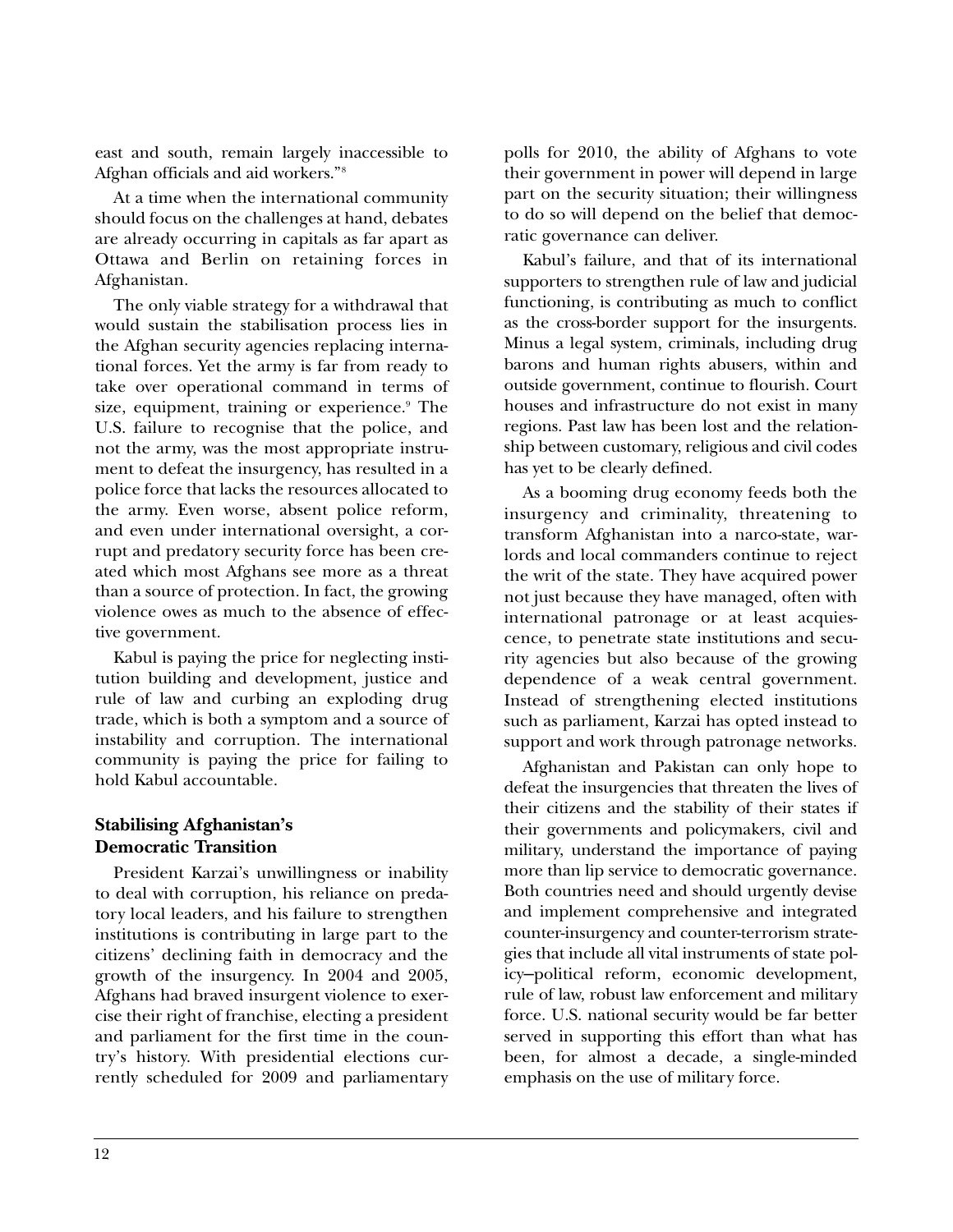#### **References**

- 1 The four-party ruling coalition, the Pakistan Democratic Alliance has the PPP and PML-N as senior partners. The Awami National Party, a liberal Pashtun party, is a junior partner as is Maulana Fazlur Rehman's Jamiat Ulema-e-Islam (JUI-F), a Pashtun Islamist party that had, in partnership with Musharraf's PML-Q governed Balochistan and run the NWFP government. PPP co-chairman Asif Ali Zardari included the JUI-F, the largest Islamist party in the country, in the central and provincial governments on the grounds of "national reconciliation".
- 2 Pakistan has four federal units, Balochistan, Northwest Frontier Province, Sindh and Punjab. There are PPPled coalition governments in Sind and Balochistan, a PML-N-led coalition government in Punjab and an ANP-led coalition government in NWFP.
- 3 Through the 17th constitutional amendment, Musharraf had gained the power to dismiss elected government, and to appoint military chiefs and judges of the superior courts.
- 4 FCR allows tribesmen to regulate their own affairs in parts of FATA, allows tribal jirgas to deal with civil and criminal offences, with the seven agencies kept outside the jurisdiction of Pakistan's regular court system. While citizens are deprived due process of law, the centre's representative, the FATA administrator (Political Agent), a civil bureaucrat, has executive authority to deal with law

breakers and can impose harsh (or "collective") punishments on entire communities for crimes committed on their territory. FCR also denies representation to FATA citizens in NWFP's provincial legislature.

- 5 Emphasis added. Panel I of a Hearing of the Senate Foreign Relations Committee: Subject: Pakistan's Fata Challenge: Securing One of the World's Most Dangerous Areas, Chaired By: Senator John Kerry (D-Ma). Witness: John Negroponte, Deputy Secretary Of State, 20 May 2008.
- 6 Panel I of a Hearing of the Senate Foreign Relations Committee: Subject: Pakistan's Fata Challenge: Securing One of the World's Most Dangerous Areas, op.cit.
- 7 According to one recent estimate, the numbers of troops available for offensive combat range between 5,000 and 7,000. *Afghanistan: The Need for International Resolve,* Crisis Group Asia Report N°145, 6 February 2008.
- 8 Because of insecurity, UN agencies could not operate in 78 districts in southern Afghanistan. *The Internal Situation in Afghanistan and its Implications for International Peace and Stability*, Report of the Secretary General, General Assembly, Sixty-second session, Agenda item 19, 6 March 2008.
- 9 The Afghan National Army currently has a fielded strength of 49,000 of an authorised 80,000. The Afghan National Police has appointed 78,000 of an authorised strength of 82,000.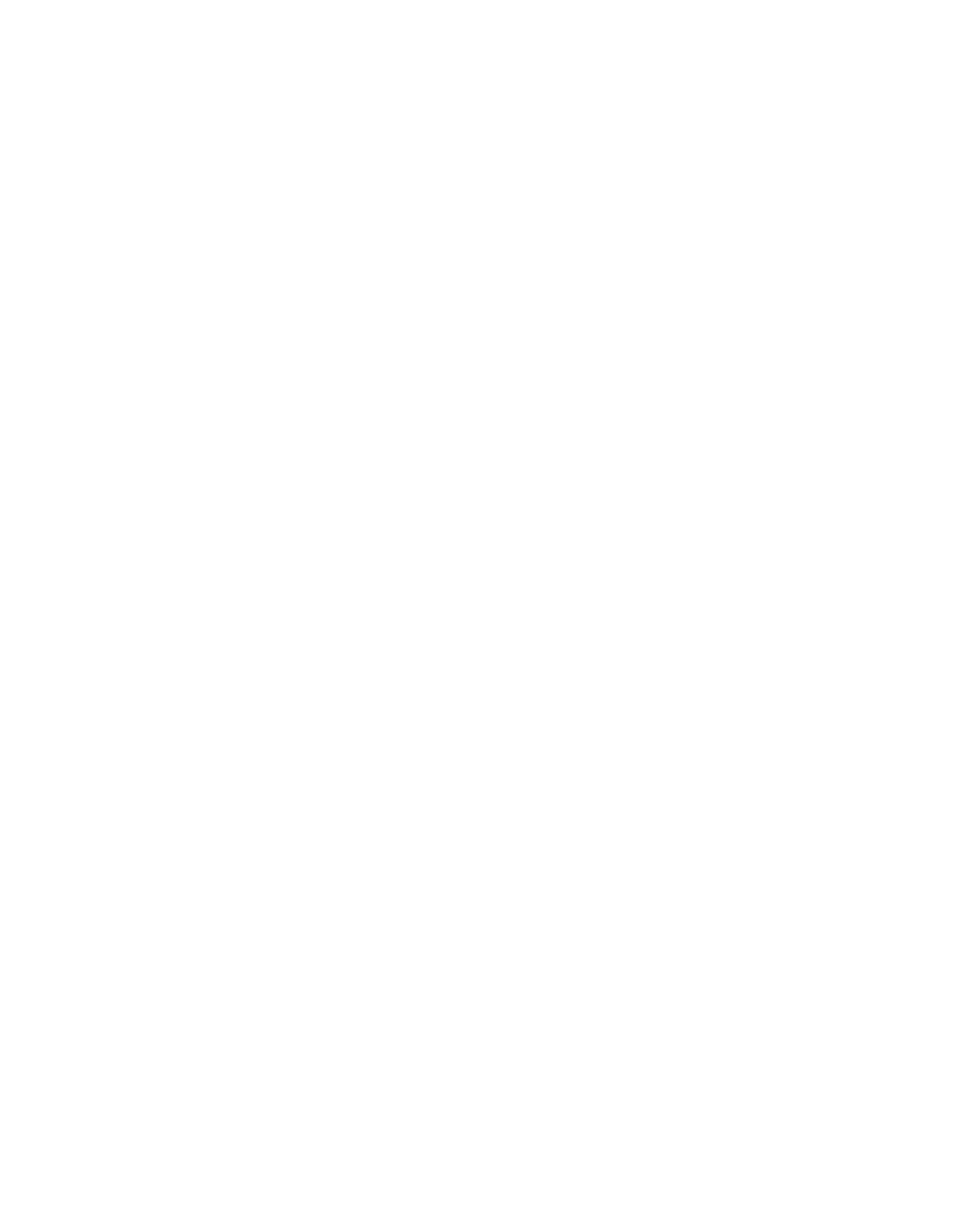## The Issues in Iraq: Stay, Leave, and Conditionality

## *Anthony H. Cordesman*

Arleigh A. Burke Chair in Strategy Center for Strategic and International Studies

Iraq presents an extraordinarily complex mix of issues for the next Administration and the next Congress. There also is no guarantee that a new major problem, or new phase of communal conflict, will not emerge during the remaining months of this Presidency. If nothing else, the Congress will have to resolve a wide range of funding issues stemming from the gap between Congressional appropriations and the President's FY2008 supplemental request; and the Administration still has to present its realworld supplemental request for FY2009.

At some point in time, the U.S. is going to have to debate the mistakes and lessons of the way in which it went to war, and the mistakes it made from 2003 to the present. It is obvious that the U.S. will also need to look beyond this war and consider the combined lessons of the Afghan conflict, Iraq conflict, and Global War on Terrorism (GWOT) for reshaping the overall structure of U.S. forces, and the capability of the U.S. national security structure to establish an effective partnership between the military and the civilian departments and agencies to deal with counterinsurgency operations and armed nation building. Programs like "Building Global Partnerships" make a start, but only a start.

At this point in time, however, the challenge is to shape the way ahead in Iraq. In practice, this means deciding how to resolve the debate between maintaining a major U.S. presence, and early withdrawal. If this debate is resolved in terms of staying, the U.S. needs practical

plans to achieve some reasonable definition of success or "victory" within a timeframe the American people can support. If this debate is resolved in terms of withdrawal, the U.S. must have a clear plan for both the way in which it withdraws and for reshaping the U.S. strategic position in the region. This is particularly true because either decision will affect the main air bases the U.S. uses to transit into Afghanistan and the force levels the U.S. can deploy for that war. The U.S. cannot have an Iraq strategy that does not take into account the strategic importance of the Gulf, Iran, and the interactions between the Iraq and Afghan conflicts.

#### **The Problem of Al Qa'ida in Iraq, Insurgency, and Terrorism**

The fighting in Iraq in 2007 saw major victories against Al Qa'ida in Iraq. AQI is being squeezed towards northwestern Iraq and the Mosul area, and is steadily losing strength. Equally important, most of the Sunni Iraqi areas have turned against AQI, as have many of the other movements that were once hostile to the Iraqi central government and the U.S.

This military progress was partly a result of the U.S. "surge" and changes in U.S. tactics. It was also, however, made possible by the creation of local Sunni forces that are now called the "Sons of Iraq," and by the fact that the major Shi'ite threat, Moqtada al Sadr and his Mahdi Army militia, declared a ceasefire and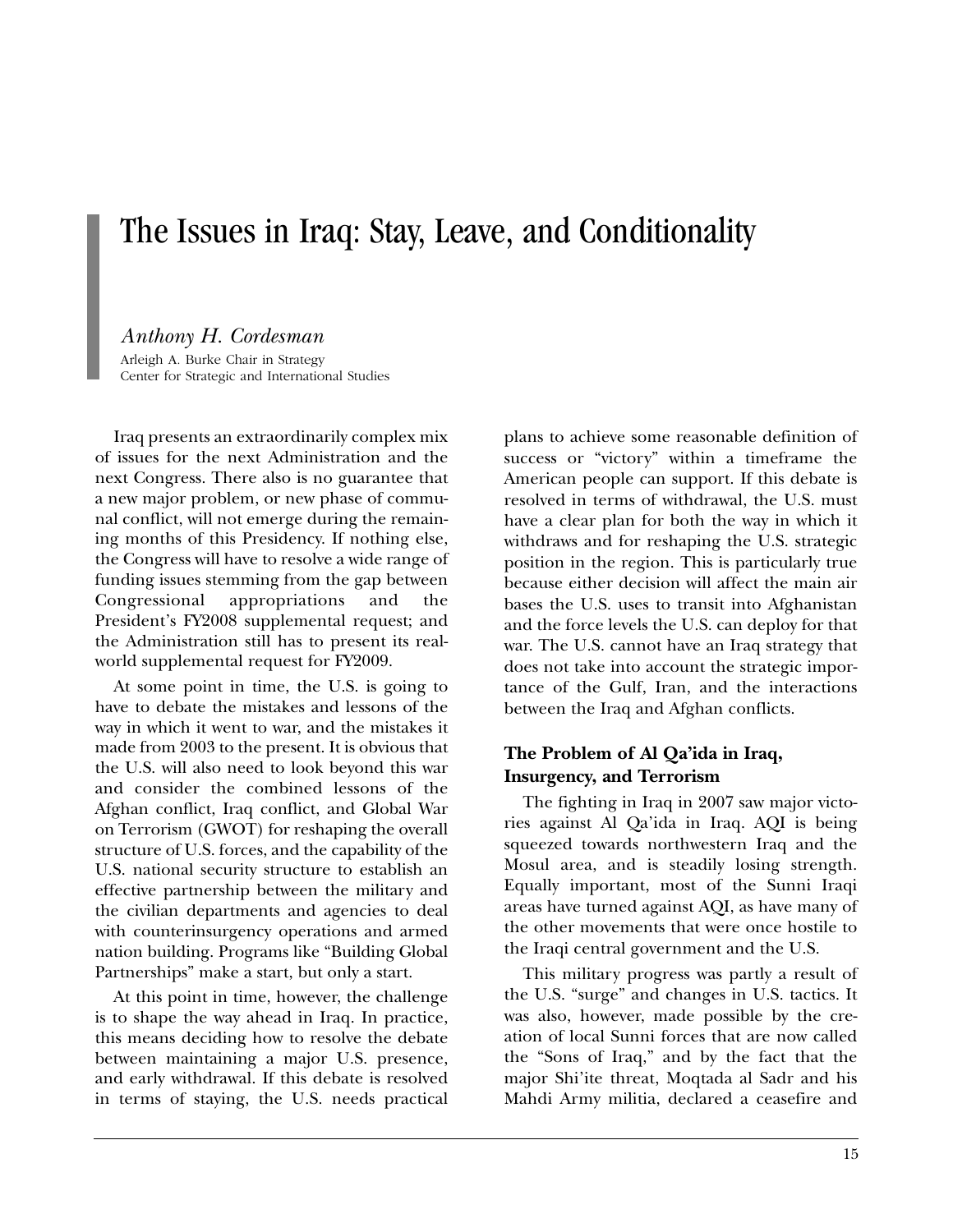stood aside from the fighting. If this had not occurred, the surge would almost certainly have failed. The U.S. simply did not deploy enough troops to secure the greater Baghdad area, Anbar, and other high threat areas in the face of broader Sunni opposition and a serious threat from Shi'ite militias.

This raises a critical issue for the next Administration. At this point in time, the U.S. is likely to have 10-15 combat brigade equivalents, some 95,000-120,000 military personnel, and some 90,000-130,000 civilians and contractors still in Iraq at the start of the next Administration. On the one hand, this is a major military commitment. On the other hand, it is far too small to secure the entire country. The U.S. has not attempted to secure the ethnic fault line between Kurds and Arabs, and has only begun to become involved in the intra-Shi'ite fighting in the nine largely Shi'ite provinces in the south. The ongoing reductions from 20 to 15 brigade equivalents stretch a U.S. force that is now committed to forward deployments, and "win, stay, and build."

## **Moving Towards "Political Accommodation"**

The U.S. country team in Iraq is careful not to use the phrase "political reconciliation," and is wise to do so. The phrase "political accommodation" is much more realistic. There has been too much fighting, too much suffering, too much sectarian and ethnic "cleansing" to hope for more than a reasonably stable modus vivendi in which a now much more divided Iraq has relatively secure Arab Shi'ite, Arab Sunni, and Kurdish-dominated provinces, and a few much more mixed areas including Baghdad.

Progress in political accommodation, however, has been necessarily slow. The leaders of a weak and divided central government are rivals to some extent and are dealing with existential issues. They are betting the future of their sect or ethnicity, and probably their own lives and those of their families. Regardless of U.S. pressure and threats to withdraw, they still consider

their own interests and survival, and Iraqi time moves at a different pace from U.S. time. As of late April 2008, the formal effort to reach political accommodation had reached the following point:

- *Provincial Elections:* The Iraqi national assembly, which is called the Council of Representatives (CoR) is currently reviewing the law, which will set the legal basis and structure of provincial elections.
- *Hydrocarbons Package:* The level of control allocated to the central government in the July 2007 draft version of the Framework Law (currently in CoR Committee) is the key point of disagreement; there may be more progress on the Revenue Management Law, currently with the Shura Council, in the coming months.
- *Amnesty Law PASSED:* CoR approved the law on February 13; the law was signed by the Presidency Council February 26 and was implemented March 2.
- *Pensions Amendment PASSED:* Published in the Official Gazette December 2007.
- *De-Ba'athification PASSED:* Approved by default by the Presidency Council February 2008. Reform published in the Official Gazette in mid-February.
- *Provincial Powers PASSED:* CoR approved the law on February 13; the law was vetoed by the Presidency Council February 26. The veto was rescinded on March 19.

This progress is slow, but it also may well be as fast as the existential issues dividing various Iraqi factions permit. In any case, the key issue is that an acceptable set of practices be put in place within the next 12-24 months. There is far too much Congressional emphasis today on formal legislation. Passing laws is only part of the story; creating facts on the ground is what counts. For example, Iraq needs oil laws which lead the central government to actually share the money and oil reserves fairly, and actually move Iraq towards renovating its fields, expand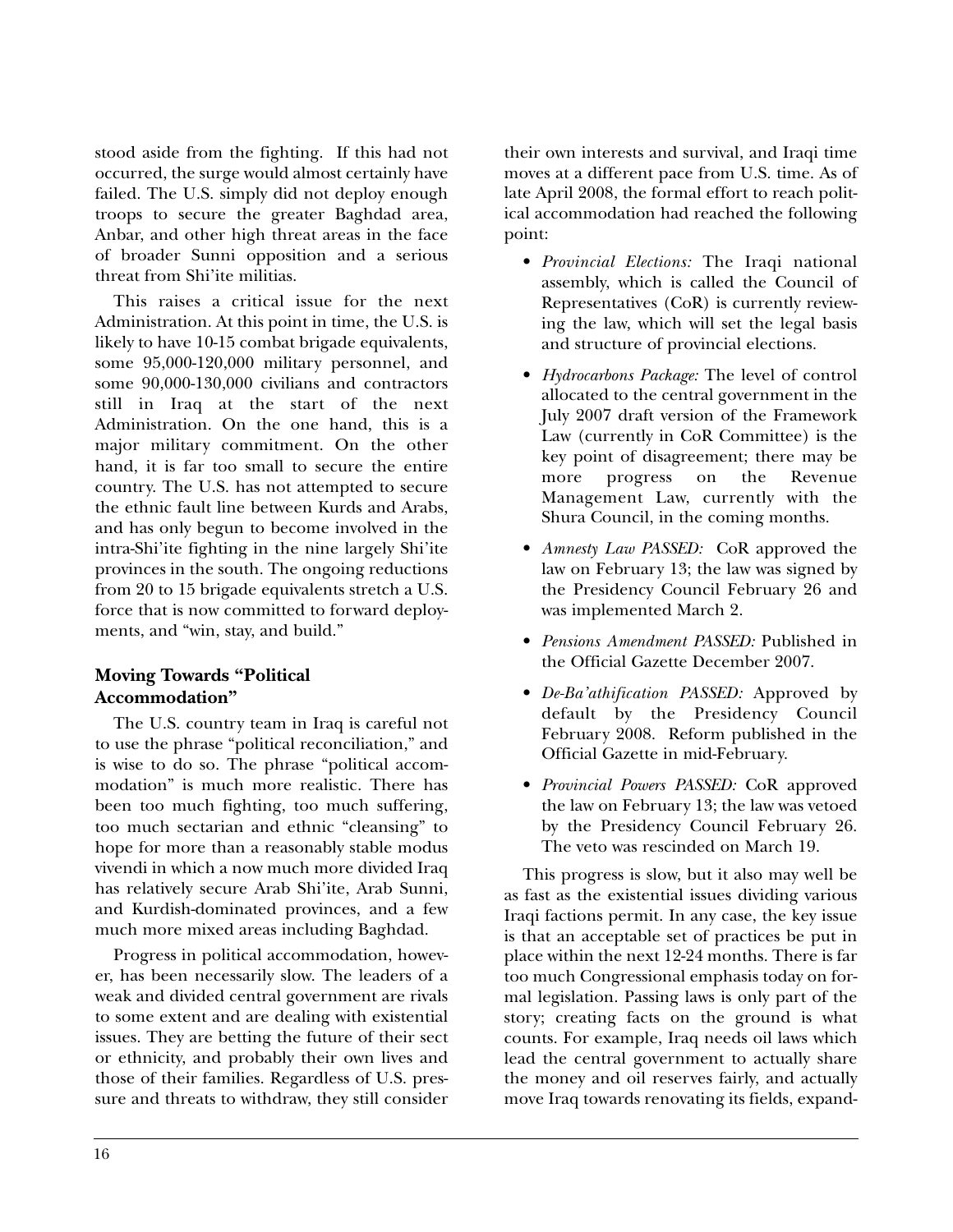ing refinery and product production, and putting Iraq on the path to steadily increased export income.

### **Communal Struggles: Violence or Accommodation**

If the U.S. stays in Iraq, it will have to accept the fact that there are many areas where it is impossible to establish "benchmarks," and the U.S. can only seek to influence what must ultimately be Iraqi decisions. It will also have to accept the fact that sectarian and ethnic issues affect Iraq's neighbors, including key states like Iran, Turkey, Syria, Egypt, Jordan, and the Gulf states.

That does not, however, mean the U.S. cannot set goals, defuse misunderstandings and conspiracy theories in Iraq and the region, and make it clear to the world what it is trying to do:

• *Political legitimacy and representative government in the south:* There is a clear need to end gang rule and violence in Basra, but the U.S. needs to be extremely careful about military and security developments that serve the interests of the two main Shi'ite political parties leading the government—Al Dawa and the Islamic Supreme Council of Iraq party or ISCI, which was formerly called the Supreme Council for the Islamic Revolution in Iraq or SCIRI and tying the Iraqi Army and police to intra-Shi'ite power struggles. Even if the current power struggle between Dawa/ISCI and Sadr does not create a new form of insurgency, it will take years to shape a viable political structure in the south, determine the level of influence Iran can exert, and create a new balance of power within the Shi'ite dominated areas.

Even the fairest elections do not achieve real-world legitimacy; it takes truly representative and effective governance, local development efforts, and security that is not factional or dominated from the outside. If the U.S. stays in Iraq, it will have to help develop real local and provincial rep-

resentation, instead of relying on the present elites. It will have to show it is willing to work with local and provincial officials, provide aid and advice, and help Shi'ites find a stable path to political and economic development.

- *Helping Kurds, Arabs, and minorities find a working path to stable accommodation:* No formal agreement or referendum can ensure a stable and fair outcome in dealing with these critical ethnic issues. The U.S. will have to help Iraqis work towards a fair settlement, not favor any side, and again provide help in moving forward.
- *Stabilizing the greater Baghdad and mixed areas:* The U.S. has brought a limited degree of security to Baghdad, but largely through U.S.-shaped compartmentation of the city into Shi'ite and Sunni areas. Other mixed areas present serious problems, including Ninewa and Diyala. The U.S. needs to shift from a focus on Al Qa'ida to one that analyzes problems and progress in mixed areas, sets clear goals, and offers U.S. assistance and advice. Iraqi decisions will determine the influence, but the U.S. should make at least several years of sustained effort to influence the outcome.
- *Seeking a fair share of Sunni wealth and power, and stability and security in Sunni areas:* The U.S. is already playing a critical role in helping the Sunnis develop effective local and provincial government in Sunni areas, in encouraging development and governance, and in pressuring the central government to actually fund activity, support employment, and give Sunnis a larger role in both local security and the national forces and a fairer share of influence and power in the central government. If the U.S. stays in Iraq, it will take at least several years of further U.S. effort to influence the outcome of Iraqi decisions; this will be of critical importance.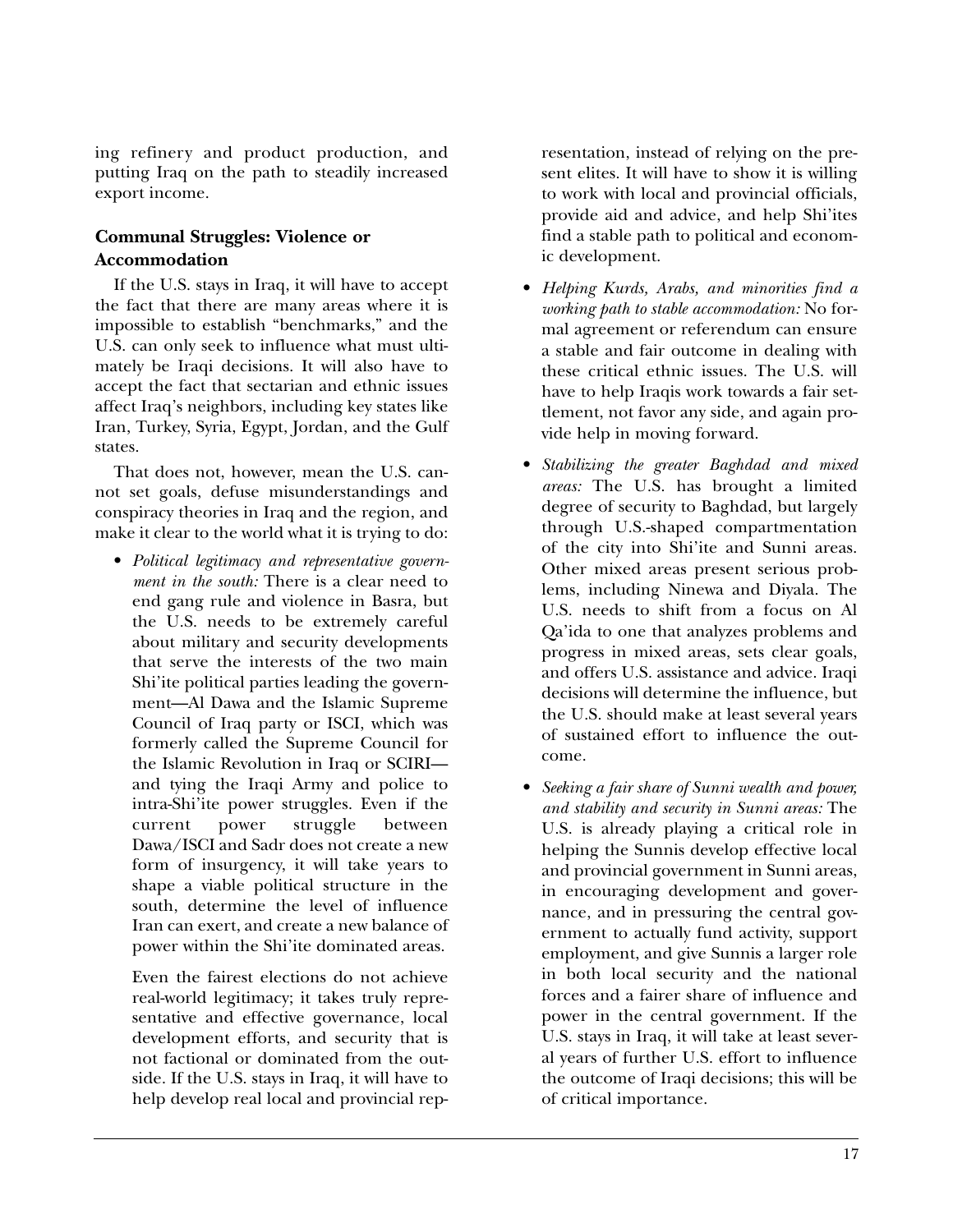There is also a clear interaction between the U.S. policies that will need to be adopted to deal with Iraq's internal issues, and U.S. efforts to deal with Iraq's neighbors:

- *Limiting Iranian influence and infiltration:* Dialogue with Iran will not change the regime or stop it from opportunistic efforts to exploit any power vacuum or division in Iraq. A continued U.S. presence may be critical to giving Iraq the time and security to reach political accommodation and create forces capable of some degree of national defense. The U.S. may need to speak more softly, do more to defuse war scares, and offer Iran incentives as well as "carry big sticks." The fact is, however, that Iran helps make Iraq a major regional problem and will continue to do so wherever it sees a window of opportunity. The U.S. should seek to deter Iranian adventures, and make every effort to persuade the Iraqi government to allow U.S. action against the Al Quds force and other hostile Iranian action, and to use Iraqi security forces for that purpose.
- *Turkey, the PKK, and Iraq's Kurds:* The U.S. should make it clear to Iraq's Kurds that U.S. support is contingent on them taking action against the PKK, and that the U.S. will continue to support limited Turkish military action in Iraq until they actually do so. This is not an issue diplomacy and negotiation alone can hope to deal with.
- *Syria:* There is only so much the U.S. can do, and it is already doing most of it. Once again, however, this requires a sustained U.S. effort well into the next administration as well as a sustained U.S. effort and presence.
- *The Arab states:* As Iraq moves forward and the U.S. gets a new Administration, the U.S. should continue its efforts to persuade Arab states to provide Iraq with aid and political support.

## **Iraqi Force Development and Conversion to U.S. Strategic Overwatch**

The Bush Administration has announced a broad strategy of steadily expanding Iraqi forces in ways that will allow them to replace U.S. forces, allow further U.S. withdrawals, and allow the U.S. to convert from combat missions to advisory roles and strategic overwatch. It has never, however, provided a nominal "conditionsbased" picture of what the U.S. is seeking to do in Iraq over the coming years and indicated whether U.S. plans and goals are practical.

Part of the reason the Congress continues to demand more progress from the Iraqis than is really possible is that the problems and delays in shaping credible force plans, getting proper training facilities and throughput, imbedding competent advisors, and providing effective equipment have been constantly understated and the implied timelines for success have been unrealistic.

The real question for U.S. policy is whether more realistic timelines are acceptable. Both the head of the Multi-National Security Transition Command—Iraq (MNSTC-I) whose mission is to assist the Iraqi Government in development, organization, training; and the Iraqi Minister of Defense; made it clear in 2007 that creating an effective force to take over the counterinsurgency mission from the U.S. will take until at least 2012, and real-world Iraqi replacement of U.S. and allied forces in combat cannot happen until that force is created. This, however, means that it may be possible to reduce U.S. force levels to 10 and then 5 U.S. brigade equivalents by 2010-2012, even allowing for all of the uncertainties and "conditions" in Iraq.

The resulting savings could be a major one in blood and wounded, and end the strains on the U.S. all-volunteer force. It could also produce a major savings in dollars. Work by the Congressional Budget Office estimates that,

"Under the combat scenario that CBO considered, the United States would maintain a long-term presence of approximately 55,000 military personnel in Iraq,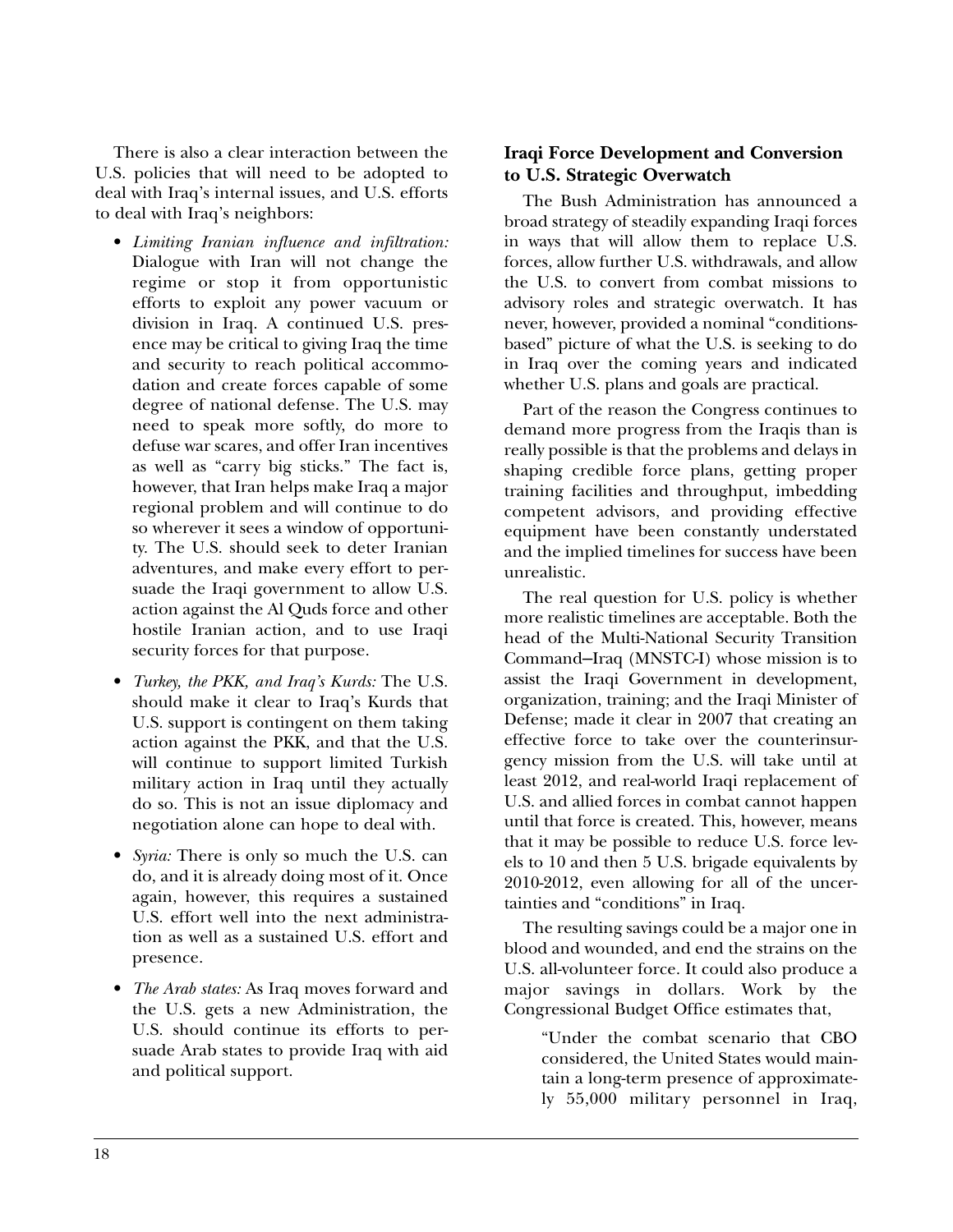deploying military units and their associated personnel there for specific periods and then returning them to their permanent bases either in the United States or overseas. The scenario also incorporates the assumption that units deployed to Iraq would operate at the same pace and conduct the same types of missions as the forces currently deployed there. In CBO's estimation, this scenario could have onetime costs of \$4 billion to \$8 billion and annual costs of approximately \$25 billion. (All costs…are expressed as 2008 dollars.)

"Under the non-combat scenario that CBO analyzed, the United States would maintain a long-term presence of approximately 55,000 military personnel in Iraq by indefinitely stationing specific units at established bases there in a manner similar to the current practice of assigning personnel to units based in Korea or Germany. The scenario incorporates the assumption of much less intense military operations than those under the combat scenario. Under this non-combat alternative, units stationed in Iraq would rarely, if ever, be engaged in combat operations. Up-front costs (mainly for construction) under the non-combat scenario would be approximately \$8 billion, with annual costs of \$10 billion or less, CBO estimates. (For the full text, see Congressional Budget Office, "The Possible Costs to the United States of Maintaining a Long-Term Military Presence in Iraq," September 2007.)"

These costs are a small fraction of what the U.S. is now paying, and roughly the same for an entire fiscal year as what the U.S. paid per month during the peak spending period in 2007.

## **A U.S. Plan for Transitioning Development and Governance Expenditures in Iraq**

Much of the current U.S. debate over the costs of the war focus on the peak cost per month of the "surge" in 2007. The U.S. is already phasing out much of its development aid and transferring fiscal responsibility to Iraq. Creating more formal plans that make it clear that Iraq must assume full responsibility by 2010 or 2011 would give Iraq ample time in which to act while putting growing pressure on the Iraqi government over time.

The State Department's April 9, 2008 *Weekly Status Report* indicates that Iraqi oil revenues rose from \$31.3 billion in 2006 to \$41 billion in 2007, and are on a path that could exceed \$60 billion in 2008. It also indicates that the U.S. has already disbursed \$19.1 billion out of a total of \$20.3 billion in past U.S. Iraqi Relief and Reconstruction Fund (IRRF) I & II aid. The current U.S. economic aid request for FY2009 is evidently around \$700 million. Phasing that level down to the minimum necessary to maintain U.S. influence and leverage in critical areas does not present a major challenge.

Moreover, for all of the Congressional complaints that Iraq has not paid for its own aid in the past, the most recent report by the Special Inspector General for Iraqi Reconstruction (SIGIR) in the State Department (January 30, 2008, p. 17) shows that a total of \$50.6 billion worth of Iraqi funds have already been allocated to development. Some \$30.7 billion of this came from the Iraqi capital development budget for 2003-2008. This compares with a total of \$20.9 billion in U.S. IRRF funds, \$3.3 billion in ESF aid funds, and \$ 5.2 billion in other aid funds. (The U.S. funded an additional \$15.4 billion on Iraqi force development and \$2.7 billion in Commander's Emergency Relief Program (CERP) aid used to support U.S. operations and groups like the Sons of Iraq.) A phase out of U.S. aid expenditures will have to be conditions-based, but a combination of clearly-planned, conditions-based cuts in U.S. forces and the savings from largely eliminating aid over a clearly-defined period of a few years could be the key to both winning enduring U.S.-domestic support and pushing the Iraqi government into developing and implementing adequate plans of its own.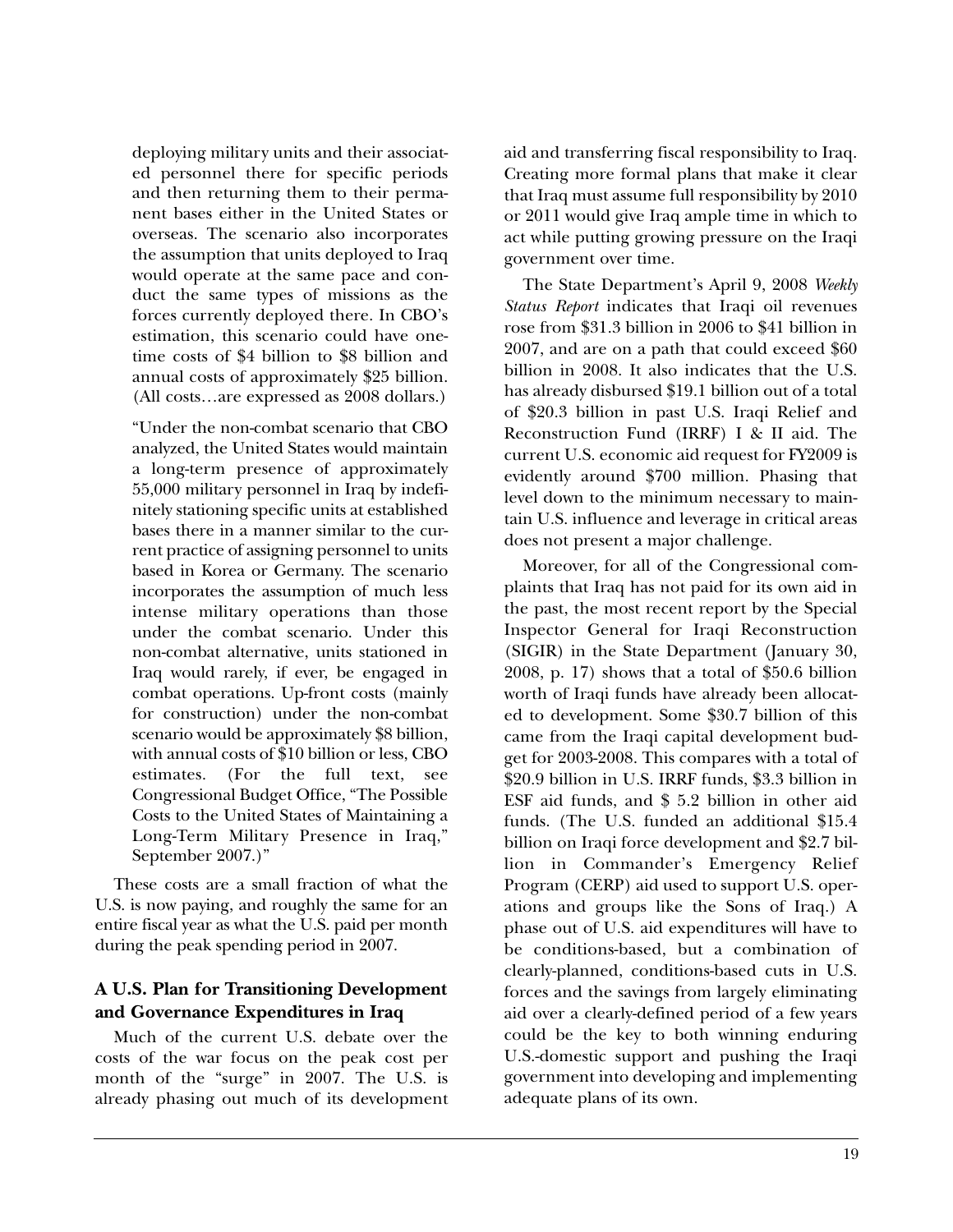#### **Political Accommodation and Elections**

Iraqi plans to rapidly fix the quality of governance by the central government are not feasible and cannot have true legitimacy without much stronger local and provincial governments to compensate for the weaknesses of the central government, and without local representation for key cities, factions, and regions. Much depends on whether the central government sets forth a clear plan and framework to hold legitimate local and provincial elections in 2008 and national elections in 2009, and for resolving the issue of Iraqi federalism and Kurdish autonomy.

- There need to be UN-supervised elections with open lists and candidates with direct responsibility to the Iraqis that elect them. It should be clear that Sadrist and other militias will not be allowed to play a role, but also that Al Dawa and the Islamic Supreme Council in Iraq will not be allowed to exploit their control over the central government, budget, and Iraqi security forces to rig the elections. It should be clear that Iraq's Arab Sunnis will be able to choose from local candidates, and not see their options limited by today's half-formed Sunni national parties. It should be clear that Kurdish democracy does not impose standards that limit the ability of other Iraqis to run and vote.
- The U.S. should not insist on exact deadlines for either election, but the October 2008 date should not slip beyond the early spring of 2009. Holding open national elections reasonably close to schedule should be a make or break condition for the U.S. remaining in Iraq.

#### **Money, Kurdish Autonomy, and Federation**

Rushing into votes on federation and Kurdish autonomy is a different story. Iraq would have been far better off with a constitution that limited any special regional status to the issue of Kurdish autonomy, but that particular die is cast.

What Iraq cannot afford to do is to rush into any definition of a Kurdish region that does not take account of real-world ethnic boundaries, where no clear effort is made to define what a Kurdish dominated area can and cannot do given the needs of minorities, and without a UN-supervised referendum or agreement that produces credible and transparent results.

This may be another make or break condition for the U.S. remaining in Iraq.

- It should be made clear that the U.S. will only stay if Kurdish rights are protected, and equally clear that the U.S. will not support the Iraqi Kurds if they seek independence or to expand their control beyond what are clear Kurdish areas.
- The best solution to federation in the rest of Iraq would be no federation at all. Iraqi political accommodation—and sectarian and ethnic compromises, mixed areas, and zones—will be far better off if they are not enshrined in some form of formal federal structure. As is the case with the Kurds, however, the U.S. should make it clear that it will not stay if any vote is not legitimate, is abused by the current parties in the central government, or expands Shi'ite power at the expense of Sunnis.

#### **Withdrawal and an Exit Plan**

No one can promise or guarantee "victory" in Iraq, even within the limited definition of a state stable and secure enough to maintain its own internal security and able to move towards a mature democracy and development over time. There are too many internal tensions, too many external pressures, and the American people may decide the war is too costly in dollars and blood to sustain. The U.S. also should not adopt an open-ended policy of staying the course if it wants the Iraqis to assume responsibility for their own destiny.

As a result, the U.S. not only needs to consider how to develop a consensus for staying and for conditions-based "success," it needs to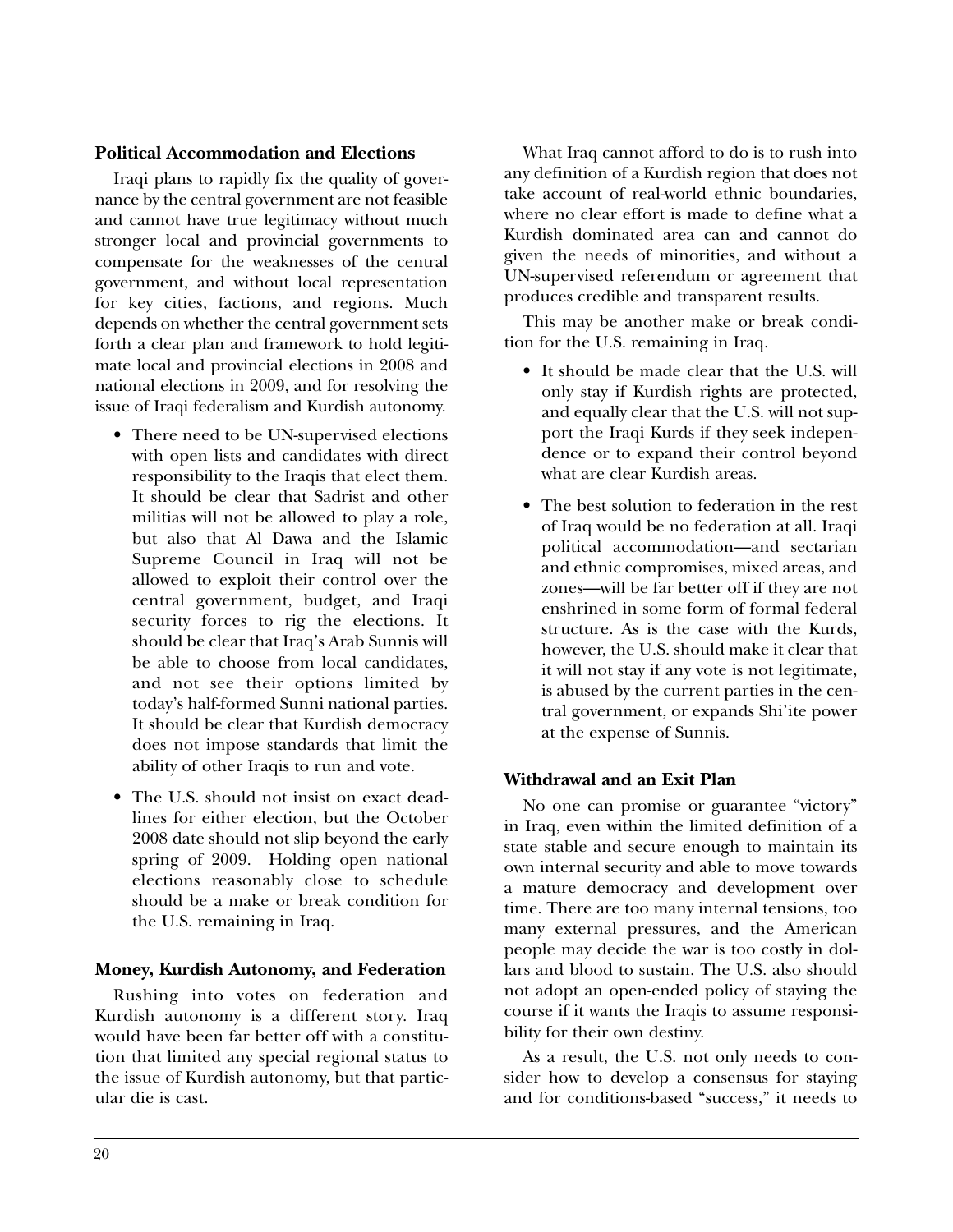define what would lead to "conditions-based" withdrawal and how such a withdrawal should be conducted.

- The U.S. should make it formally and unambiguously clear to the Iraqi government that the U.S. will not stay if Iraq does not hold fair elections, if it is not more active in bringing Sunnis and more secular Shi'ites into the central government, does not create truly national armed forces, and does not take more active steps to protect minorities and mixed populations and act to halt sectarian and ethnic cleansing. It should be equally clear the U.S. will not stay or intervene in any major Iraqi civil war.
- It should be made clear that the U.S. will not stay if Iraq fails to move towards fiscal responsibility, and to create forces that actually take over from U.S. forces. It should be clear to both Iraqis and Americans that the U.S. will support the Iraqi government against insurgents, violent extremists, and Iranian efforts to support militias, *but* that the U.S. will not back any given party or side in using force. The U.S. has already pushed the limit in Basra and Sadr City.
- The Maliki government and any successor should not be allowed to push the U.S. into taking sides in an intra-Shi'ite power struggle. The U.S. should not support the Kurds if they do not seek a fair settlement in defining the nature of Kurdish autonomy and Kurdish controlled territory. The U.S. should make it clear that it will not support any form of "federalism" that fragments the nation, and will not stay in Iraq if central government inaction triggers serious civilfighting between Sunni and Shi'ite.
- At the same time, the U.S. should take into account the fact that while the U.S. can rush out of Iraq, orderly U.S. withdrawals that remove U.S. stocks and equipment, and return U.S. units in a way that allows their smooth reintegration into bases and

career paths in the U.S. can only occur at a rate of roughly one brigade every 60-90 days. It must also be ready to show its Gulf allies that a withdrawal will not mean cuts in the U.S. strategic commitments to the Gulf states and that the U.S. will join them in containing and deterring any threat from Iran.

• The U.S. also must show its allies and enemies that it is not faltering in Afghanistan, and is not prepared to effectively "lose" two wars in ways that will encourage Iran or the main Al Qa'ida leadership and other hardline Islamists outside Iraq to probe or challenge the U.S.

## **If You Break It, You Owe It: A Moral and Ethical Responsibility to Iraqis as Well as Ourselves**

U.S. decisions affect the fate of 28 million Iraqis, as well as key strategic interests like the U.S. position in the Gulf. Basic moral and ethical considerations interact with a selfish need to secure some 60% of the world's proven oil reserves and 40% of its gas, contain Iran, and maintain a position in Gulf bases which are critical to U.S. operations in Afghanistan. It may be politically expedient to ignore the Iraqis at a time when the U.S. is so focused on its own concerns and interests, but it is also morally and ethically dishonest to do so.

Iraqi failures must be kept in context. Iraqis lived with their sectarian and ethnic differences in relative peace before the Ba'ath, Saddam, and the U.S.-led invasion. Sunni and Shi'ite Arab tensions and clashes occurred before the Ba'ath, but only at very low levels and in spite of the fact that the Turks and British deliberately favored the Sunnis as part of divide and rule tactics. The Kurds came under constant pressure, but there were a series of moves that could have provided for autonomy in the pre-Ba'ath era. It took massive repression and Iranian interference (which then had covert U.S. and British support) to put down the new round of fighting that started in the early 1970s.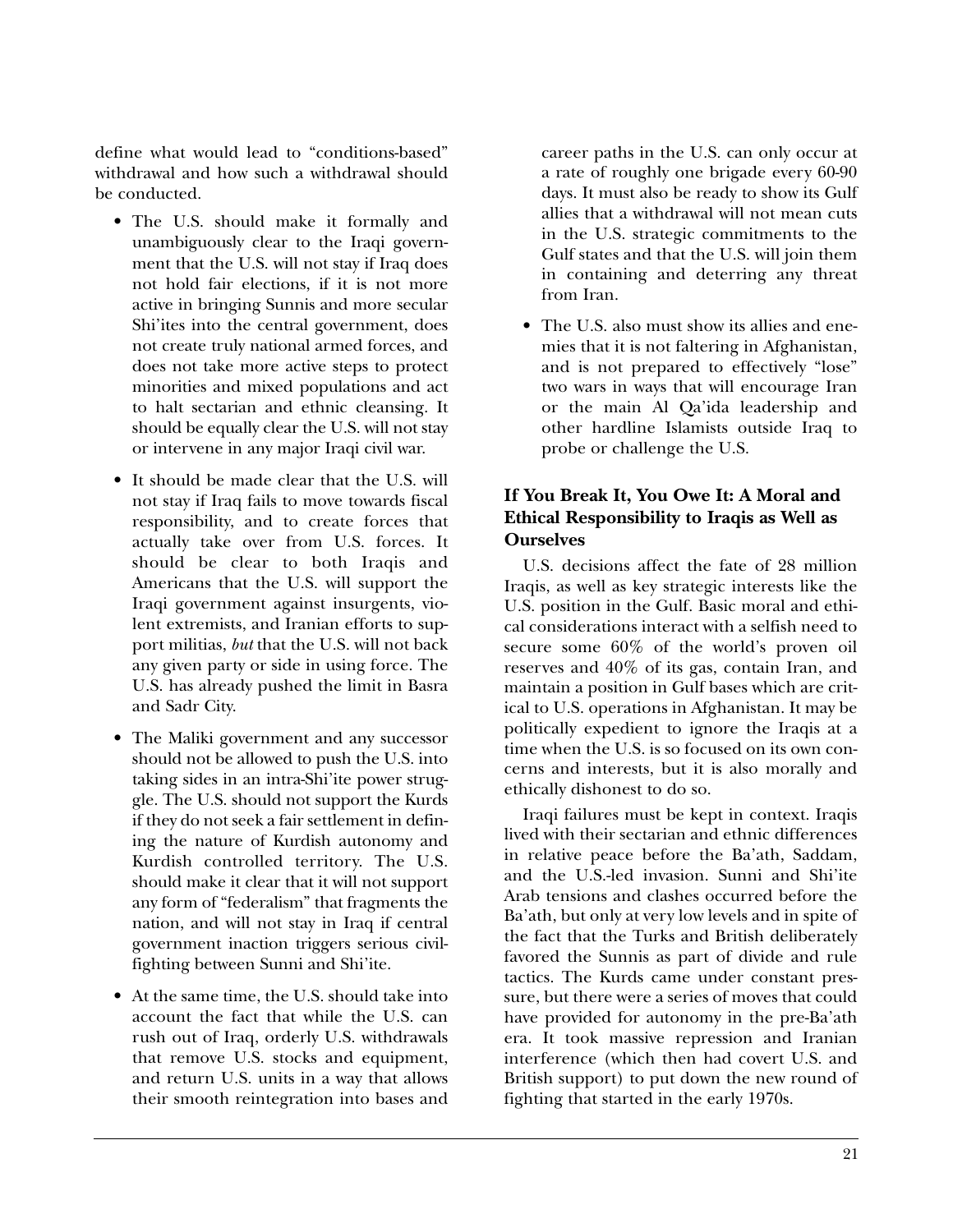It is true that the U.S. did not break Iraq, Saddam did:

- Iraqis have lived with war and tyranny since Saddam Hussein carried out a bloody purge of the Ba'ath Party and Iraq's other political parties in 1979. That is a period of nearly 30 years. Every Iraqi under 50 has lived through the turmoil of 8 years of war with Iran, an effective bankruptcy and dependence on foreign war loans that took place in 1984, the resulting collapse of much of Iraq's educational system and economy, and then with the consequences of Saddam's invasion of Kuwait in 1990 and the Gulf War in 1991.
- Between 1991 and 2003, the Gulf War was followed by a half decade of sanctions and shortages, and then by a failed and corrupt UN oil for food program between 1996 and 2003. The country was divided by Kurdish isolation in the north and by the regime's low-level civil war against the Shi'ites in the south and steadily growing discrimination against them. Iraq's political process was frozen around an authoritarian state rule, and the kleptocracy around Saddam. Iraq's population grew from some 16-17 million people at the beginning of the Iran-Iraq War to 26-27 million by 2003. Nearly 40% of Iraq's population had known nothing but Saddam, war, economic crisis, and the steady deterioration of education, the economy, and government services. Corruption and membership in the Ba'ath became the only way that much of Iraq's middle class could survive.

Since then, Iraq has lived through the impact of a U.S.-led invasion in 2003, and five years of occupation by U.S. and allied forces. Every young man and woman in Iraq, nearly 10% of a very young population, has come to adulthood at a time when the U.S. has dominated Iraq's efforts at nation-building, political development, economic development, the creation of Iraq's security forces, and the counterinsurgency campaign.

The U.S. took a broken Iraq and made it worse:

- It went to war without any plan to provide stability operations, or replace Saddam with a viable approach to governance, security, and development. It empowered Shi'ite exiles in ways that disenfranchised much of Iraq's best-educated and most secular population or drove them out of the country. It had no aid plan when it invaded, and then effectively spent what SIGIR reports is over \$30 billion in Iraqi funds—as well as misspent over \$40 billion of its own money—on rushed and improvised aid efforts that did at least as much to benefit foreign contractors as Iraqis, and almost nothing to create sustainable jobs.
- The U.S. helped disband the Iraqi forces, denied the rise of an insurgency when it began, and then spent at least three of the last five years failing to properly plan, fund, and staff efforts to create effective Iraqi security forces. It rushed into a constitutional process under conditions almost designed to provoke sectarian and ethnic conflict, and then made things far worse by delaying meaningful local and provincial elections and creating a "closed" system for national elections that made no allowance for true representative government and forced Iraqis to vote for entire lists of unfamiliar candidates dominated by Shi'ite and Kurdish parties.

Half a generation of today's Iraqis have now lived with insecurity, and with unemployment and underemployment levels affecting more than 50% of the population. It is certainly true that Iraqis need to take responsibility for their actions, but we need to take responsibility for ours. Regardless of the reasons the U.S. went to war, or what Americans may now think of the war, America's leaders cannot afford to forget how much our own actions and failures have impacted an entire nation, and one to which we now have a major moral and ethical obligation. To paraphrase Colin Powell, "if you break it, you owe it."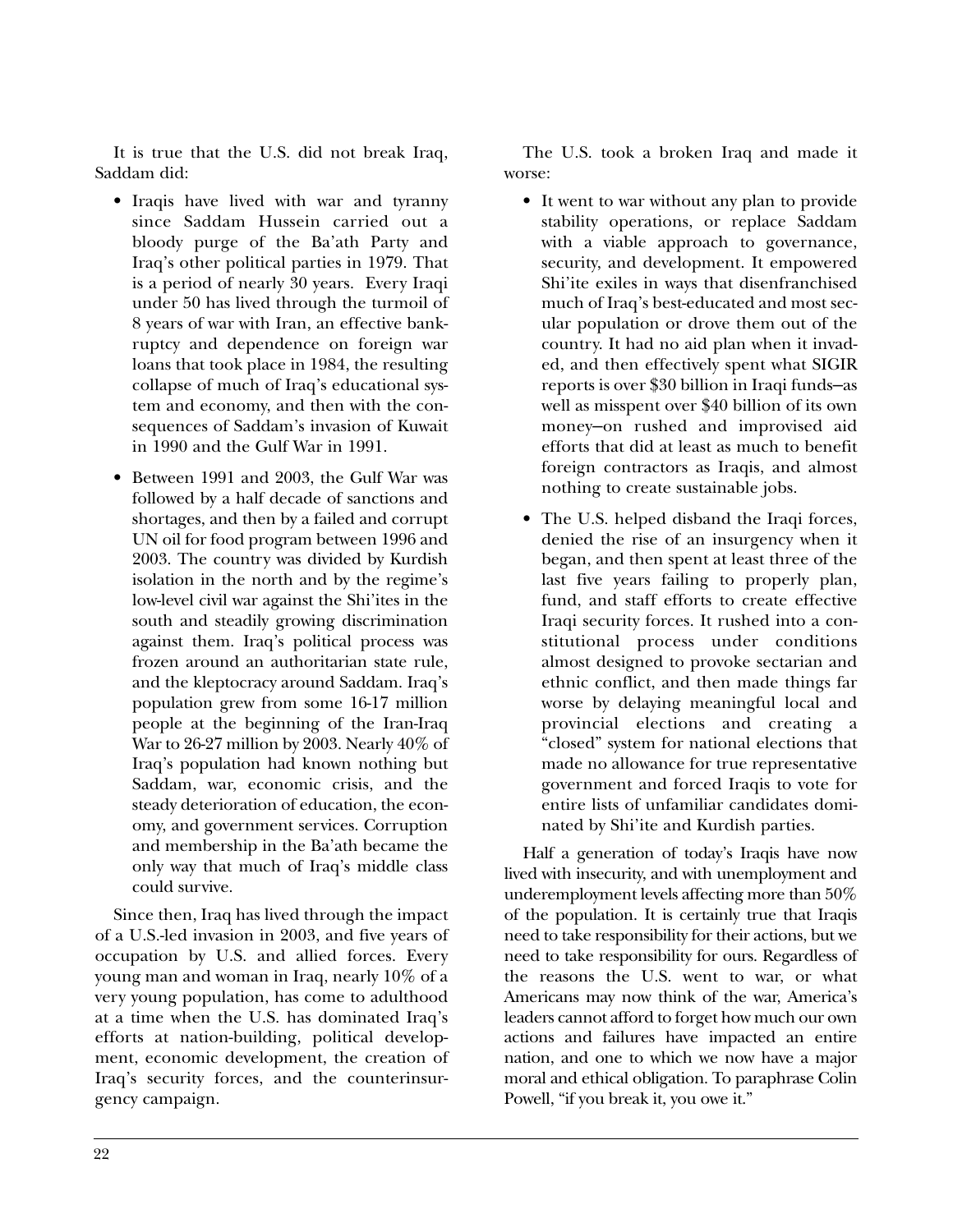## Iran: Confrontation, Containment, or Compromise

#### *Suzanne Maloney, Ph.D.*

Senior Fellow, Saban Center for Middle East Policy The Brookings Institution

On the walls surrounding what once was the U.S. Embassy compound in south-central Tehran, one of the cruder slogans made infamous by Ayatollah Ruhollah Khomeini remained emblazoned only a few years ago: 'America cannot do a damn thing.' At the time, an effort to reform Iran's Islamic system was on the ascendance, and the fading street propaganda seemed a relic of the heady atmosphere and tragic miscalculations that transpired as a result of the 1979 revolution. Today, both Khomeini's words and the aura of triumphal defiance they reflected have been revived by an Iranian leadership that sees itself as empowered and invulnerable to adversaries at home or in the region.

For Washington, it is a return to painfully familiar territory. Over the past thirty years, dealing with the Islamic Republic of Iran represents one of America's most durable strategic dilemmas. Since the first rumblings of the Islamic Revolution, the U.S. has struggled to develop an enduringly effective approach to Iran. A patchwork policy—comprised mainly of comprehensive economic sanctions, episodic international cooperation, and the threat (and sporadic use) of military force—has succeeded in containing the array of serious strategic challenges posed by Iran. However, a conclusive resolution to Iranian antagonism and the threat posed to U.S. interests has eluded successive American administrations.

After a flirtation with regime change in the aftermath of Saddam Hussein's ouster, the current Bush administration in its second term sought to address comprehensively the multiple issues of U.S. concern, including Iran's nuclear ambitions, its bankrolling of terrorism, its bid to fill the "huge power vacuum" in Iraq and Afghanistan, and its repression of its own citizenry. The second-term Bush strategy was intended to present Iranian leaders with a stark choice between moderation or isolation, and for a period Washington enjoyed unprecedented success in persuading a wide coalition of allies and international actors to support its efforts. Iran itself contributed greatly to uniting the world against it, by virtue of its leaders' appalling rhetoric and its encroaching influence across the region.

Nonetheless, the latest U.S. approach to Iran has borne little fruit. Tehran balked at demands for suspending its uranium enrichment program in exchange for talks, instead its nuclear program has advanced with alacrity, and its influence in Iraq and Afghanistan appears undiminished. Despite efforts to put Tehran on the defensive around the region and Washington's defense relationships with the Arab states of the Persian Gulf, Iranian leaders enjoy considerable popularity even on the historically hostile Arab street as well as the reluctant tactical accommodation of their governments. High oil prices have absorbed the financial costs and potential political implications associated with new sanctions. Moreover, the regional environment has helped hard-line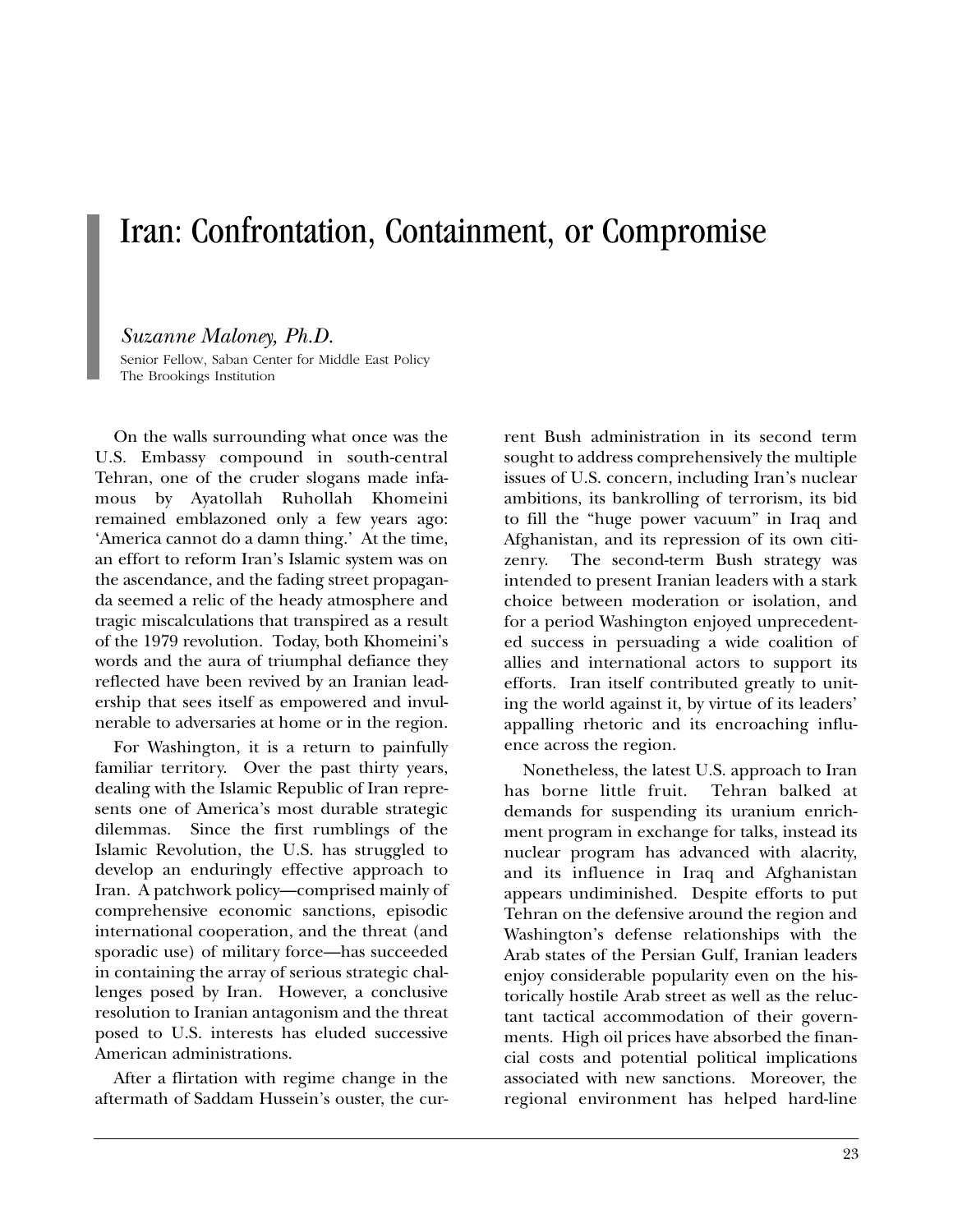Iranian conservatives consolidate their control over all the levers of state power.

## **The View From Tehran**

Taming Tehran will require a far more informed and nuanced understanding of the dynamics that shape its decision-making than the current U.S. administration has demonstrated for the simple reason that it is almost impossible to influence a regime without some appreciation of what drives its policies and choices. Iran's ruling system is the product of its revolution—a competing, multi-pronged beast that incorporates a wide array of aims, interests, and actors. At every point in the regime's history, its leadership has engaged in fratricidal partisanship. Even Khomeini, whose charismatic authority was almost undisputed, could not enforce obedience to his every mandate within the regime, and the ferocity of factional disputes has only intensified since his 1989 death. The contested internal political battlefield shapes all policy outcomes in Iran. At the same time, no single individual wields complete or uncontested power. Iran's multiple spheres of influence, jockeying political factions, and semi-autonomous institutions make it virtually impossible for any political actor to move absent broad buy-in. This is the hidden strength of the system, as well as the source of its opacity, inconsistency, and inefficiency.

Iranian leadership operates from within a worldview that is fundamentally conflicted, hence the schizophrenia that is evident in both its rhetoric and its actions. Tehran sees itself as besieged from all directions by Washington—a product of both its deeply engrained paranoia as well as actual facts on the ground. At the same time, Iranian leaders—in particular President Mahmoud Ahmadinejad—are buoyed by a sense of confidence, even arrogance, about the country's domestic and regional status. What this bifurcated view of the world translates to in practice is a tendency to equate assertiveness as equivalent to, or an effective substitute for, power—both in internal politics and in foreign policy. This Hobbesian

worldview encourages adventurism and discourages compromise. Molded by their perception of an inherently hostile world and the conviction that the exigencies of regime survival justify its actions, Iranian leaders seek to exploit every opening, pursue multiple or contradictory agendas, play various capitals against one another, and engage in pressure tactics including the limited use of force—to advance their interests. Tehran's power projection reflects a basic opportunism, seeking to maximize avenues of influence and exploit its adversaries' vulnerabilities.

Nonetheless, at its basic conception Iranian foreign policy is fundamentally pragmatic. Ideology matters, but only so far. Every Iranian leader has routinely sacrificed revolutionary and religious orthodoxy in service of more mundane national, personal, or regime-survival interests. Suspicion of U.S. government motives and actions remains visceral and deeply engrained among the Islamic Republic's senior leaders, but today, Israel remains the sole sacred cow of the theocracy's foreign policy—the only issue where dogma dictates policy—and that is as much a function of domestic politics as ideological fervor. Despite the prevailing perceptions and its leadership's relentless sloganeering, Iran and its policies are not immutable. In response to changing internal conditions and regional circumstances, Iranian foreign policy has evolved considerably over the years. This evolution continues even as the domestic environment has regressed, for example with the unprecedented 2006 endorsement by Iran's supreme leader of dialogue with Washington a position that only a few years before risked a prison term when voiced by dissidents.

## **Confrontation**

This framework for the Iranian political sphere underscores why a resort to military force would represent the worst of all possible approaches to dealing with the array of challenges posed by Tehran. The reality is that we simply do not have a viable military option available to us that would generate a better outcome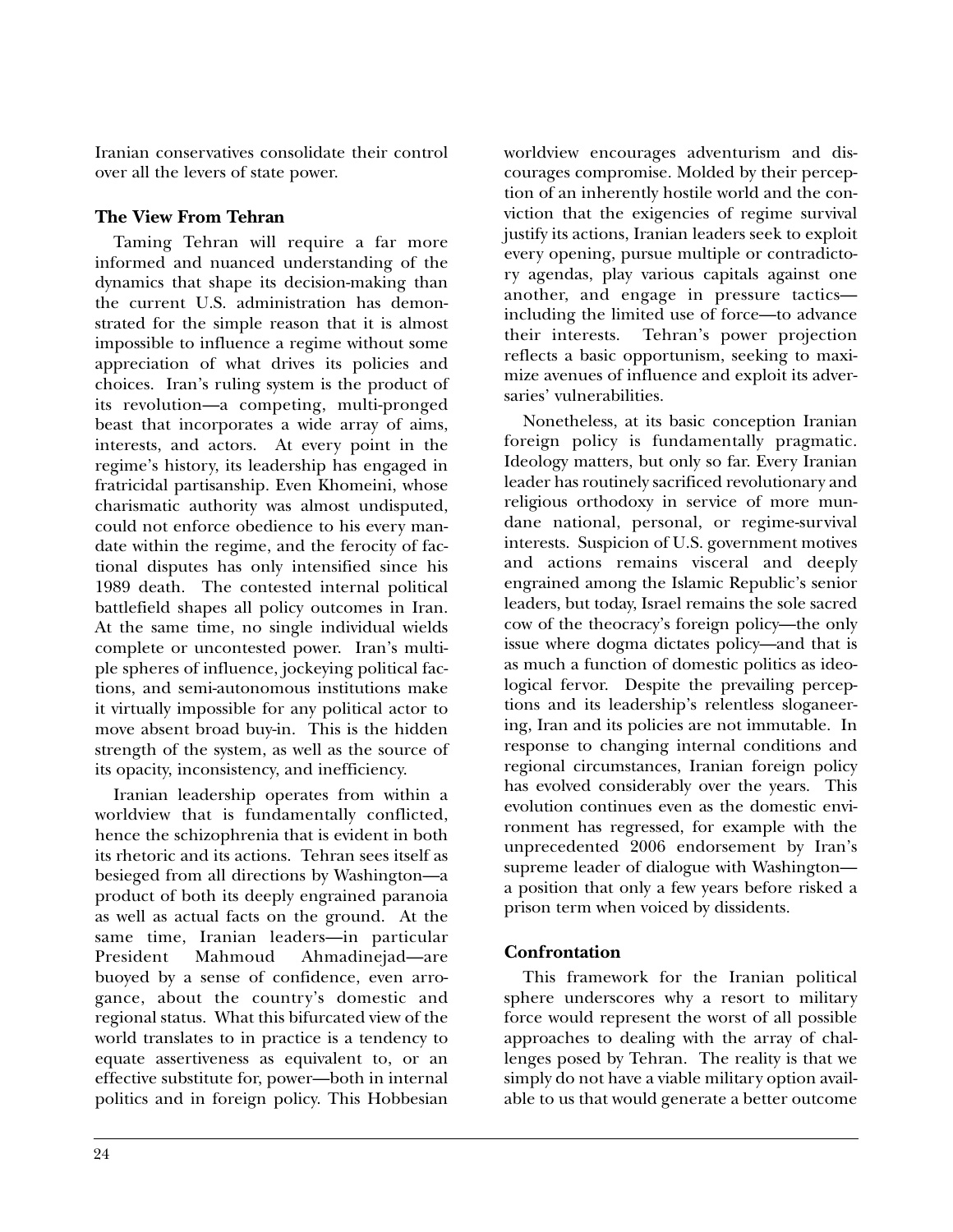for our interests across the Middle East. A military conflict with Tehran would significantly harm all of our security objectives in the region. With respect to the nuclear program, force is not likely to provide an effective solution. Iranian leaders learned from Iraq's Osirak experience (an Iraqi nuclear reactor that was bombed by Israel in 1981 and later fully destroyed by U.S. aircraft in the 1991 Gulf War), and as a result their nuclear installations are hardened, dispersed, and located near population centers. Moreover, given the failures of American intelligence in Iraq, there is little reason for confidence that any American air campaign would conclusively or permanently incapacitate Iran's nuclear program.

Whatever limited benefits in terms of delaying Iran's capacity to cross the nuclear threshold by a handful of years would be overwhelmingly offset by a wide range of negative consequences. A strike would galvanize Iran's profoundly nationalistic population, and thoroughly consolidate public support for their unpopular government—including its nuclear ambitions. The regime's retaliatory reach would be felt throughout the region, particularly by American allies, and the aftermath would almost surely doom any prospects for revitalizing the peace process or wresting a stable outcome from Iraq. The sole beneficiaries from a military conflict between Washington and Tehran would be the forces of radical anti-Americanism throughout the Islamic world. For this reason, many of America's closest regional partners have long viewed the consequences of an attack on Iran as more threatening than the obvious dangers of a nuclear Iran.

The November 2007 National Intelligence Assessment on Iran's nuclear program has left a thorny legacy for future policymakers if they contemplate military action as a means of thwarting Tehran's nuclear ambitions. While the report did not—as some media accounts suggested—acquit Iran of seeking a nuclear weapon, the conclusion that Tehran had shelved its weapons design efforts significantly complicates the case for the military option,

both with fence-sitters in the international communities and among a war-weary American public and political class. Threatening military action under these circumstances makes a mockery of American credibility.

Beyond the nuclear issue, the regional environment obviously presents fertile ground for confrontation between Tehran and Washington. American troops are present along each of Iran's lengthy borders, and Tehran's forceful assertion of its influence in Iraq and Afghanistan has long cultivated concerns that a direct military encounter could easily escalate beyond either side's original intentions. In both countries, Tehran has played a dual role—first and foremost through an extensive official relationship with the formal governments in Kabul and Baghdad, and secondly through support to insurgents in Iraq as a means of maximizing its own position within the country and leverage vis-à-vis Washington and protecting its allies in the event of fullfledged civil war. From Tehran's vantage point, the regime has an existential interest in ensuring a friendly government in Baghdad, one that is no longer capable of threatening Iran directly or on behalf of the international community. This focus is a product of the 1980-88 war, which inculcated a persistent sense of strategic vulnerability and a willingness to do whatever is necessary to ensure the survival of both the Iranian nation and the Islamic state.

Over the past year, Washington has moved more forcefully against Iranian activities within Iraq, but the rarity of direct or sustained clashes between American troops and Iranian agents speaks to the powerful disincentives for all sides in expanding the battlefield. Iran is a considerable part of the problem in Iraq, but its leadership ultimately shares a broad interest in Iraqi stability with Washington and Baghdad, and recent developments in Basra demonstrate its value as a mediator. Moreover, the real means of protecting Iraq's sovereignty from intrusive neighbors does not involve expanding U.S. presence and responsibility within the country. In the long term, Iraqi leaders will only begin to dif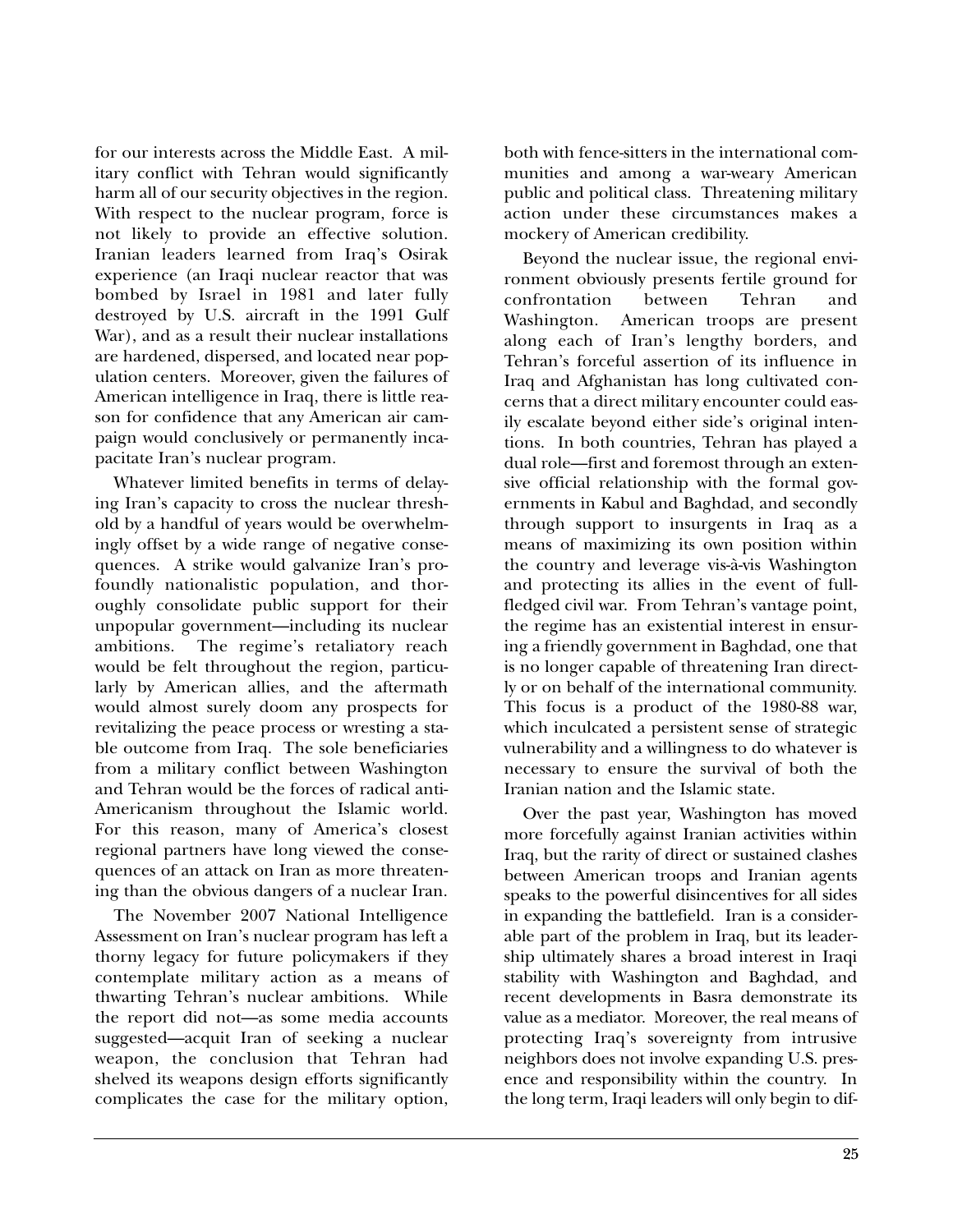ferentiate themselves from Tehran when they are forced to grapple independently with the painful alternatives of governing and assume greater responsibility for their country's security.

Nonetheless, the next Administration is very likely to revisit the dilemma of coercive discourse as a way of dissuading Iran from its current course and persuading American allies to utilize their leverage with Tehran. Washington needs to consider carefully the impact of American rhetoric on Iran's internal political dynamics. It is not clear that the vague references to American willingness to use force carry significant credibility in Tehran given the logistical and policy constraints that stem from our<br>involvements elsewhere in the region. elsewhere in the region. Moreover, embellished by references to "World War Three" and "nuclear holocaust" by the American president, such rhetoric serves only to strengthen Iranian hard-liners and reinforce the most paranoid fears of a leadership already steeped in suspicion of American motives and objectives. For all those Iranian political actors, such as Ahmadinejad, who have dismissed the possibility of a U.S. military strike on the country, there are others from each end of the political spectrum who have expressed fears that a desperate Washington might attack Iran to vindicate and/or extricate itself from its failed intervention in Iraq.

The same dire caveats should apply to any consideration of externally-orchestrated regime change. The Islamic Republic is unpopular at home, but Iran remains far away from any revolutionary change. Rampant popular dissatisfaction has yet to evolve into organized opposition, and there is no coherent challenge to the system. Dissidents who leave Iran are inherently and often unhappily irrelevant, and permanent expatriates can only be bystanders to Iran's everevolving political dynamics. The vast majority of Iranians grudgingly accept the system, and all its flaws, finding it preferable to uncertainty and/or chaos. More importantly, however, given Iran's generalized antipathy toward "external intervention" and specifically the legacy of the Mossadeq era (when the CIA helped organize a coup in 1953 that led to the ouster of then Prime Minister Mohammed Mossadeq and reinstated the shah), any suggestion of American involvement with Iran's internal politics would undoubtedly taint all concerned, and further entrench the current regime.

### **Compromise**

Understanding the Iranian political sphere also helps illuminate why diplomatic engagement is an appropriate and potentially effective tool for addressing our deep differences with Tehran. Understandably, as Iran's politics have shifted in a more radical right-wing direction, the appeal of engagement might seem to have diminished even to those who advocated it during the brief advent of a reformist president and parliament during the late 1990s. However, the most legitimate argument for engaging with Iran was never predicated on the relative palatability of our potential interlocutors, but on the seriousness of the differences between our governments and the centrality of the U.S. interests at stake. The international reprobation aimed at Ahmadinejad and his clique is well earned, and yet it is ultimately an insufficient excuse for constraining our own tools for dealing with Tehran. The aim of diplomacy is to advance interests, not to make friends or endorse enemies.

Engagement with Iran is not an automatic path to rapprochement, nor should it imply a unilateral offer of a 'grand bargain.' Rather it would entail a return to the long-held American position that we are prepared to talk with Iranian leaders, in a serious and sustained way, in any authoritative dialogue as a means of addressing the profound concerns that its policies pose for U.S interests and allies. This was in fact the standing policy of every American administration, including the Bush Administration, prior to 2003, when in the early exhilaration of the Iraqi invasion the decision was made to curtail two years of constructive official dialogue with Iran over Afghanistan.

If we are to be effective, engaging Iran can-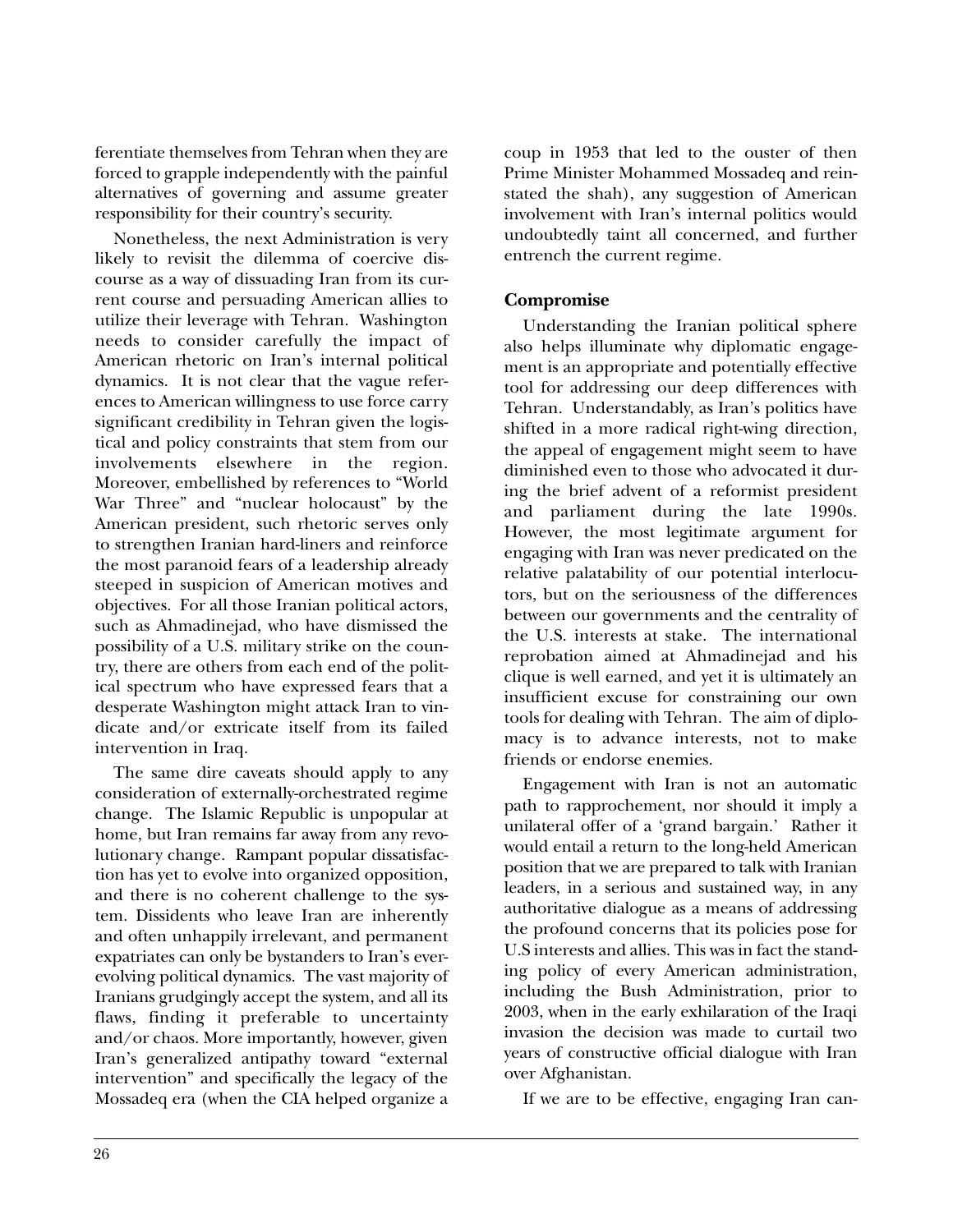not be left to happenstance; rather, it should incorporate the development of a diplomatic process for making progress on the discrete but complex array of issues at stake, including identifying a persuasive set of incentives and disincentives that might be proffered by both sides and the designation of an authorized and empowered negotiator. One possible mechanism worth pursuing derives from a 2004 Council on Foreign Relations Task Force chaired by former national security advisor Zbigniew Brzezinski and Defense Secretary Robert Gates, serving at the time as president of Texas A&M University. The Task Force recommended outlining a basic statement of principles, along the lines of the 1972 Shanghai Communiqué signed by the United States and China, to provide the parameters for U.S.- Iranian engagement and establish the overarching objectives for dialogue.

In committing U.S. policy to engagement with Tehran, we must recognize that the ideal opportunity for dealing with Tehran will never come. Timing matters in negotiations, and the concern about the impact of regional dynamics is justifiable, but to avoid diplomatic interface because of a perceived power imbalance is effectively to consign the countries to permanent antagonism. Our interest in addressing the challenges posed by Iran cannot be deferred until we have achieved the most conducive regional balance of power, or until Iran has finally elected the most amenable array of leaders. The objective of American policy must be to create the grounds for progress with Iran even if the Iranian internal environment remains hostile or the regional context continues to present challenges.

Engaging with the Iranian regime does not imply forsaking our vocal commitment to criticizing Tehran's abuses of its citizens' rights. We can and should speak out in favor of greater social, political, and economic liberalization in Iran, and we should press vigorously against the regime's repression—greatly increased in recent years—of dissidents, activists and students. In lieu of our high-profile, low-impact democracy program—which has alienated the very dissidents and activists it was intended to support—we should dramatically expand opportunities for Iranians to interact with the rest of the world through exchange programs, scholarships and enhanced access to visas.

#### **Containment**

In the absence of better diplomatic or military options, Washington inevitably reverts to containment, the default American approach toward Tehran. It is undoubtedly a second-best strategy, as it falls short of providing a conclusive resolution of the Iranian challenge; however, containment promises the considerable virtue of being an achievable aim of U.S. policy. By rebalancing U.S. security relationships with the Persian Gulf states, and giving priority to some sustainable posture in Iraq leading to an exit strategy from that country, Washington can check Iran's capacity for regional troublemaking and begin to shift the burden of any future sectarian instability onto Tehran.

Effective containment of Iran must begin in the Persian Gulf, not with the sort of massive arms package that was the Bush administration's recent response to regional uncertainty, but with a serious effort to work with the Gulf states to shape a framework for long-term regional security. A key dimension of this effort must be articulating a credible vision for an inevitably downsized U.S. role in Iraq as a means of building confidence among America's Iraqi partners and regional allies. Financial pressures against Iran can also play a role well beyond their relatively minimal economic cost to Tehran, by heralding the creeping return to isolation of a proud people. No one should be under any illusions that financial measures will quickly or decisively alter the leadership's calculus. As part of a patient strategy of seeking diplomatic openings, however, sanctions can affect the balance of competing views within the Iranian regime.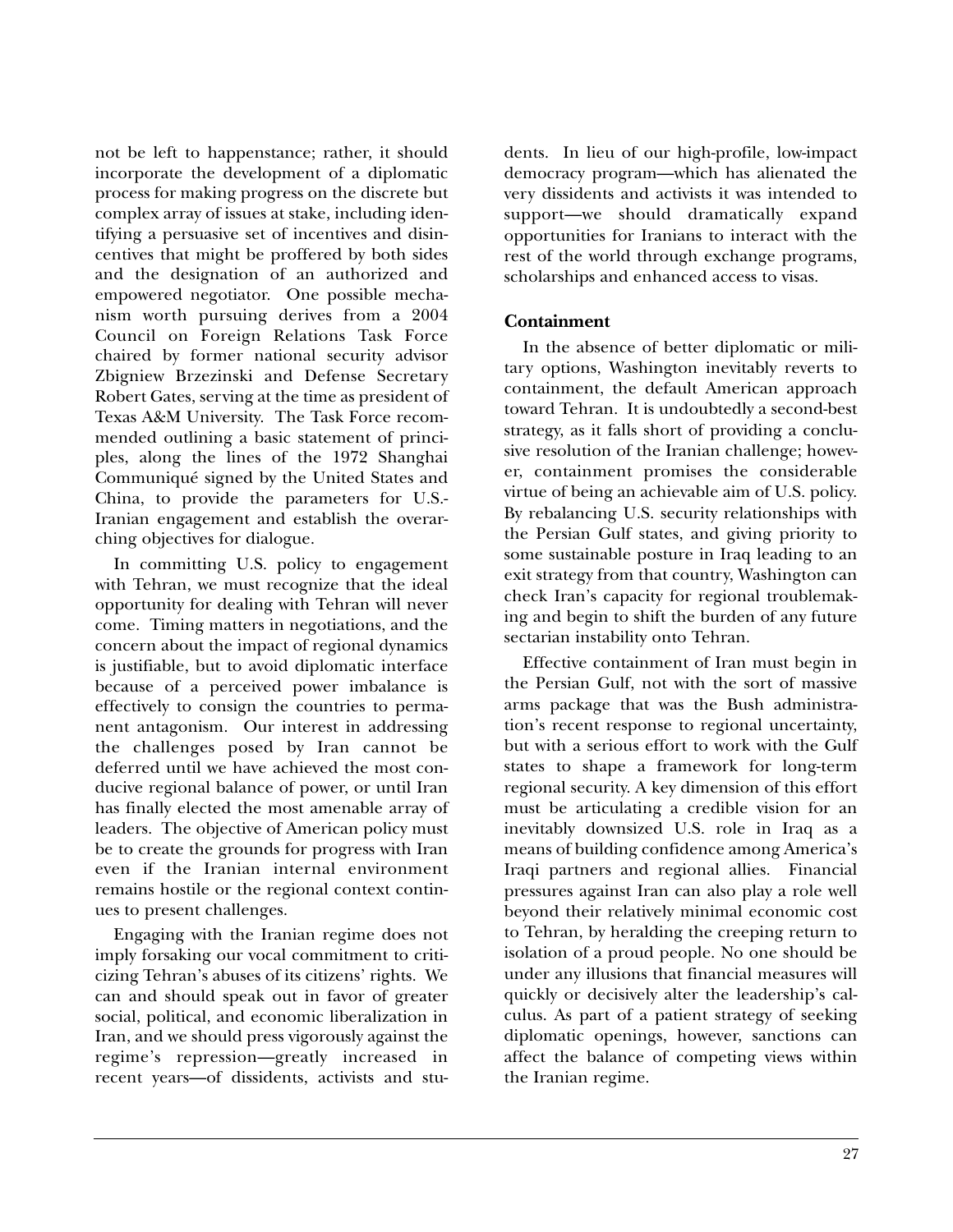#### **Conclusion**

In January 2009, President Bush's successor will confront these choices on how best to manage the Iranian challenge, with even less time available to forestall Iran's crossing of the nuclear threshold. The change in U.S. administrations may present a brief window of opportunity, but ultimately the complexity and intractability of Iran policy means that there will be no quick fixes

or silver bullets. Ultimately, we will have to utilize multiple instruments and approaches to contend with a newly ascendant Iran—containment, active deterrence, and even accommodation and engagement. The challenge for the next Administration will be to fashion an approach that transcends the historic legacy, reshapes the regional environment, and regains the strategic advantage to create a path for a permanent resolution of U.S.-Iranian hostilities.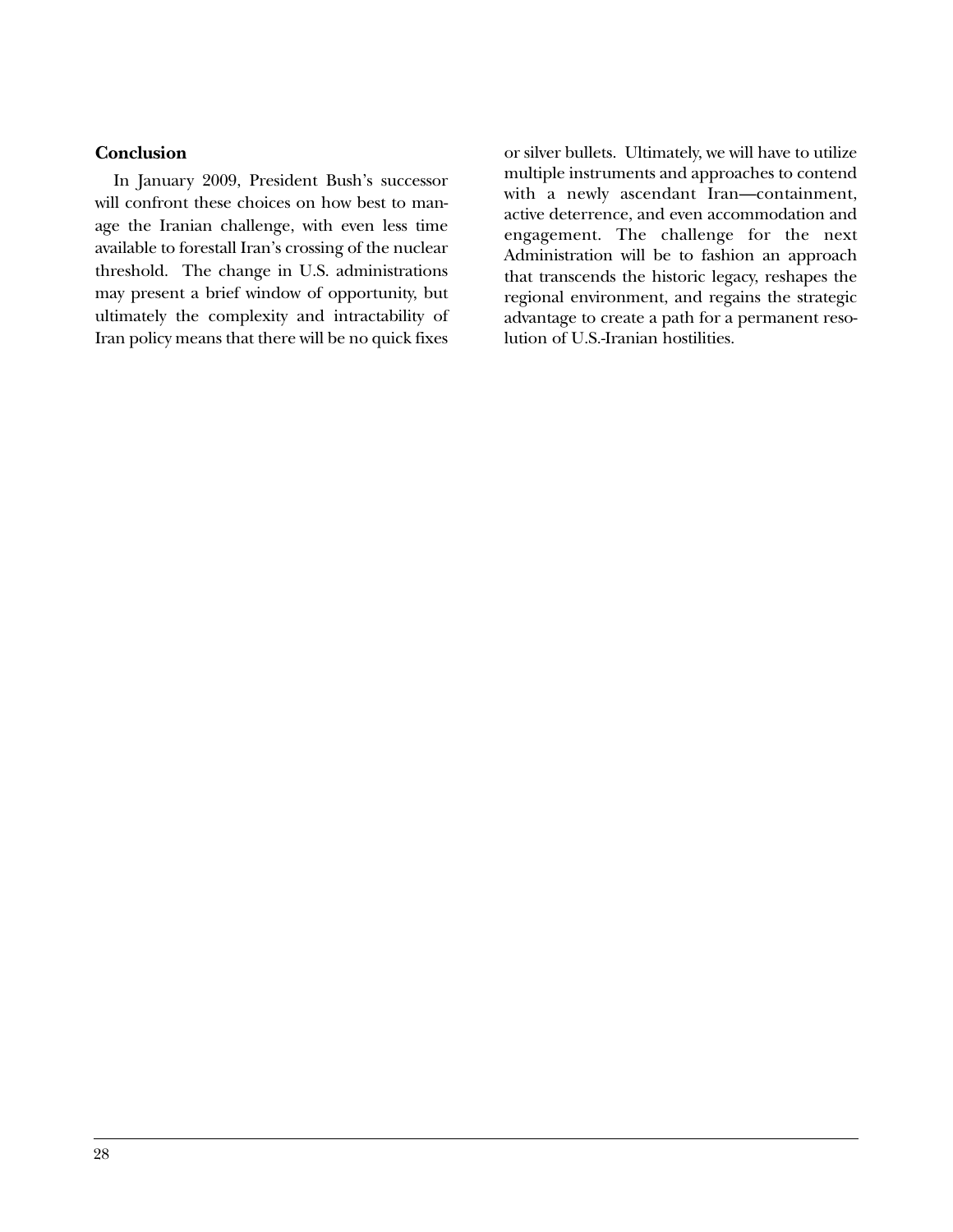## The Gulf Monarchies: Uncomfortable Pivots

*F. Gregory Gause, III, Ph.D.* Director, Middle East Studies Program University of Vermont

The six Arab monarchical states of the Persian Gulf (Saudi Arabia, Kuwait, Bahrain, Qatar, the United Arab Emirates and Oman), which make up the Gulf Cooperation Council (GCC), are pivotal for American strategy in the Gulf and the wider Middle East, for the world oil market and, increasingly, for the global financial system. While they are basically stable states with long histories of cooperation with the United States, we remain uncomfortable with their pivotal status. Many Americans see them as anachronisms, liable to be toppled by the next regional ideological wave. We do not like their lack of democracy and their stance on women's issues and workers' rights. We remember that 15 of the 19 hijackers on September 11, 2001 were from Saudi Arabia and two were from the UAE. For their part, the Gulf monarchies are uncomfortable not only with their exposed regional security position but also with many aspects of our policy in the region. They do not like our war in Iraq (with the possible exception of Kuwait). They fear that they will be drawn into an Iranian-American military confrontation, but equally worry that our reaction to the Iraq mess will be to leave the region entirely. They worry that our Arab-Israeli policy will alienate their own citizens and make the maintenance of their relations with us more difficult.

These mutual worries and complaints are not enough to rend the long-standing security and economic relations between the U.S. and these states. They realize that they need us for their security, and they have no one else to whom to turn to provide that security. Successive American administrations have seen these states as central to the American regional position. Even our post-9/11 tensions with Saudi Arabia did not lead to a fundamental change in the relationship. For better or for worse (to coin a phrase), the United States is married to the GCC states, and it is a Catholic marriage—no divorce, and annulments are hard to get. Like any marriage, this one has its issues and will be much happier as long as both sides work on them.

## **The Gulf Monarchies and the Third Oil Boom**

We are living through the Third Oil Boom (the first being 1970-74 and the second being 1979-81), with oil prices having increased from just over \$30 per barrel at the beginning of 2004 to over \$100 per barrel in April 2008. As a percentage increase, the current oil boom almost matches the 400% increase in oil prices in the First Boom. The Gulf monarchies are benefiting enormously from it. For example, Saudi Arabia's government revenue (the vast majority of which is from oil) went from \$150 billion in 2005 to \$245 billion in 2008, a jump of almost two-thirds. All of the GCC states are benefiting from the Boom, particularly the major oil producers (Saudi Arabia, Kuwait and the UAE) and the big gas producer, Qatar. The Third Boom has made these states even more pivotal on the regional and global stages: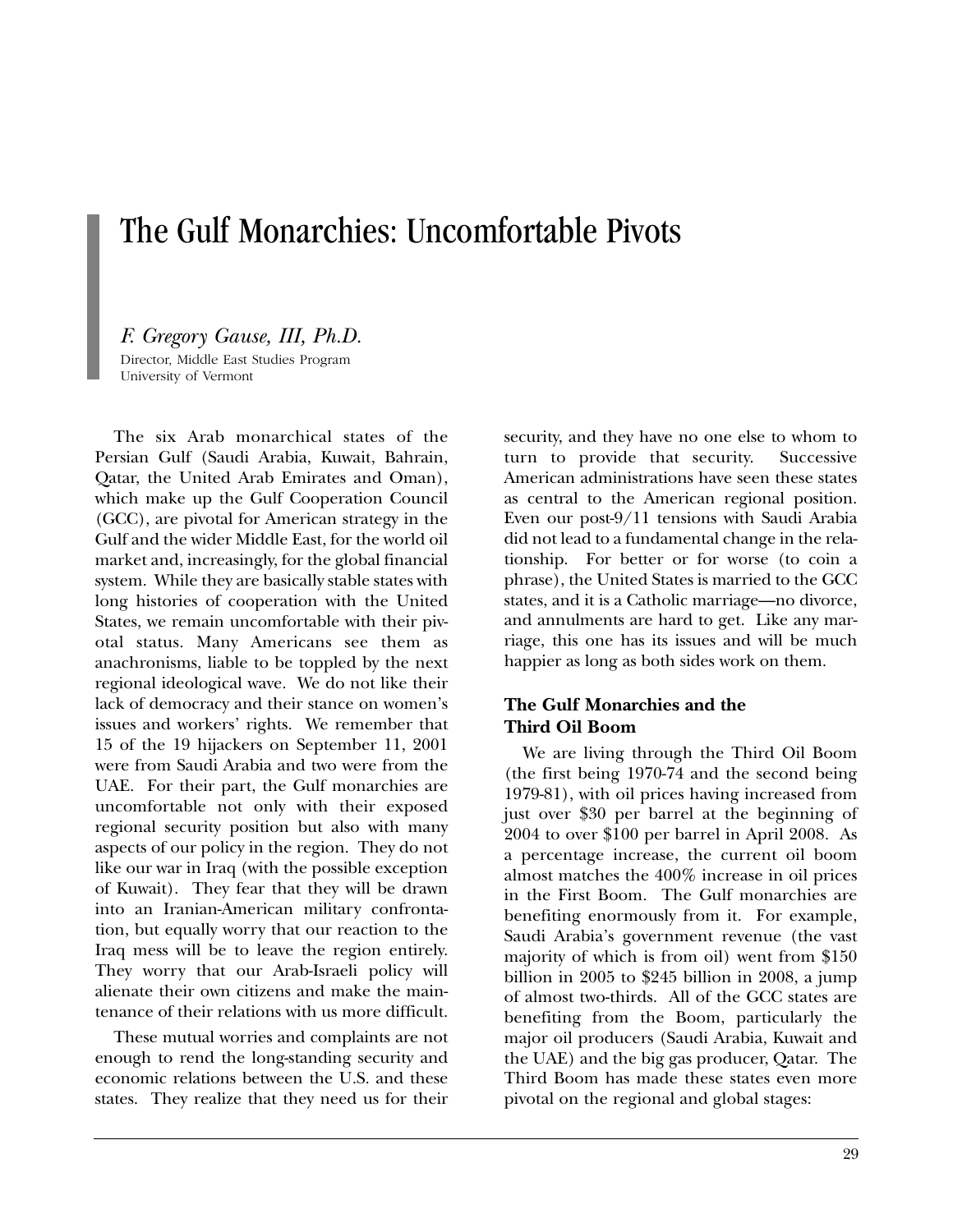- **Global Oil Market:** The big three GCC oil producers account for approximately 45% of global oil reserves and about 16% of global oil production (2007 average production). Perhaps even more importantly, Saudi Arabia, Kuwait and the UAE are among the only oil producers who have any spare capacity—who can bring more oil onto the market quickly. Other oil producers basically produce as much as they physically can on any given day. The Saudis have about 1.5 million barrels per day (mbd) of spare capacity; the Kuwaitis and the Emirates a few hundred thousand barrels per day between them. In this rising market, if a political crisis or weather event reduces production elsewhere, putting even more upward pressure on prices, only the Gulf states can immediately increase production to level off market pressures, if they want to.
- **Global Capital Market:** Gulf sovereign wealth funds (SWFs), estimated today to manage \$1.5 trillion in assets, are forecast by the IMF to double in size by 2010. The Gulf SWFs are not the only players in this market, as they are not the only players in the world energy market, but they have enormous disposable capital in comparison to their small populations. This is not a new phenomenon for them; they were similarly situated in the 1970s. Then, the Gulf states had few investment options; their capital was recycled to London and New York. Now, with the global capital crunch and the vastly increased investment options, the Gulf fund managers have more choices and are more savvy players on the world scene. In the 1970's, most Gulf funds and central banks played a very conservative investment game, keeping their money in short-term paper and government bonds (Kuwait was an exception). Now, through their new SWFs, they are set to pursue more aggressive investment strategies.
- **American Military Strategy:** The GCC states host the American military infrastructure in the Persian Gulf. Without access to their territory and facilities, we could not have fought the Iraq War, we cannot maintain our forces in Iraq and, when the time comes, we will not be able to withdraw from Iraq. We have bases in Kuwait (Camp Doha—ground forces), Bahrain (the headquarters of the Fifth Fleet) and Qatar (al-Udayd air base); we have access to airfields in the UAE and Oman; the port of Dubai sees more U.S. Navy ships than any port outside of the United States. Our forces have left Saudi Arabia since the fall of Saddam Hussein, but access to Saudi airspace and facilities was instrumental in the Iraq War. When we do decide to leave Iraq, the only way out for us is through Kuwait.
- **Middle East Regional Politics:** Saudi Arabia, strengthened by its new oil wealth, is playing a major role in regional politics, leading efforts to challenge the rise of Iranian influence in the Arab world. The Saudis are particularly active in Lebanon and among Palestinians, and increasingly in Iraq. With Iraq a playing field rather than a player, Egypt focused on internal issues and without the resources it had in the past and Syria in Iran's camp, the Saudis are the only major Arab state with the resources and the regional clout to challenge the Iranians. We and the Saudis do not always agree on how that should be done, but we share that same basic goal.

#### **Stable Pivots, but Uncomfortable**

Given these points, the stability of the Gulf monarchies is an important American interest. So, how stable are they? Every generation of American Middle East specialists, in government and out, has confidently predicted the demise of the Saudi monarchy (and, by extension, those of the smaller states). In the 1950s and 1960s, it was assumed that the Saudis would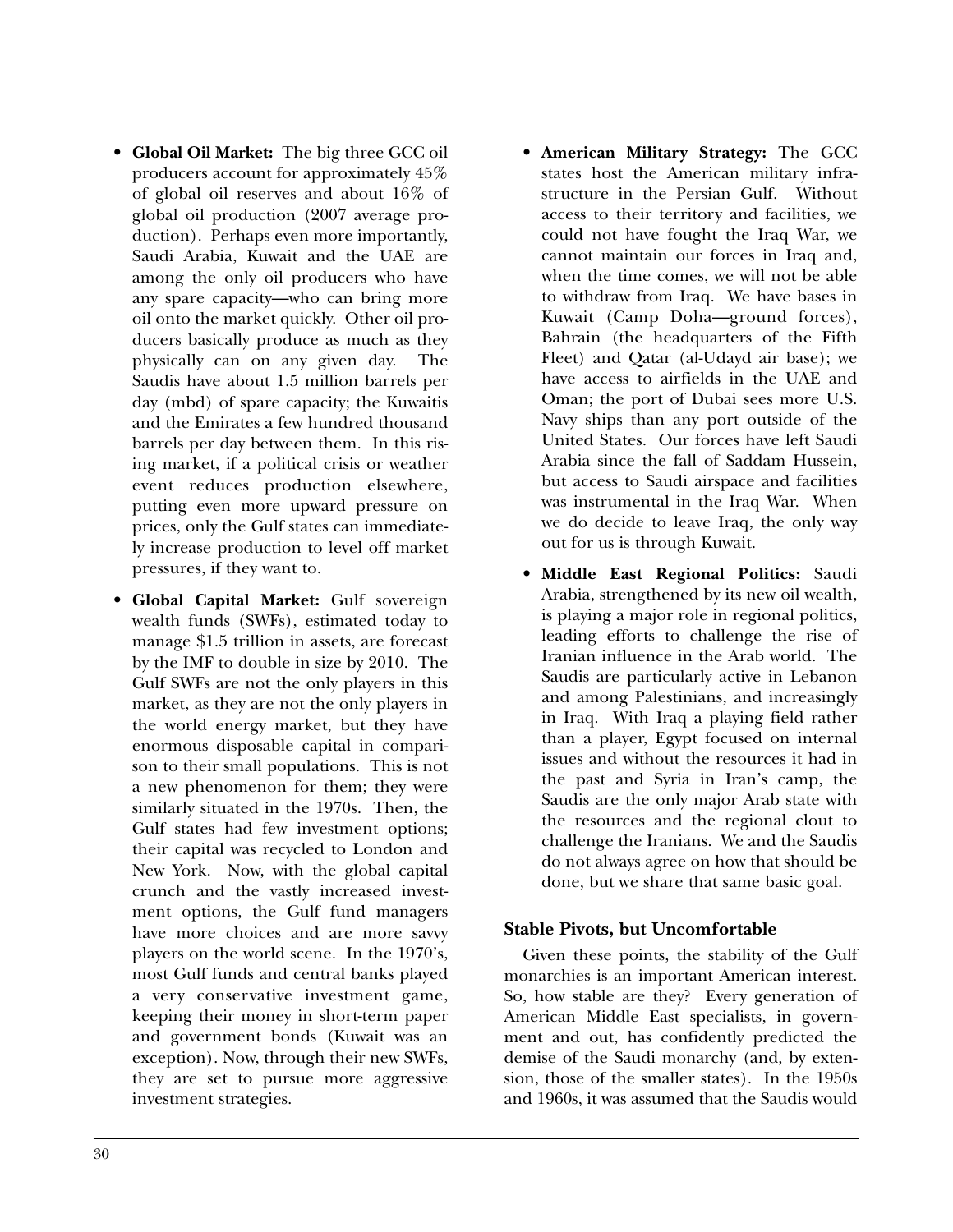be swept away by a military coup led by Arab nationalist and socialist officers, as the monarchies of Egypt and Iraq had been. In the 1980s, it was the Iranian revolutionary model which would cross the Persian Gulf and bring the Saudis down. Saddam Hussein in 1990 tried to fuse both tropes—Arab nationalism and Islam to pressure the Saudis after he had conquered Kuwait. Some recent American advocates of Middle East democracy thought that a splendid success in Iraq would not only shake the anti-American authoritarians in Iran and Syria, but also the pro-American authoritarians in Riyadh (and Cairo), and that would be a good thing. None of these forecasts have come to pass. The Gulf monarchies have weathered every storm so far. They are weak international players, in that they do not have the military power to stand up to their neighbors, but they are not weak states internally. They have their problems, but also strong elements of regime stability.

The Third Oil Boom has solidified that stability. These states are all, to one extent or another, patronage states. They use their oil (and gas) revenues to provide for their citizens. They placate, co-opt and coddle their citizens (and beat up those, relatively few these days, who choose not to be placated, co-opted and coddled). The windfall from the Third Oil Boom gives the regimes more carrots to give to their people and provides them the wherewithal to get more sticks to beat them up, if necessary.

Moreover, many (though not all, and not to the same extent) of the regimes have adopted developmental strategies before the Third Boom that are promoting better use of their windfall than was the case in the 1970s. In the earlier booms, enormous investments were made in infrastructure, but there was a sense that the money would continue to roll in, and thus one did not have to plan productively. The oil busts of the 1980s (in 1986 prices briefly dropped below \$10 per barrel) and the 1990s (in 1998 prices again briefly fell below \$10 per barrel) taught the rulers that they had to plan for the lean times while things were fat.

Dubai in the UAE has gone the furthest on

this, becoming a world center for trade and tourism, in effect weaning itself from the oil spigot. Qatar and Abu Dhabi (UAE) have made major investments in encouraging private Western educational institutions to locate branches in their capitals. Saudi Arabia is playing catch-up educationally with plans for a new science and technology university. Bahrain has an historic strength in the banking industry, though it no longer has a regional monopoly on that sector. All the Gulf states have developed much more sophisticated private sectors—still connected to the regimes, as oil and gas are still the economic drivers in all these countries, but comfortably linked to the global economy. New economic sectors, like telecommunications, are being left to the private sector, not (as was the case in the 1970s) being absorbed by the state. Non-oil GDP growth in these states has recently exceeded oil GDP growth even during the Third Boom. While these are still oil states, they have developed somewhat more diversified economies.

So things are not bad in the Gulf monarchies. There are domestic and regional problems, to be sure. The economic models of all the states are still built on large amounts of foreign labor (the foreign population exceeds the citizens in Kuwait, Qatar and the UAE, in the latter two countries by a margin of 4 to 1). Foreign labor is cheaper than domestic labor and easier for bosses to control. So, despite the economic boom, all of these states have problems finding jobs for their young adults, who constitute a disproportionately large portion of their populations because of population growth during the earlier booms. The Third Boom, along with global economic trends, has brought inflation into these economies as a serious issue for the first time since the 1970s. If you ask an average Gulf citizen what his or her biggest problem is today, he or she is unlikely to talk about democracy or human rights or the threat of the spill-over of Iraqi violence. He or she will most likely talk about the cost of living.

The increasing education and sophistication of the local populations, along with the pres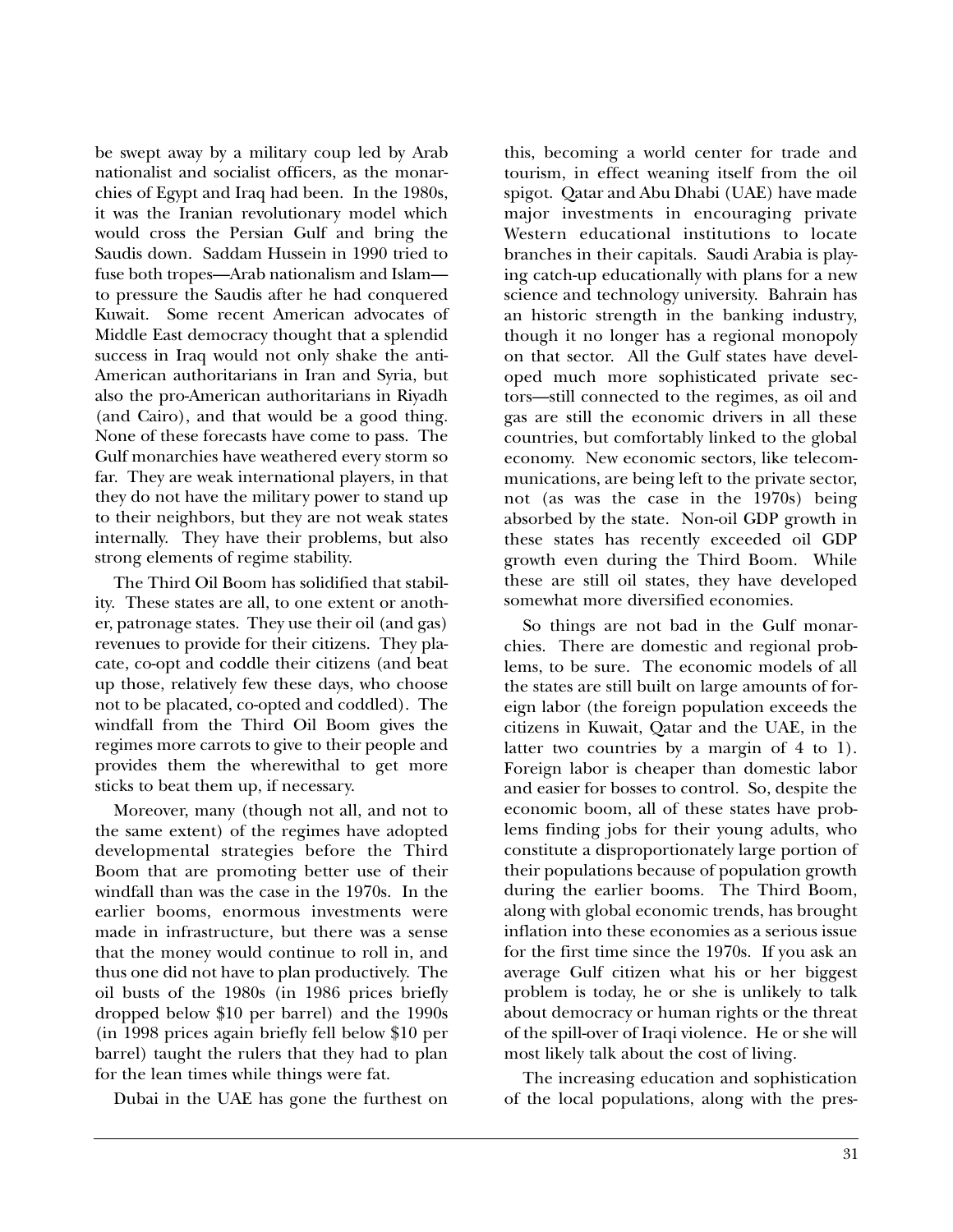sure felt by Gulf rulers from global democratic trends, has led to some limited political reforms throughout the Gulf states. None are truly democratic. Kuwait and Bahrain have real elections to legislatures with some power. Oman and the UAE have managed elections to legislatures with little to no power. Saudi Arabia has an appointed consultative council. Qatar has plans for an elected legislature. But in none of these countries is there a trajectory for real democratic politics. The rulers keep the real decisions in their own hands.

So far, these very limited political reforms have kept opposition, for the most part, aboveground and relatively tame. Saudi Arabia has faced a serious but manageable challenge from al-Qaeda sympathizers. They conducted a number of attacks within the kingdom from 2003 through 2007. In recent years, the security forces have taken the offensive and it seems that they have the problem in hand, though not completely quelled. The sectarian fighting in Iraq and fears of growing Iranian power have exacerbated sectarian tensions, particularly in Bahrain, where Shi'a form a majority of the population and have historically not shared proportionately in the country's power and wealth. The sectarian issue is a perennial in Bahrain; it is more salient in Kuwait (where Shi'a make up about 30% of the citizen population) now with the regional tensions.

## **The U.S. and the Gulf States: The Issues on the Table**

It might not be a particularly close marriage, but it still serves the interests of both sides. Still, there are a number of issues in the relations of the U.S. with the Gulf states that bear consideration:

• **Oil:** It is a legitimate question to ask the Saudis (and Kuwaitis and Emiratis) why they are not producing at capacity to help bring down the current, historically high oil prices. A good argument can be made that it is in their long-term interest not to push consumers to alternative sources of energy.

- **Sovereign Wealth Funds:** There is no evidence that Gulf fund managers have been particularly political or nefarious in the past. It is our political system that has seen Gulf investment, on occasion, as sensitive (Dubai Ports World). But we can require the SWFs (not only from the Gulf) to adopt basic rules of transparency as the price for admission to our markets.
- **Terrorist Groups and** *Salafi* **Islam:** The Gulf states, particularly Saudi Arabia, remain important sources of funding for al-Qaeda and sympathetic groups. None of the states is encouraging this, but pressure needs to be kept on, particularly Saudi Arabia and the UAE, to be vigilant in dealing with terrorist financing issues. Saudi Arabia for decades has been a supporter of the spread of its interpretation of Islam (Wahhabism or, as the Saudis prefer, *Salafi* Islam). The Saudi regime since 2003 has realized that al-Qaeda and its sympathizers have been nurtured in Saudi-funded international Muslim organizations. The Saudis have taken steps at the ideological level to discredit al-Qaeda, but they must be encouraged to continue these efforts and monitor very closely the international Islamic organizations (inter-governmental and non-governmental) which they sponsor.
- **Iraq:** Saudi Arabia and some of the smaller states will take a more active role in Iraqi politics as we disengage. The Saudis are already more active in Iraq, supporting the Awakening Movements. Such involvement currently serves immediate American interests. But that is no guarantee that we will be on the same Iraqi page in the future. Saudi reluctance to deal with the Maliki government is an immediate issue.
- **Iran:** The Gulf states fear both growing Iranian power, including the Iranian nuclear program, and the prospect of a direct Iranian-American military con-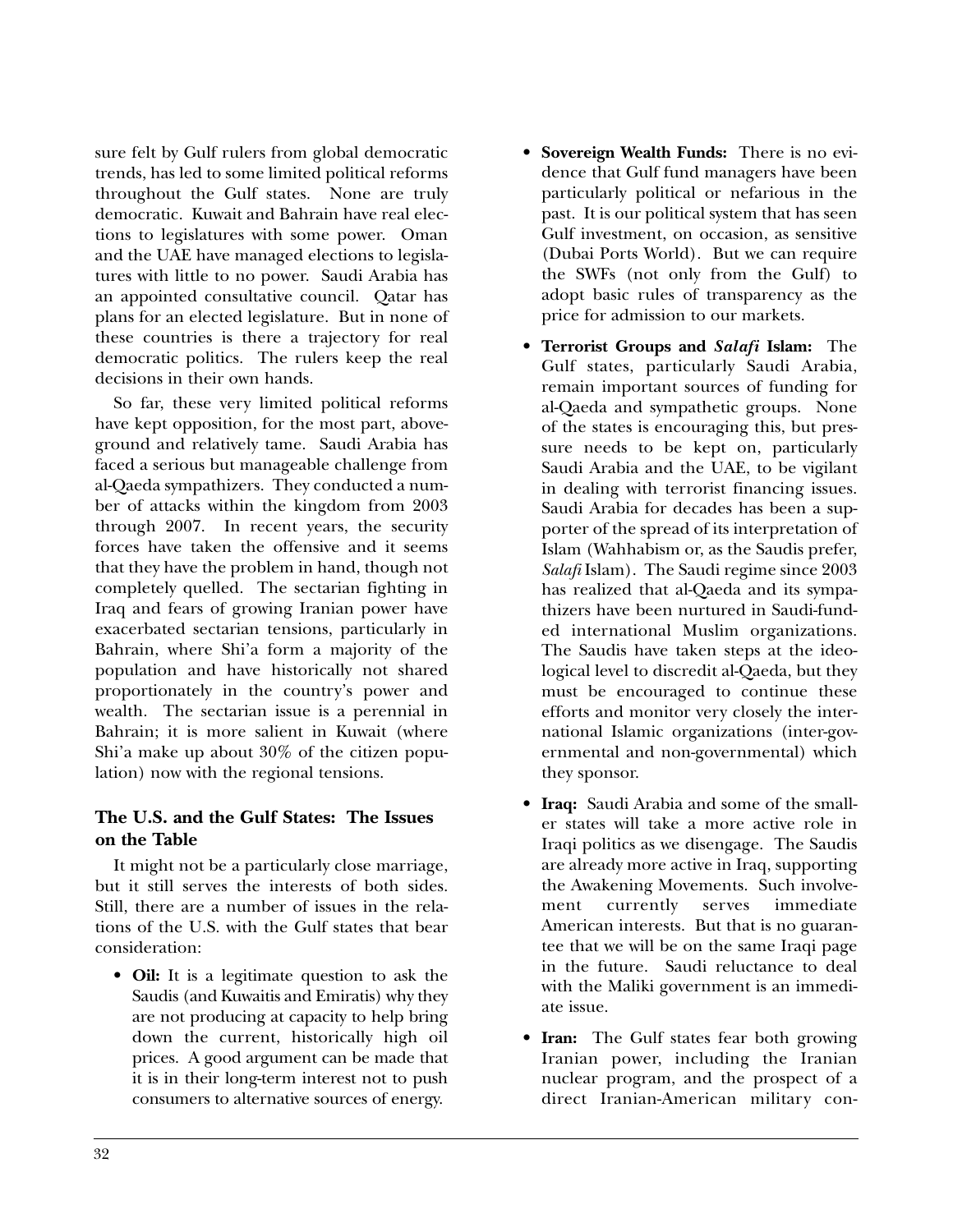frontation. The Saudis are taking the lead in a subtle strategy of both engaging Teheran directly and working to roll back Iranian influence in the Arab world (Lebanon, Palestinians, Iraq). We are cooperating with them, particularly in Lebanon. But the tactical differences between Riyadh and Washington on how to deal with the Iranians could create frictions. In the past, Saudi Arabia has mobilized *Salafi* Islam to counter revolutionary Iranian Shi'ism. But that strategy helped to create the atmosphere from which al-Qaeda emerged.

• **Arab-Israeli Peace Process:** The Gulf states basically share the American goal of a stable peace between Israel and its Arab neighbors, including the Palestinians. However, there are important tactical differences, most notably in terms of dealing with Hamas. Saudi Arabia has encouraged Hamas-Fatah reconciliation, to limit Iranian influence with Hamas. Other Gulf states also do not seem to have the problems with Hamas which we do.

• **Arms Sale:** Part of our effort to bolster the Gulf states in the face of growing Iranian power is the proposed \$20 billion arms deal with them. The debate over the arms sale could be a good vehicle for raising many of these issues with the Gulf leaders.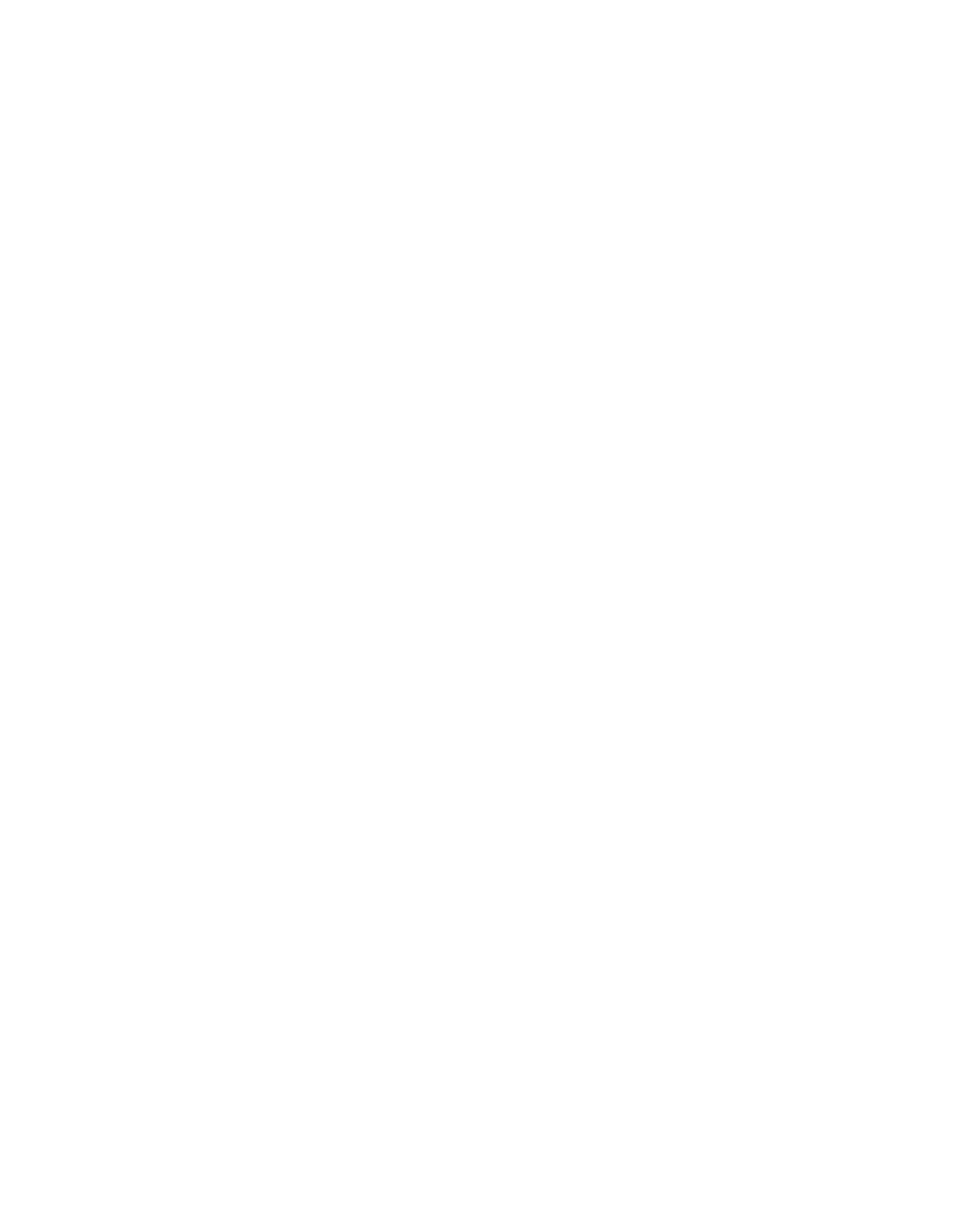## Political Islam: Challenges for U.S. Policy

### **PARTICIPANTS**

Rome, Italy May 26-June 1, 2008

#### *Members of Congress*

Senator Evan Bayh and Susan Bayh Senator Bob Bennett and Joyce Bennett Representative Howard Berman and Janis Berman Senator Jeff Bingaman Representative Earl Blumenauer and Jon Blumenauer Representative Charles Boustany and Bridget Boustany Representative Geoff Davis and Pat Davis Representative Susan Davis and Steve Davis Representative John Duncan and Lynn Duncan Representative Rush Holt and Annie Lancefield Representative Nita Lowey and Stephen Lowey Senator Dick Lugar and Charlene Lugar Representative George Miller and Cynthia Miller Representative Fred Upton and Amey Upton Senator George Voinovich and Janet Voinovich Representative Greg Walden and Mylene Walden Representative Henry Waxman and Janet Waxman

#### *Scholars/Speakers*

Samina Ahmed International Crisis Group, Islamabad

Abdel Monem Said Aly Al Ahram Center for Political and Strategic Studies, Cairo

Anthony Cordesman Center for Strategic & International Studies

Gregory Gause University of Vermont

Nasser Hadian Tehran University

Suzanne Maloney The Brookings Institution

#### *Project Consultant and Rapport eur*

Geoffrey Kemp The Nixon Center

#### *Moderator*

Dick Clark Director, Congressional Program The Aspen Institute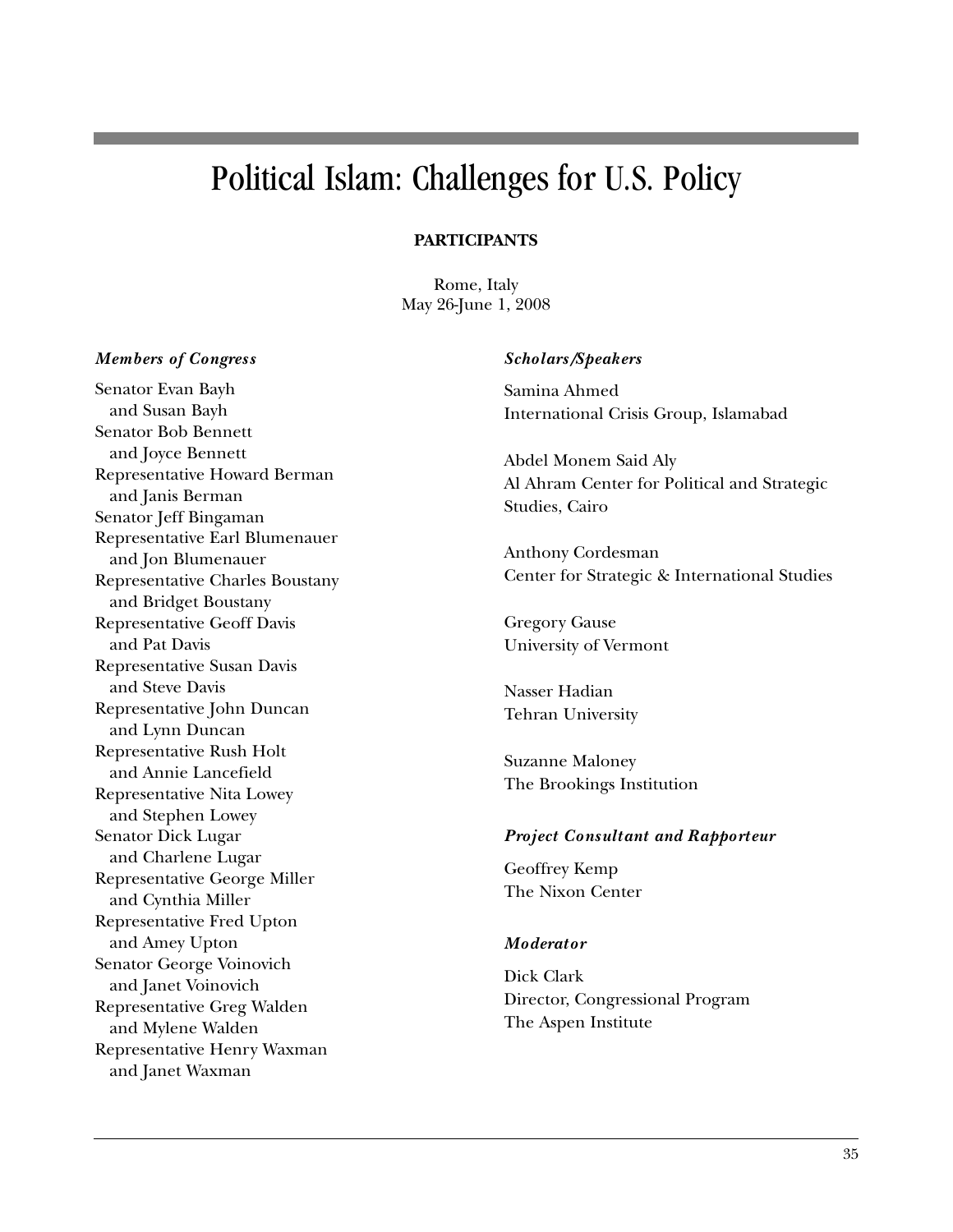## *Foundation Repres entatives*

Doug Bereuter The Asia Foundation

Stephen Heintz Rockefeller Brothers Fund

Barron Tenny The Ford Foundation

Hillary Wiesner Carnegie Corporation of New York

## *Aspen Institut e Staff*

Diane Anello Bill Nell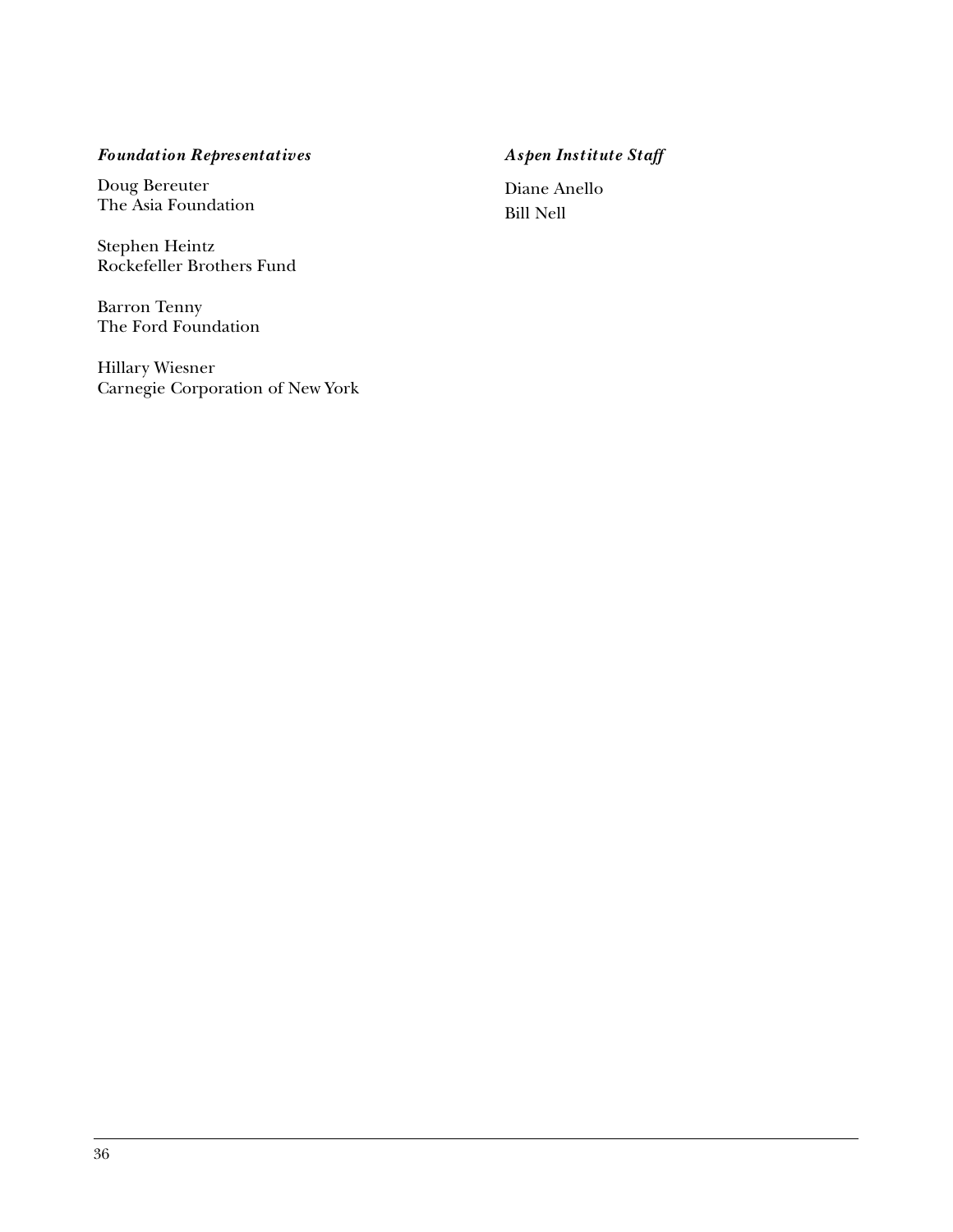## Political Islam: Challenges for U.S. Policy

#### **AGENDA**

Rome, Italy May 26-June 1, 2008

#### **Pakistan and Afghanistan: Prospects for Stability**

Samina Ahmed, International Crisis Group, Islamabad

The assassination of former Pakistani Prime Minster Benazir Bhutto in December 2007 was the most dramatic of a series of violent events that have engulfed Pakistan and put in jeopardy the authoritarian rule of President Pervez Musharraf. Faced with a serious domestic terrorist threat and an increasingly disillusioned population, Musharraf's political survival is now in doubt. The parliamentary elections in February 2008 resulted in a victory for anti-Musharraf parties and the formation of new government. The United States has vital strategic interests in Pakistan, not the least because it is a fully fledged nuclear weapons state and the key ally in the West's fight with al Qaeda and the resurgent Taliban in Afghanistan. It remains unclear whether the new government will be a more effective partner for the U.S. in the struggle against terrorism or whether it will strive for more distance from U.S. policy. How the new parliamentary leadership behaves has profound consequences for U.S. policy in the region, especially in Afghanistan.

#### **Issues for Discussion**

- Can Musharraf survive the strong pressures to oust him?
- What sort of relationship will the United States have with the Pakistani military and the new government?
- How weakened have Pakistan's Islamist parties been in the new elections? Are they willing to work with the major secular parties who have the most seats in a newly-elected Parliament?
- Is President Karzai of Afghanistan still regarded as the Mayor of Kabul with little authority over large areas of the country?
- How viable is the Taliban's resurgence? How important is the drug trade to their financing?
- How long will the European members of NATO be prepared to keep significant forces in Afghanistan?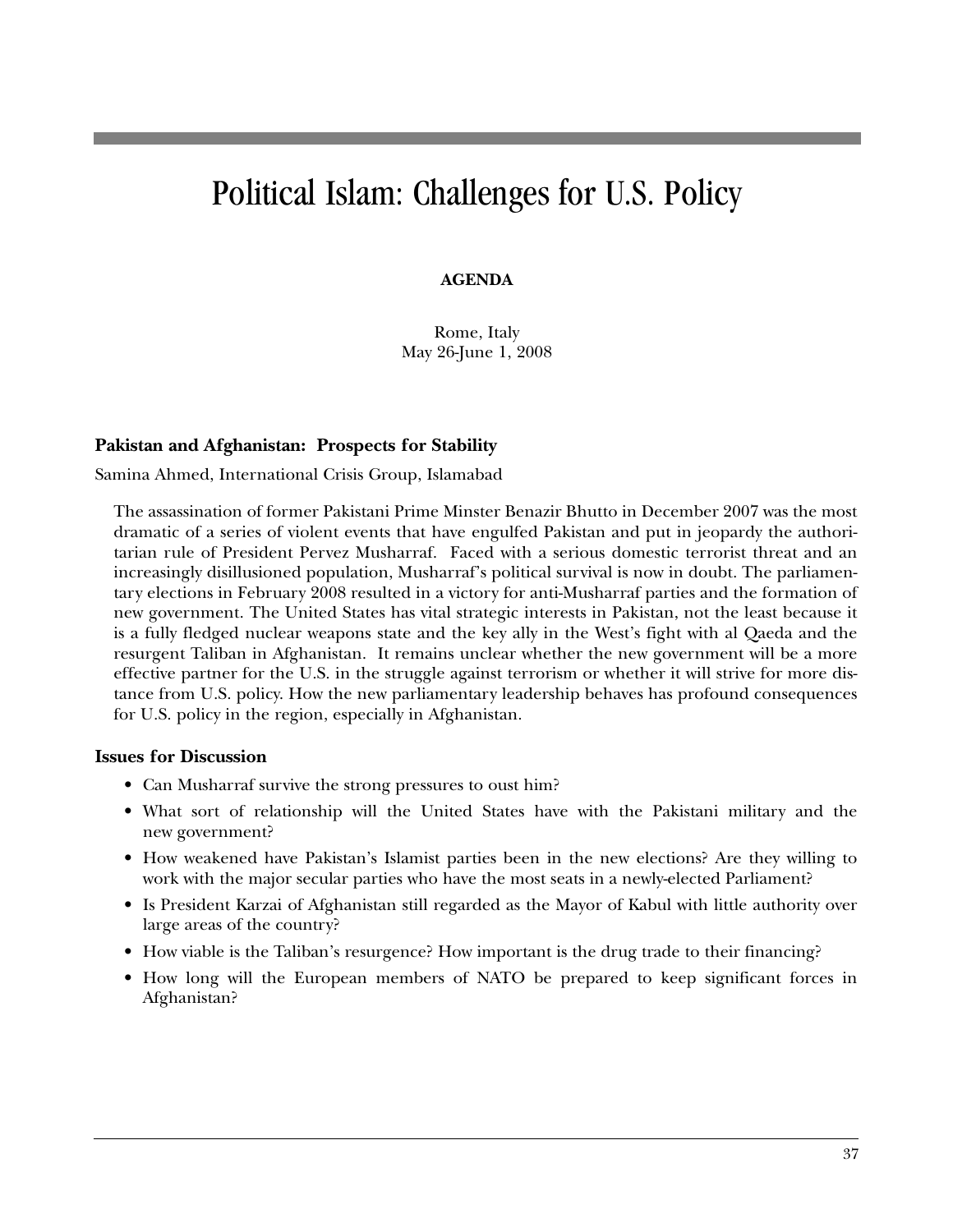### **Iraq: Next Steps**

Anthony Cordesman, Center for Strategic and International Studies

Although the military surge in Iraq has helped to reduce the levels of violence in Baghdad and the western provinces, Iraq's political and economic stability is far from assured. Political assassinations continue and sectarian rivalries remain serious obstacles to national unity. The Kurdish region in the north exercises virtual autonomy over its affairs, and a similar pattern is emerging in the Shia provinces in the south. Iran continues to have considerable influence over Shia politics, and criminal elements flourish throughout the country. Based on current conditions it is inevitable that the new American administration will continue to be deeply involved in Iraq's problems well into the first term.

#### **Issues for Discussion**

- How successful has the surge been in ending the al Qaeda threat? Could al Qaeda regroup and once more become a key factor in the security equation?
- What is the current state of political reconciliation and how effective are Iraq's ministries at improving the conditions for ordinary citizens?
- When can the U.S. safely begin major withdrawals of forces? What residual force will be required and for how long?
- What is the status of the Iraq oil industry and the distribution system? When will new oil laws become effective?

#### **Iran: Compromise, Containment, or Confrontation**

Suzanne Maloney, Brookings Institution

How to manage relations with the Islamic Republic of Iran remains a primary challenge for the U.S. Pundits and politicians are divided as to the preferred policy approach. Should the U.S. compromise with Iran in the hope of reestablishing a more stable and normal relationship? Alternatively, what containment strategy should the U.S. and its allies adopt if Iran goes ahead with a nuclear weapons program and compromise doesn't work. And at what point, if ever, should the U.S. contemplate the use of force and, if so, for what purpose? To set back the nuclear program? To bring about regime change? These are critical questions that will face the next administration as it grapples with the continuing crises in neighboring Iraq, Afghanistan and Pakistan.

#### **Issues for Discussion**

- How serious are the internal disputes among the conservative leaders in Tehran? What lessons can we draw from the Parliamentary elections?
- How weak is the Iranian economy and how sensitive is it to fluctuations in the price of oil?
- What are Iran's nuclear intentions and what is its strategy towards Iraq?
- What would be realistic policy options for a new U.S. administration?